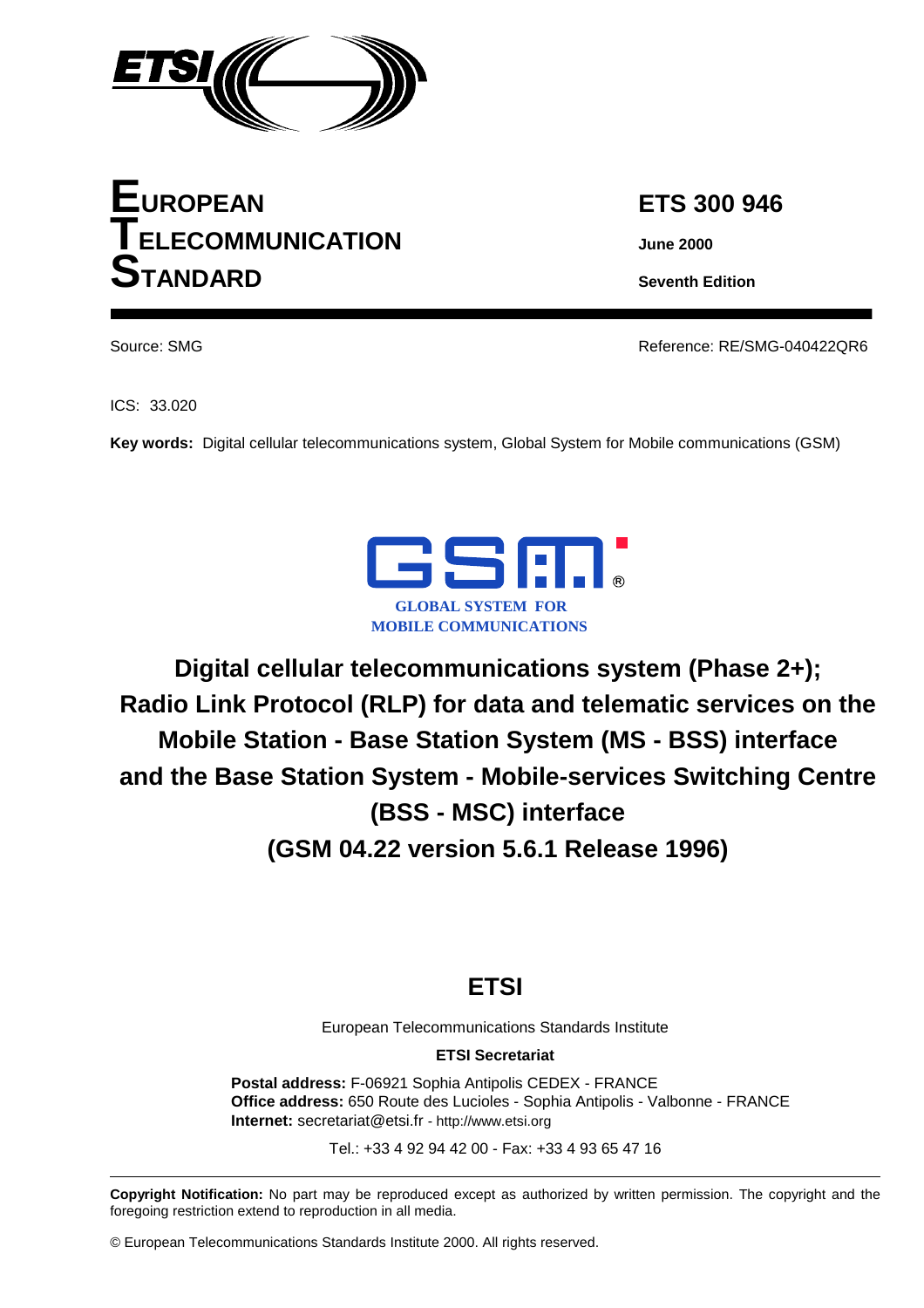**Page 2 ETS 300 946 (GSM 04.22 version 5.6.1 Release 1996): June 2000**

Whilst every care has been taken in the preparation and publication of this document, errors in content, typographical or otherwise, may occur. If you have comments concerning its accuracy, please write to "ETSI Standards Making Support Dept." at the address shown on the title page.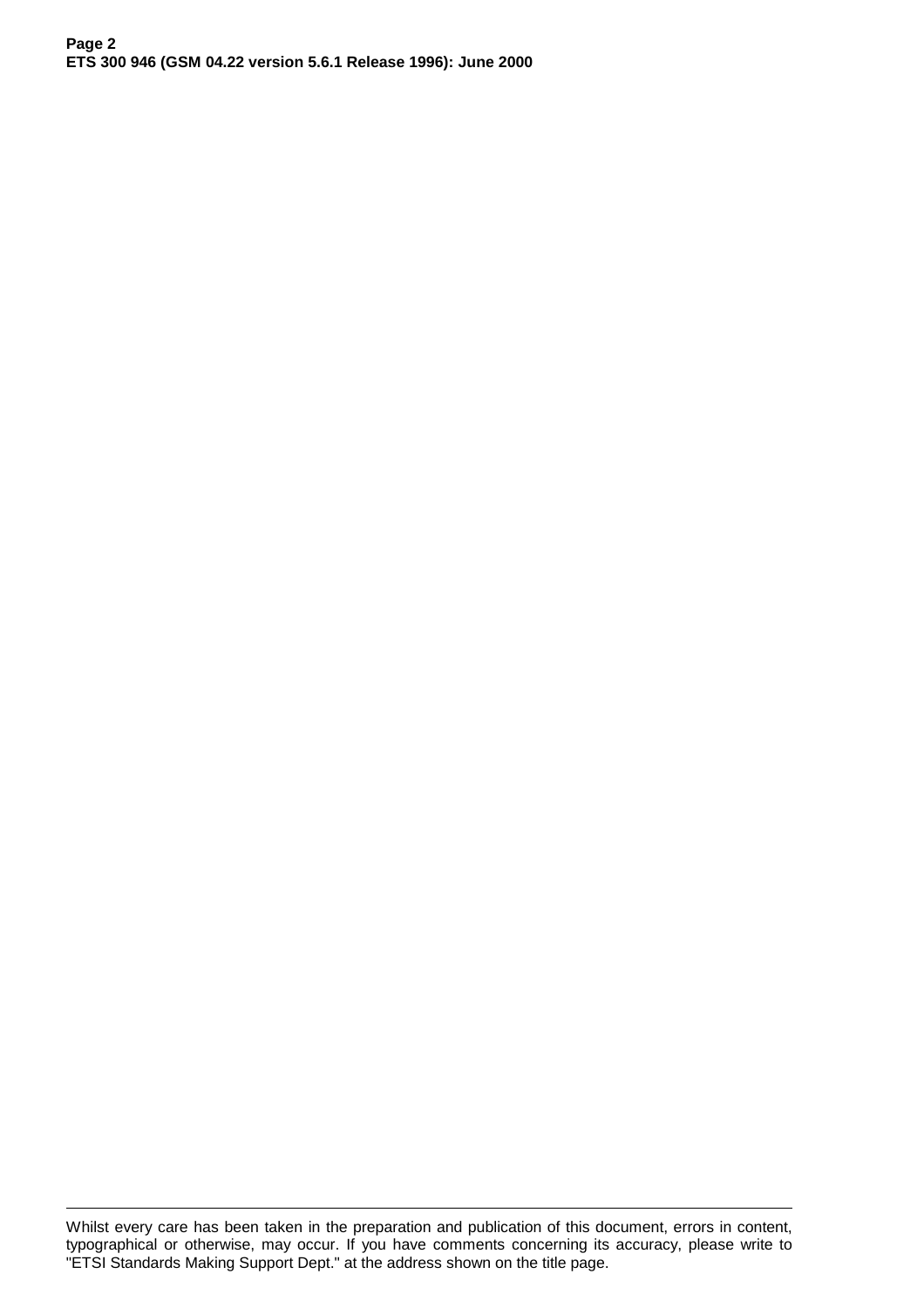# **Contents**

| $\mathbf{1}$   |     |       |         |                                                              |  |
|----------------|-----|-------|---------|--------------------------------------------------------------|--|
| $\overline{2}$ |     |       |         |                                                              |  |
|                | 2.1 |       |         |                                                              |  |
| 3              |     |       |         |                                                              |  |
| 4              |     |       |         |                                                              |  |
|                | 4.1 |       |         |                                                              |  |
|                | 4.2 |       |         |                                                              |  |
|                | 4.3 |       |         |                                                              |  |
|                | 4.4 |       |         |                                                              |  |
| 5              |     |       |         |                                                              |  |
|                | 5.1 |       |         |                                                              |  |
|                |     | 5.1.1 |         |                                                              |  |
|                |     | 5.1.2 |         |                                                              |  |
|                | 5.2 |       |         |                                                              |  |
|                |     | 5.2.1 |         |                                                              |  |
|                |     |       | 5.2.1.1 |                                                              |  |
|                |     |       | 5.2.1.2 |                                                              |  |
|                |     | 5.2.2 |         |                                                              |  |
|                |     |       | 5.2.2.1 | Set asynchronous balanced mode SABM (11100) 14               |  |
|                |     |       | 5.2.2.2 | Unnumbered Acknowledge. UA (00110)14                         |  |
|                |     |       | 5.2.2.3 |                                                              |  |
|                |     |       | 5.2.2.4 |                                                              |  |
|                |     |       | 5.2.2.5 |                                                              |  |
|                |     |       | 5.2.2.6 |                                                              |  |
|                |     |       | 5.2.2.7 |                                                              |  |
|                |     |       | 5.2.2.8 |                                                              |  |
|                |     |       | 5.2.2.9 |                                                              |  |
|                |     | 5.2.3 |         | Supervisory frames, S, and numbered information transfer and |  |
|                |     |       |         |                                                              |  |
|                |     |       | 5.2.3.1 |                                                              |  |
|                |     |       | 5.2.3.2 |                                                              |  |
|                |     |       | 5.2.3.3 |                                                              |  |
|                |     |       | 5.2.3.4 |                                                              |  |
|                |     |       | 5.2.3.5 |                                                              |  |
|                |     |       | 5.2.3.6 |                                                              |  |
|                |     |       | 5.2.3.7 |                                                              |  |
|                |     |       | 5.2.3.8 |                                                              |  |
|                | 5.3 |       |         |                                                              |  |
|                |     | 5.3.1 |         |                                                              |  |
|                |     | 5.3.2 |         |                                                              |  |
|                |     | 5.3.3 |         |                                                              |  |
|                |     | 5.3.4 |         |                                                              |  |
|                |     |       | 5.3.4.1 | Treatment of errors during link establishment, link reset    |  |
|                |     |       |         |                                                              |  |
|                |     |       | 5.3.4.2 | Treatment of errors during numbered information transfer .20 |  |
|                |     | 5.3.5 |         |                                                              |  |
|                | 5.4 |       |         |                                                              |  |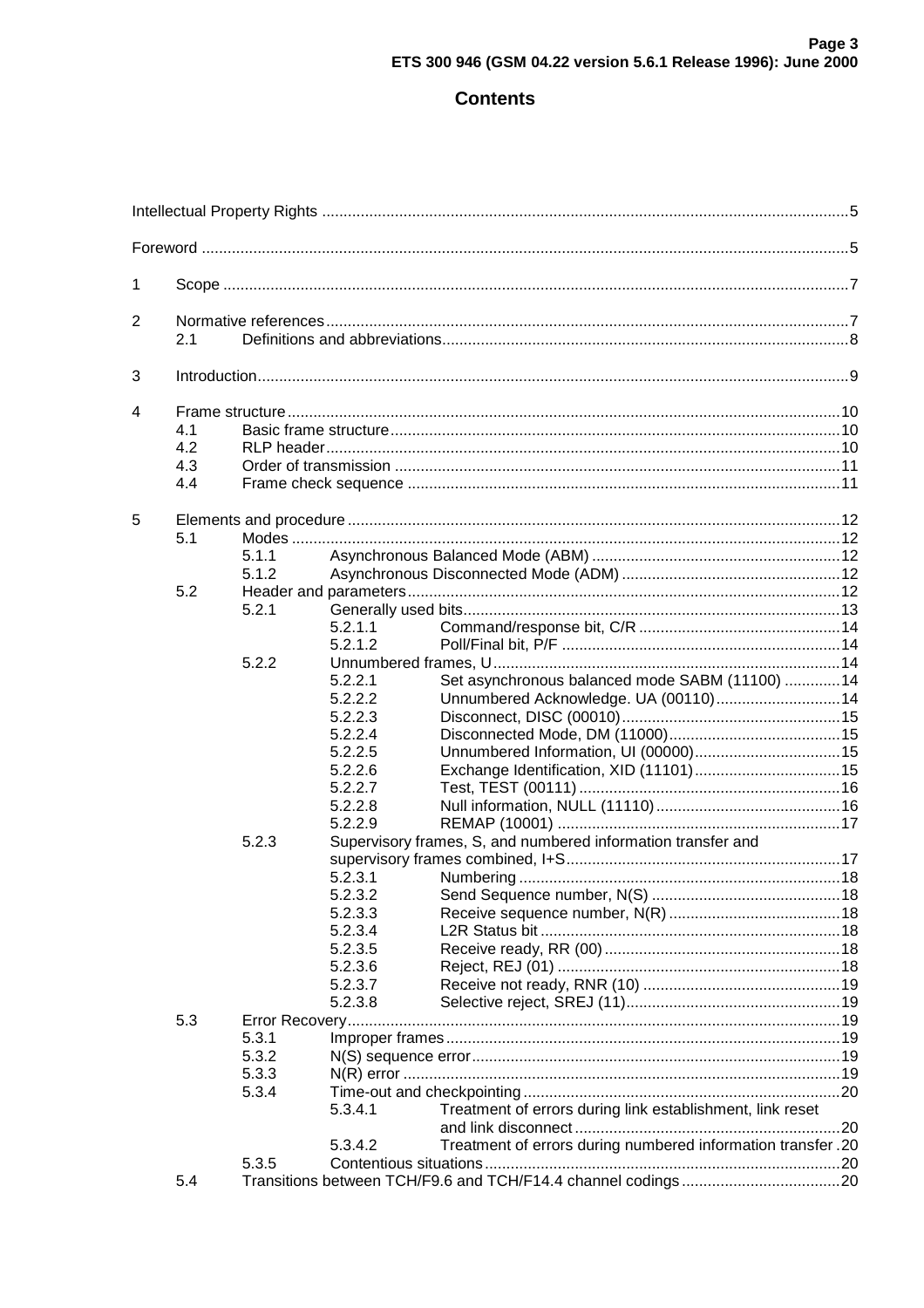# Page 4<br>ETS 300 946 (GSM 04.22 version 5.6.1 Release 1996): June 2000

|     | 5.5<br>5.6             | 5.5.1<br>5.5.2<br>5.5.3<br>5.5.4<br>5.5.5<br>5.5.6 | Maximum number of outstanding I frames k (Window size) 23 |  |
|-----|------------------------|----------------------------------------------------|-----------------------------------------------------------|--|
| 6   |                        |                                                    |                                                           |  |
|     | 6.1<br>6.2             |                                                    |                                                           |  |
|     | 6.3                    |                                                    |                                                           |  |
|     | 6.4                    |                                                    |                                                           |  |
|     | 6.5                    |                                                    |                                                           |  |
|     |                        |                                                    |                                                           |  |
|     | Annex A (informative): |                                                    |                                                           |  |
| A.1 |                        |                                                    |                                                           |  |
|     | A.1.1                  |                                                    |                                                           |  |
|     | A.1.2                  |                                                    |                                                           |  |
| A.2 |                        |                                                    |                                                           |  |
|     | Annex B (informative): |                                                    |                                                           |  |
|     |                        |                                                    |                                                           |  |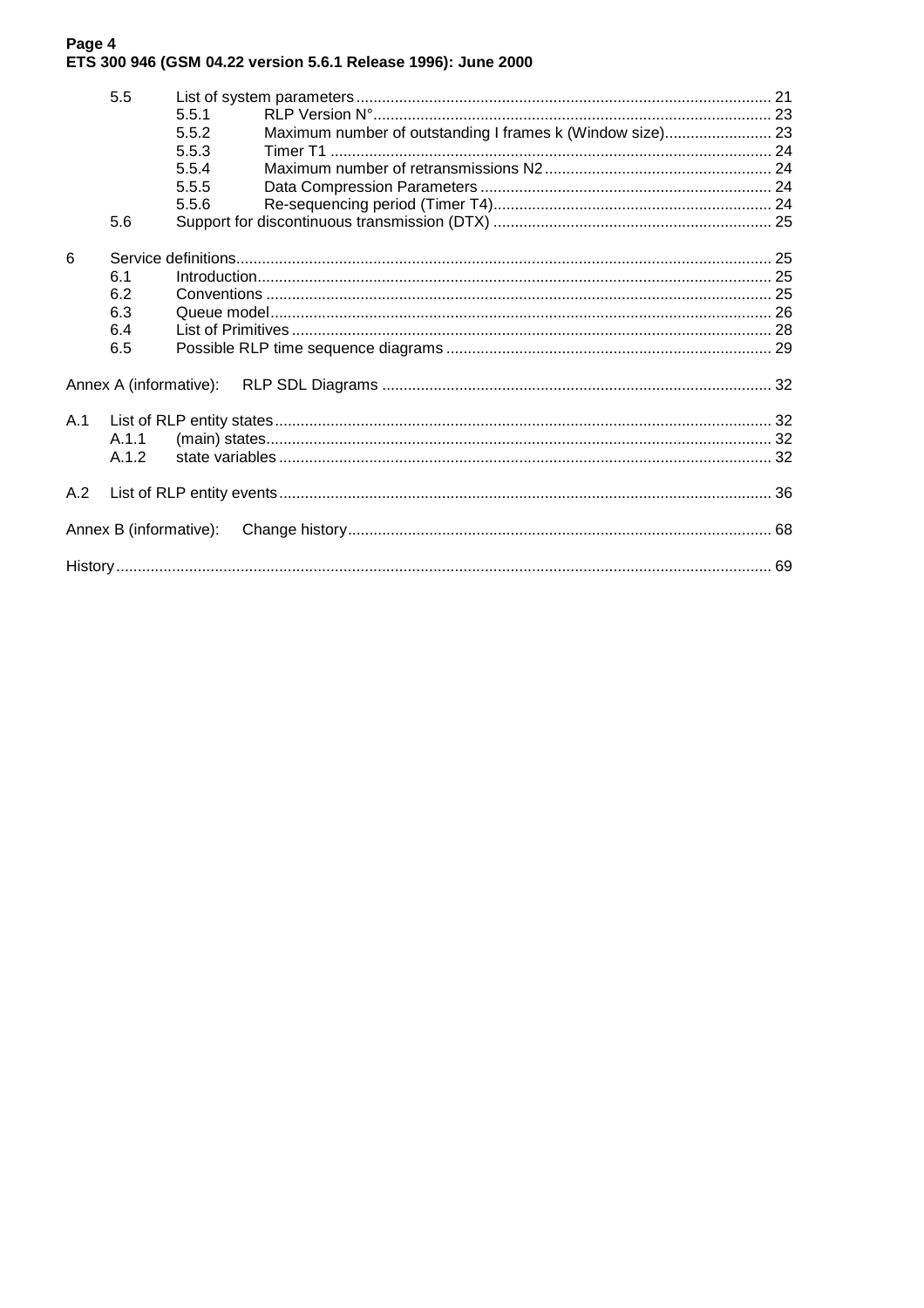# **Intellectual Property Rights**

IPRs essential or potentially essential to the present document may have been declared to ETSI. The information pertaining to these essential IPRs, if any, is publicly available for **ETSI members and nonmembers**, and can be found in ETSI SR 000 314: "Intellectual Property Rights (IPRs); Essential, or potentially Essential, IPRs notified to ETSI in respect of ETSI standards", which is available from the ETSI Secretariat. Latest updates are available on th[e ETSI Web server \(h](http://www.etsi.org/ipr)ttp://www.etsi.org/ipr).

Pursuant to the ETSI IPR Policy, no investigation, including IPR searches, has been carried out by ETSI. No guarantee can be given as to the existence of other IPRs not referenced in ETSI SR 000 314 (or the updates on the ETSI Web server) which are, or may be, or may become, essential to the present document.

# **Foreword**

This European Telecommunication Standard (ETS) has been produced by the Special Mobile Group (SMG) Technical Committee of the European Telecommunications Standards Institute (ETSI).

This ETS specifies the Radio Link Protocol (RLP) for data transmission over within the digital cellular telecommunications system.

The contents of this ETS is subject to continuing work within SMG and may change following formal SMG approval. Should SMG modify the contents of this ETS, it will be resubmitted for OAP by ETSI with an identifying change of release date and an increase in version number as follows:

Version 5.x.y

where:

- 5 indicates GSM Phase 2+ Release 1996;
- x the second digit is incremented for all changes of substance, i.e. technical enhancements, corrections, updates, etc.
- y the third digit is incremented when editorial only changes have been incorporated in the specification.

| <b>National transposition dates</b>                                                                            |                  |  |  |  |  |  |  |  |  |  |
|----------------------------------------------------------------------------------------------------------------|------------------|--|--|--|--|--|--|--|--|--|
| Date of adoption of this EN:                                                                                   | 12 May 2000      |  |  |  |  |  |  |  |  |  |
| Date of latest announcement of this EN (doa):                                                                  | 31 August 2000   |  |  |  |  |  |  |  |  |  |
| publication<br>National<br>Standard<br>latest<br>Date<br>of<br>0f<br>new<br>or endorsement of this EN (dop/e): | 28 February 2001 |  |  |  |  |  |  |  |  |  |
| Date of withdrawal of any conflicting National Standard (dow):<br>28 February 2001                             |                  |  |  |  |  |  |  |  |  |  |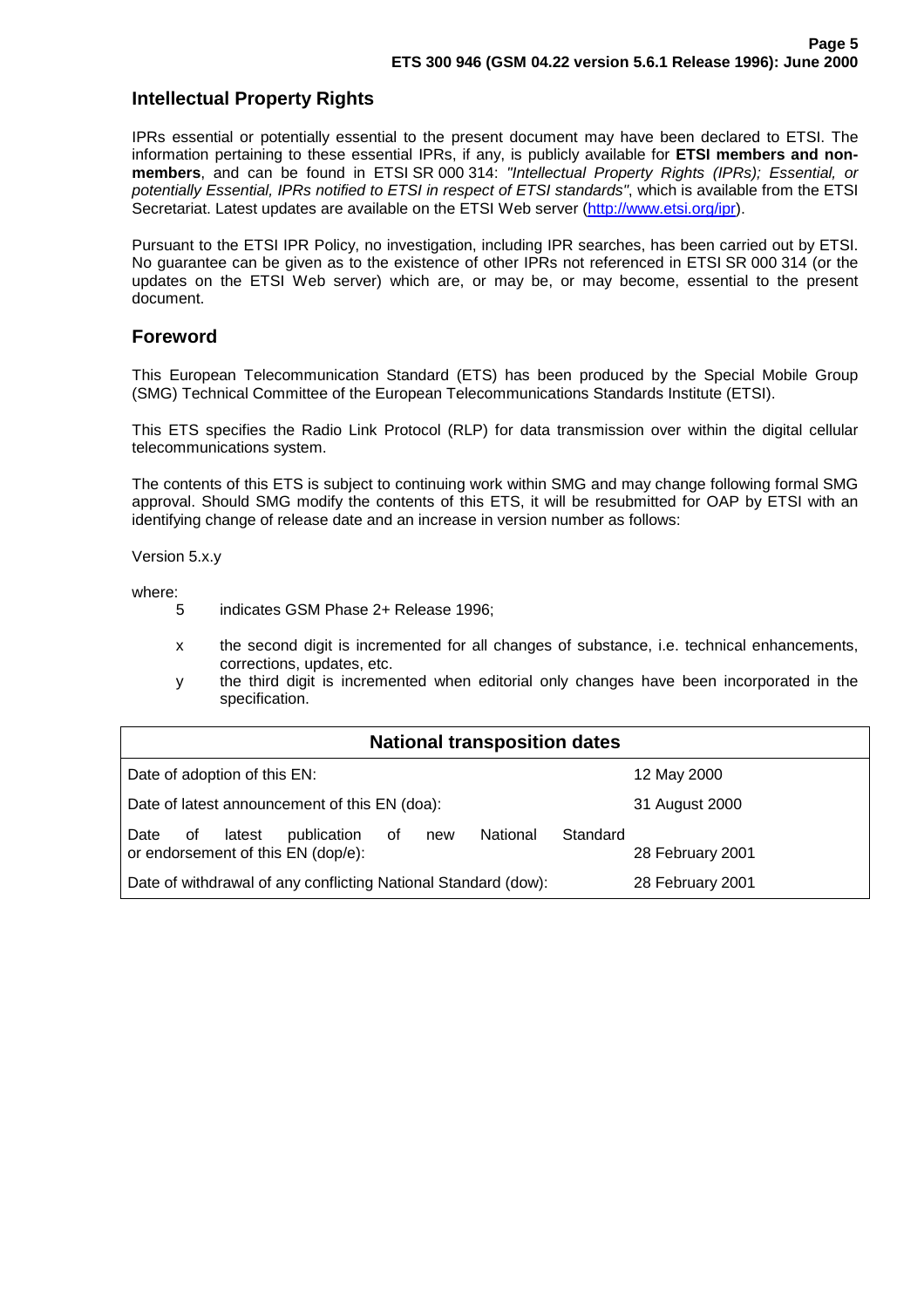Blank page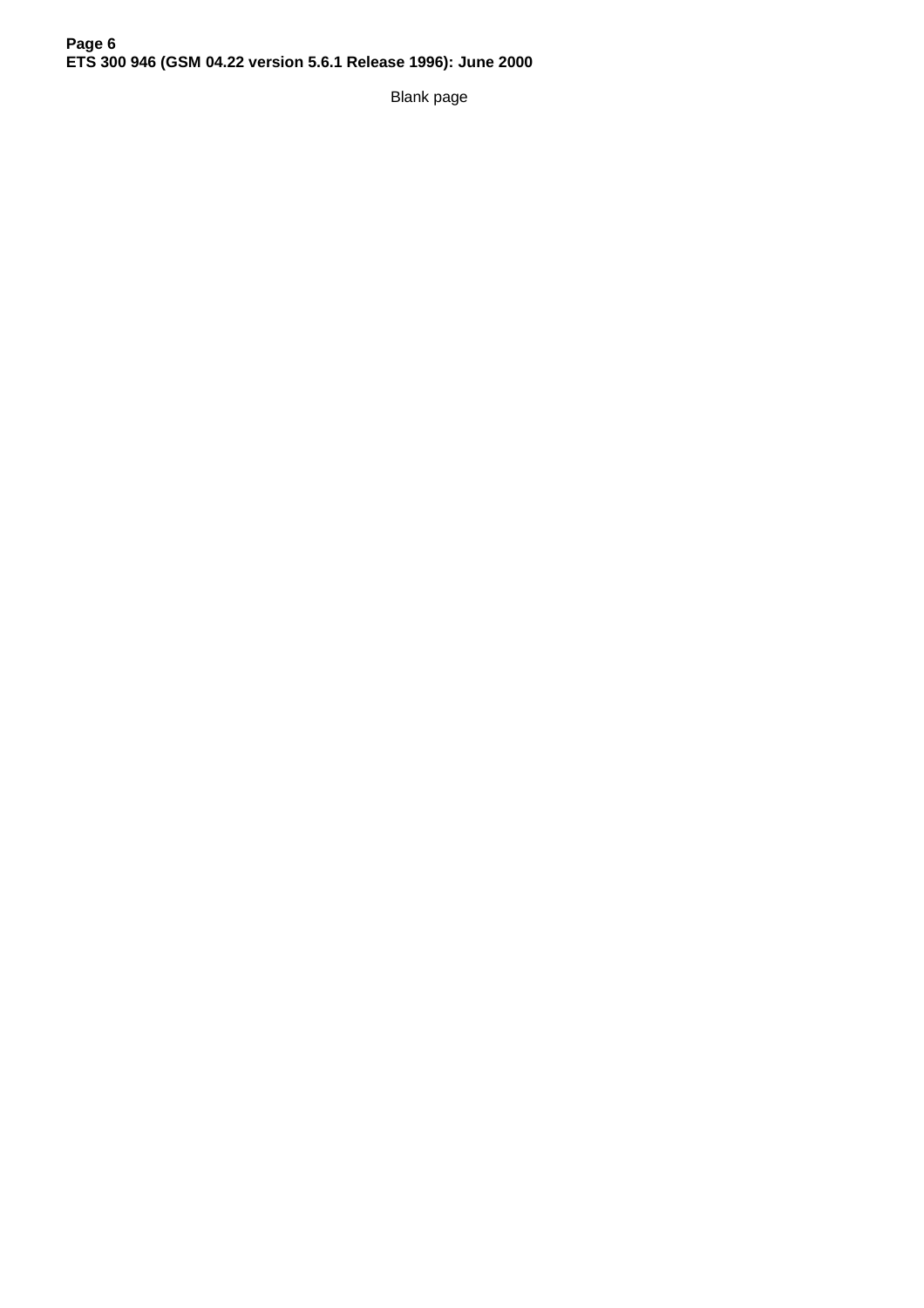# **1 Scope**

This European Telecommunication Standard (ETS) specifies the Radio Link Protocol (RLP) for data transmission over the GSM PLMN. RLP covers the Layer 2 functionality of the ISO OSI Reference Model (IS 7498). It is based on ideas contained in IS 3309, IS 4335 and IS 7809 (HDLC of ISO) as well as CCITT X.25 and Q.92x (LAP-B and LAP-D of CCITT, respectively.) RLP has been tailored to the special needs of digital radio transmission. RLP provides to its users the OSI Data Link Service (IS 8886).

RLP is intended for use with non-transparent data-transfer. Protocol conversion may be provided for a variety of protocol configurations. Those foreseen immediately are:

- Character-mode protocols using start-stop transmission (IA5);
- X.25 LAP-B.

For reasons of better presentation, material about protocol conversion has been placed within those Specifications concerned with the relevant Terminal Adaptors, i.e. GSM 07.02 for the asynchronous case and GSM 07.03 for the synchronous case. Care must be taken that material also applies to Interworking Functions; see GSM 09.04 - 09.07.

# **2 Normative references**

This ETS incorporates by dated and undated reference, provisions from other publications. These normative references are cited at the appropriate places in the text and the publications are listed hereafter. For dated references, subsequent amendments to or revisions of any of these publications apply to this ETS only when incorporated in it by amendment or revision. For undated references the latest edition of the publication referred to applies.

- [1] GSM 01.04 (ETR 350): "Digital cellular telecommunication system (Phase 2+); Abbreviations and acronyms".
- [2] GSM 04.21 (ETS 300 945): "Digital cellular telecommunication system; Rate adaption on the Mobile Station - Base Station System (MS - BSS) interface".
- [3] GSM 07.02 (ETS 300 914): "Digital cellular telecommunication system (Phase 2+); Terminal Adaptation Functions (TAF) for services using asynchronous bearer capabilities".
- [4] GSM 07.03 (ETS 300 584): "Digital cellular telecommunication system (Phase 2); Terminal Adaptation Functions (TAF) for services using synchronous bearer capabilities".
- [5] GSM 09.04: "Digital cellular telecommunication system; Interworking between the Public Land Mobile Network (PLMN) and the Circuit Switched Public Data Network (CSPDN)".
- [6] GSM 09.05: "Digital cellular telecommunication system; Interworking between the Public Land Mobile Network (PLMN) and the Packet Switched Public Data Network (PSPDN) for Packet Assembly/Disassembly facility (PAD) access".
- [7] GSM 09.06 (ETS 300 975): "Digital cellular telecommunication system (Phase 2+); Interworking between a Public Land Mobile Network (PLMN) and a Packet Switched Public Data Network/Integrated Services Digital Network (PSPDN/ISDN) for the support of packet switched data transmission services".
- [8] GSM 09.07 (ETS 300 976): "Digital cellular telecommunications system (Phase 2+); General requirements on interworking between the Public Land Mobile Network (PLMN) and the Integrated Services Digital Network (ISDN) or Public Switched Telephone Network (PSTN)".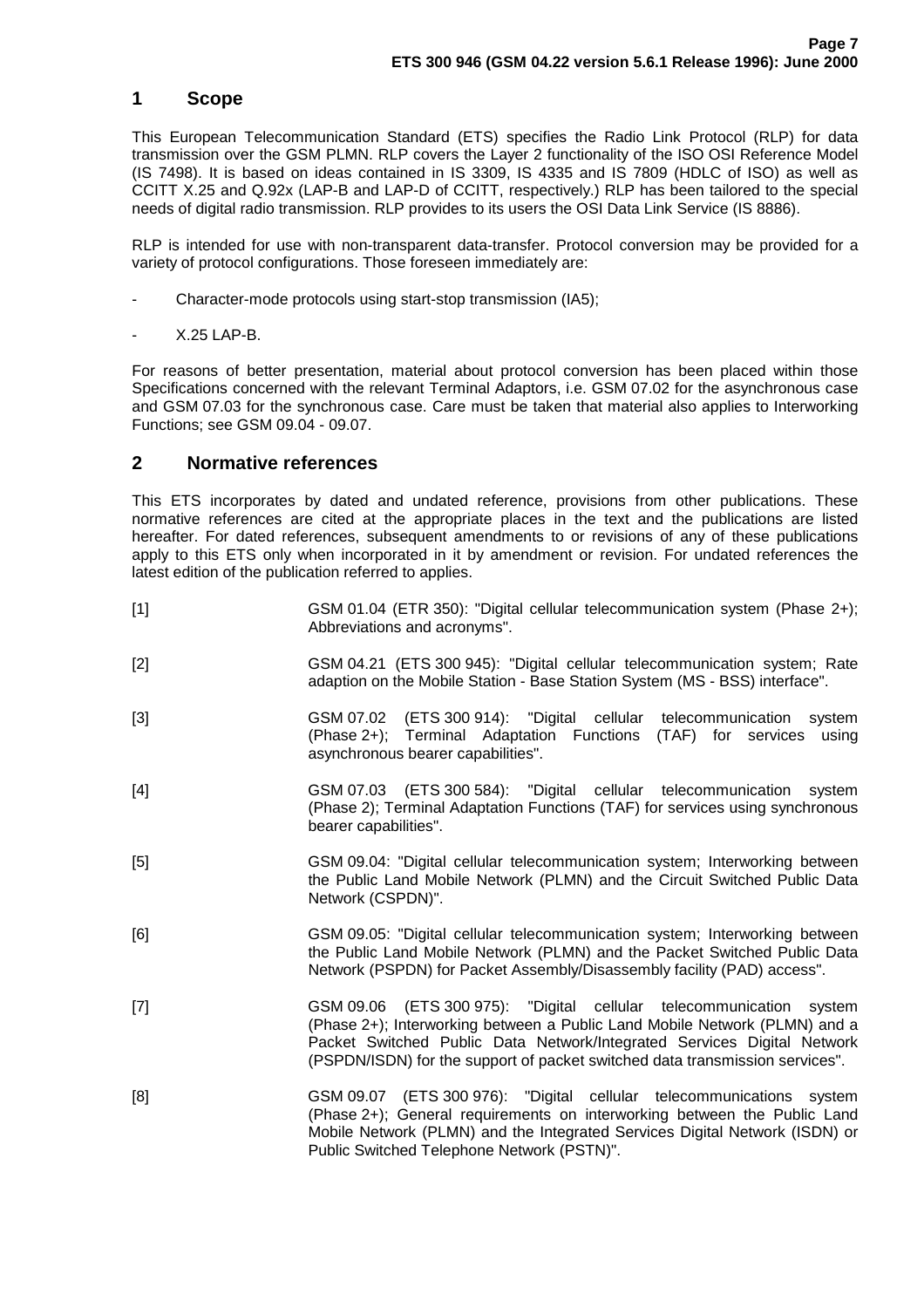| Page 8 | ETS 300 946 (GSM 04.22 version 5.6.1 Release 1996): June 2000                                                                                                                                                                                   |
|--------|-------------------------------------------------------------------------------------------------------------------------------------------------------------------------------------------------------------------------------------------------|
| [9]    | CCITT Recommendation I.440 (Redbook): "ISDN user-network interface data<br>link layer - General aspects".                                                                                                                                       |
| $[10]$ | CCITT Recommendation I.441 (Redbook): "ISDN user-network interface, data<br>link".                                                                                                                                                              |
| $[11]$ | CCITT Recommendation Q.920 (Redbook): "ISDN user-network interface data<br>link layer - General aspects".                                                                                                                                       |
| $[12]$ | CCITT Recommendation Q.921 (Redbook): "ISDN user-network interface - data<br>link".                                                                                                                                                             |
| $[13]$ | CCITT Recommendation Q.921bis: "Abstract test suites for LAPD conformance<br>tests".                                                                                                                                                            |
| $[14]$ | CCITT Recommendation Q.922: "ISDN data link layer specification for frame<br>mode bearer services".                                                                                                                                             |
| $[15]$ | "Data<br>Circuit<br><b>CCITT Recommendation V.42bis:</b><br>Compression for<br>Data<br>Terminating Equipment (DCE) using Error Correction Procedures".                                                                                          |
| $[16]$ | CCITT Recommendation X.25 (Redbook): "Interface between Data Terminal<br>Equipment (DTE) and Data Circuit Terminating Equipment (DCE) for terminals<br>operating in Packet Mode and connected to Public Data Networks by dedicated<br>Circuit". |
| $[17]$ | ISO/IEC Recommendation 4335: "Information technology - Telecommunications<br>and information exchange between systems - High level data link control<br>(HDLC) procedures - Elements of procedures".                                            |
| $[18]$ | ISO Recommendation 3309: "Information technology - Telecommunications and<br>information exchange between systems - High level data link control (HDLC)<br>procedures - Frame structure".                                                       |
| $[19]$ | ISO Recommendation 7498: "Information processing systems - Open Systems<br>Interconnection - Basic Reference Model".                                                                                                                            |
| $[20]$ | ISO Recommendation 8885: "Information technology - Telecommunication and<br>information exchange between systems - High-level data link control (HDLC)<br>procedures - General purpose XID frame information field content and format".         |
| $[21]$ | ISO Recommendation 8886: "Information technology - Telecommunication and<br>information exchange between systems - Data link service definitions for Open<br>Systems interconnection".                                                          |
| $[22]$ | ISO Recommendation 8509: "Information processing systems - Open Systems<br>Interconnection - Service conventions".                                                                                                                              |
| $[23]$ | ISO/IEC Recommendation 7809: "Information technology - Telecommunication<br>and information exchange between systems - High-level data link control<br>(HDLC) procedures - Classes of procedures".                                              |
| $[24]$ | ISO Recommendation 7776: "Information processing systems - High-level data<br>link control procedures - Description of the X.25 LAPB-compatible DTE data link<br>procedures".                                                                   |

# **2.1 Definitions and abbreviations**

Abbreviations used in this ETS are listed in GSM 01.04 [1].

For the purposes of this ETS, the following definitions apply: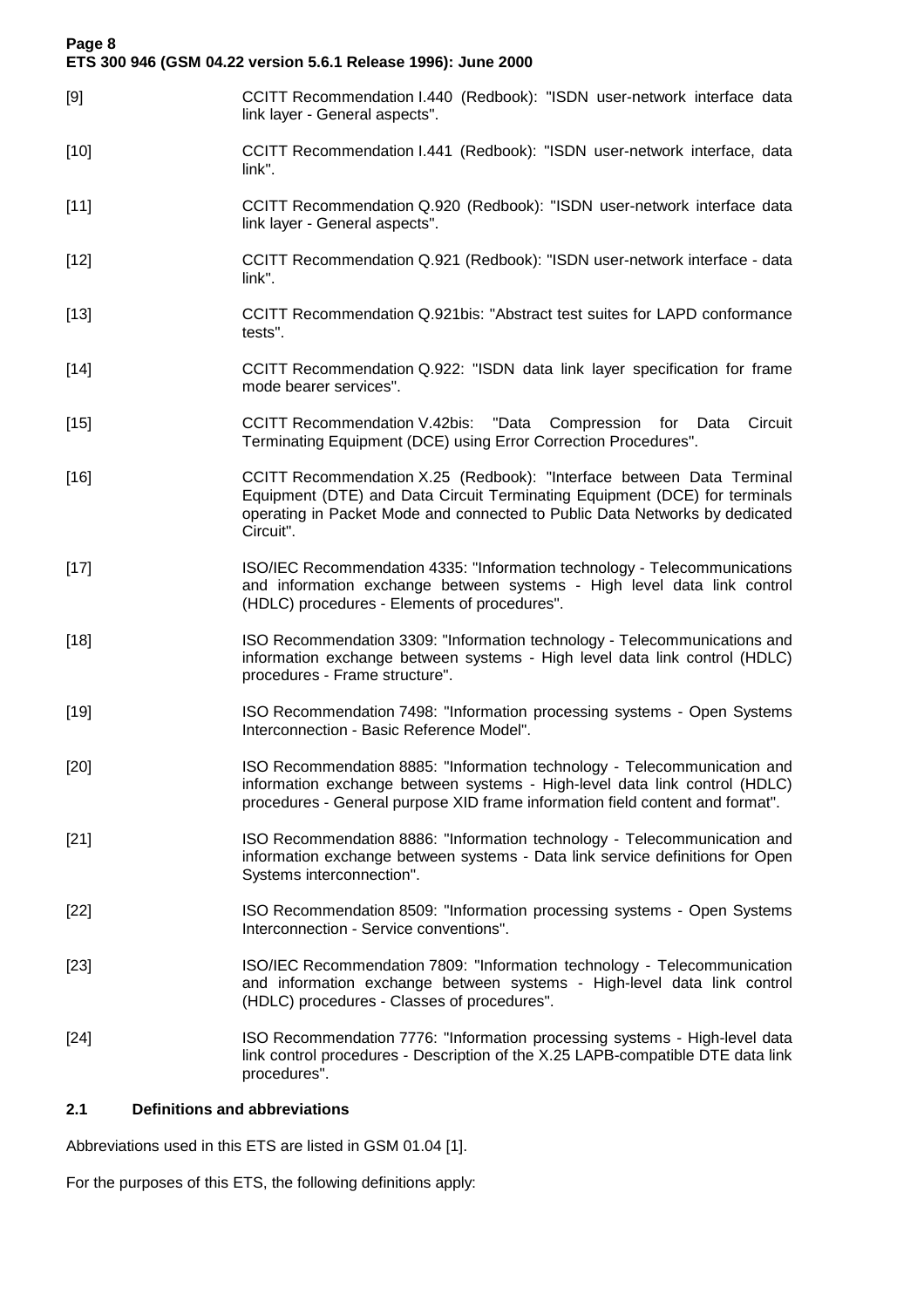**backwards compatibility:** RLP defines several backwards-compatible versions. That means that a newer version can interwork with an older one without changing the older one. This is realized by a fall back mechanism during XID exchange.

**command:** An instruction represented in the RLP header, causing the receiving RLP entity to execute a specific function.

**frame check sequence:** A field of redundant information based on a cyclic code, used for error detection.

**I + S frame:** An RLP frame that is used for user information transfer, carrying supervisory information piggyback.

**improper frame:** An RLP frame having an FCS error or having a header the contents of which is inconsistent with this Specification.

**non-transparent:** In PLMN data transmission, a configuration where at layer 2, protocol information of the fixed network is mapped on RLP elements, and vice versa.

**piggybacking:** Means by which one and the same frame can carry both user information and RLP related supervisory information.

**response:** A reply represented in the RLP-header, by which the sending RLP entity reports back about its status.

**RLP frame:** A sequence of contiguous bits, representing an RLP procedural element.

**RLP header:** That part of an RLP frame that encodes either a command or a response, located at the beginning of the RLP frame.

**S frame:** An RLP frame that contains supervisory information in the absence of user information.

**transparent:** In PLMN data transmission, a configuration where at layer 2 (and also at the layers above) no protocol conversion takes place.

**U frame:** An RLP frame that contains unnumbered protocol control information.

#### **3 Introduction**

Three versions of RLP are defined:

- RLP version 0: single-link basic version;
- RLP version 1: single-link extended version (e.g. extended by data compression);
- RLP version 2: multi-link version.

RLP uses one (single-link) or from 1 up to 4 (multi-link) physical links. However, the RLP multi-link version is designed to be able to support up to 8 physical links. If, in the call setup signalling, either end indicates that it cannot support multilink operation, neither end shall require usage of RLP-versions higher than 1. If the BC negotiation during call setup results in a possibility for multi-link operation during the call, both ends shall require and accept RLP version 2 only.

If the BC negotiation during call setup results in maximum number of traffic channels  $= 1$  TCH and UIMI  $=$ not required/not allowed or up to 1 TCH/F allowed/may be requested, this is interpreted as if at least one end does not support multilink operation, and neither end shall require RLP version higher than 1.

RLP makes use of an underlying FEC (Forward Error Correction) mechanism. For RLP to perform adequately it is assumed that the basic radio channel together with FEC provides for a block error rate of less than 10 %, where a block consists of 240 or 576 bits (Further study on the BLER for 576-bit blocks is needed). Furthermore, it is assumed that in case of multi-link RLP the difference of the delay between all physical links is less than timer T4.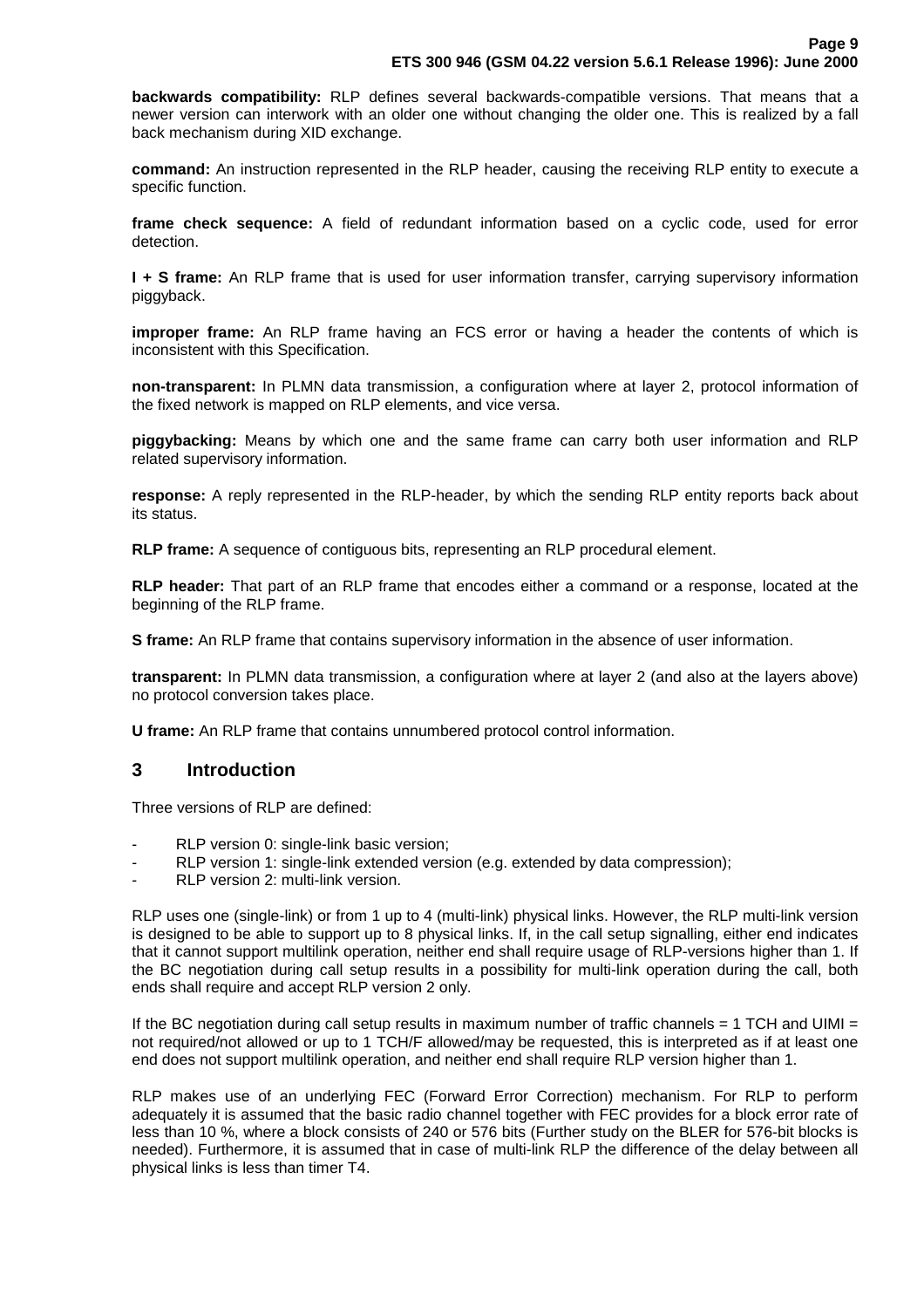## **Page 10 ETS 300 946 (GSM 04.22 version 5.6.1 Release 1996): June 2000**

RLP frames are sent in strict alignment with the radio transmission. (For details, see GSM 04.21). RLP frames are of a fixed size of 240 (TCH/F9.6 channel coding) or 576 bits (TCH/F14.4 channel coding). Whenever a frame is to be sent, the RLP entity has to provide the necessary protocol information to be contained in it. Provision is made for discontinuous transmission (DTX).

RLP spans from the Mobile Station (MS) to the interworking function (IWF), located at the nearest Mobile Switching Centre (MSC), or beyond. Depending on the exact location of the IWF, handover of the MS may result in link-reset or even total loss of the connection.

The MS shall initiate the RLP link. In addition the MSC/IWF may initiate the RLP link.

In the terminology of HDLC, RLP is used in a balanced configuration, employing asynchronous operation, i.e. either station has the right to set-up, reset, or disconnect a link at any time. Procedural means are provided for to deal with contentious situations, should they ever occur.

RLP is full-duplex in the sense that it allows for information to be transferred in both directions simultaneously.

# **4 Frame structure**

#### **4.1 Basic frame structure**

An RLP-frame has a fixed length of either 240 or 576 bits consisting of a header, an information field, and an FCS (frame check sequence) field. The size of the components depends on the radio channel type, RLP version and on the RLP frame. As a benefit of using strict alignment with underlying radio transmission there is no need for frame delimiters (like flags etc.) in RLP. In consequence, there is no "bitstuffing" necessary in order to achieve code transparency. Frames cannot be aborted while being transmitted.

#### a) 240 bit frame size

|                                               | Header | Information | <b>FCS</b> |
|-----------------------------------------------|--------|-------------|------------|
| version 0 and 1, version 2 (U frames<br>only) | 16 bit | 200 bit     | 24 bit     |
| version 2 (S and I+S frames only)             | 24 bit | 192 bit     | 24 bit     |

#### b) 576 bit frame size

|                                                | Header | Information | <b>FCS</b> |
|------------------------------------------------|--------|-------------|------------|
| version 0, 1, and version 2 (U frames<br>only) | 16 bit | 536 bit     | 24 bit     |
| version 2 (S and I+S frames only)              | 24 bit | 528 bit     | 24 bit     |

# **Figure 1: Frame structure**

#### **4.2 RLP header**

An RLP-header carries one of three types of control information, the first being unnumbered protocol control information (U frames), the second being supervisory information (S frames), the third being user information carrying supervisory information piggybacked (I + S frames).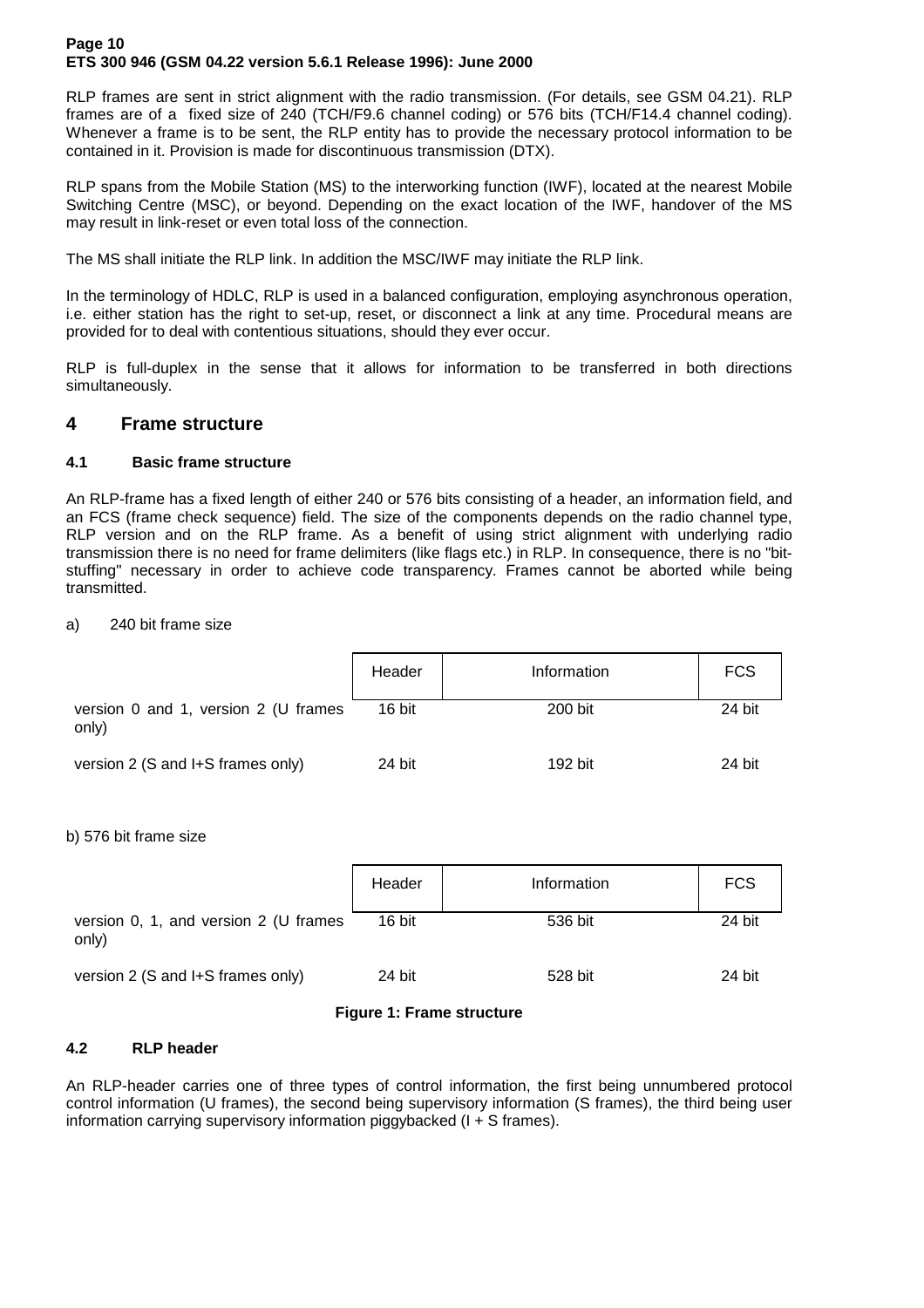#### **4.3 Order of transmission**

The header, as defined in clause 5.2, shall be transmitted from left to right. The FCS shall be transmitted commencing with the highest order term. The order of bit transmission for the information field is from left to right.

#### **4.4 Frame check sequence**

The FCS shall be the ones complement of the modulo 2 sum of:

a) the remainder of:

For 9.6/4.8 kbit/s channel coding:

x216 (x23 + x22 + x21 + x20 + x19 + x18 + x17 + x16 + x15 + x14 + x13 + x12 + x11 + x10 + x9 + x8 + x7 + x6 + x5 + x4 +  $x^3 + x^2 + x + 1$ 

For 14.4kbit/s channel coding:

 $x^{552}$  ( $x^{23}$  +  $x^{22}$  +  $x^{21}$  +  $x^{20}$  +  $x^{19}$  +  $x^{18}$  +  $x^{17}$  +  $x^{16}$  +  $x^{15}$  +  $x^{14}$  +  $x^{13}$  +  $x^{12}$  +  $x^{11}$  +  $x^{10}$  +  $x^{9}$  +  $x^{8}$  +  $x^{7}$  $+x^{6} + x^{5} + x^{4} + x^{3} + x^{2} + x + 1$ 

divided modulo 2 by the generator polynomial:

 $x^{24} + x^{23} + x^{21} + x^{20} + x^{19} + x^{17} + x^{16} + x^{15} + x^{13} + x^{8} + x^{7} + x^{5} + x^{4} + x^{2} + 1$ 

and

b) the remainder of the division modulo 2 by the generator polynomial:

 $x^{24} + x^{23} + x^{21} + x^{20} + x^{19} + x^{17} + x^{16} + x^{15} + x^{13} + x^{8} + x^{7} + x^{5} + x^{4} + x^{2} + 1$ 

of the product of  $x^{24}$  by the content of the frame, excluding the FCS field. (The first bit transmitted corresponds to the highest order term.)

Implementation note: As a typical implementation, at the transmitter, the initial content of the register of the device computing the remainder of the division is pre-set to all ones and is then modified by division by the generator polynomial (as described above) of the header and information field; the ones complement of the resulting remainder is transmitted as the 24 bit FCS sequence.

At the receiver, the initial content of the register of the device computing the remainder is pre-set to all ones. The final remainder after multiplication by  $x^{24}$  and then division (modulo 2) by the generator polynomial:

 $x^{24} + x^{23} + x^{21} + x^{20} + x^{19} + x^{17} + x^{16} + x^{15} + x^{13} + x^{8} + x^{7} + x^{5} + x^{4} + x^{2} + 1$ 

of the serial incoming protected bits and the FCS will be:

 $0 1 1 0 1 1 0 1 1 0 0 0 1 0 0 1 0 0 1 1 0 0 0 0 (x<sup>23</sup>$  to  $x<sup>0</sup>$ , resp.)

in the absence of transmission errors.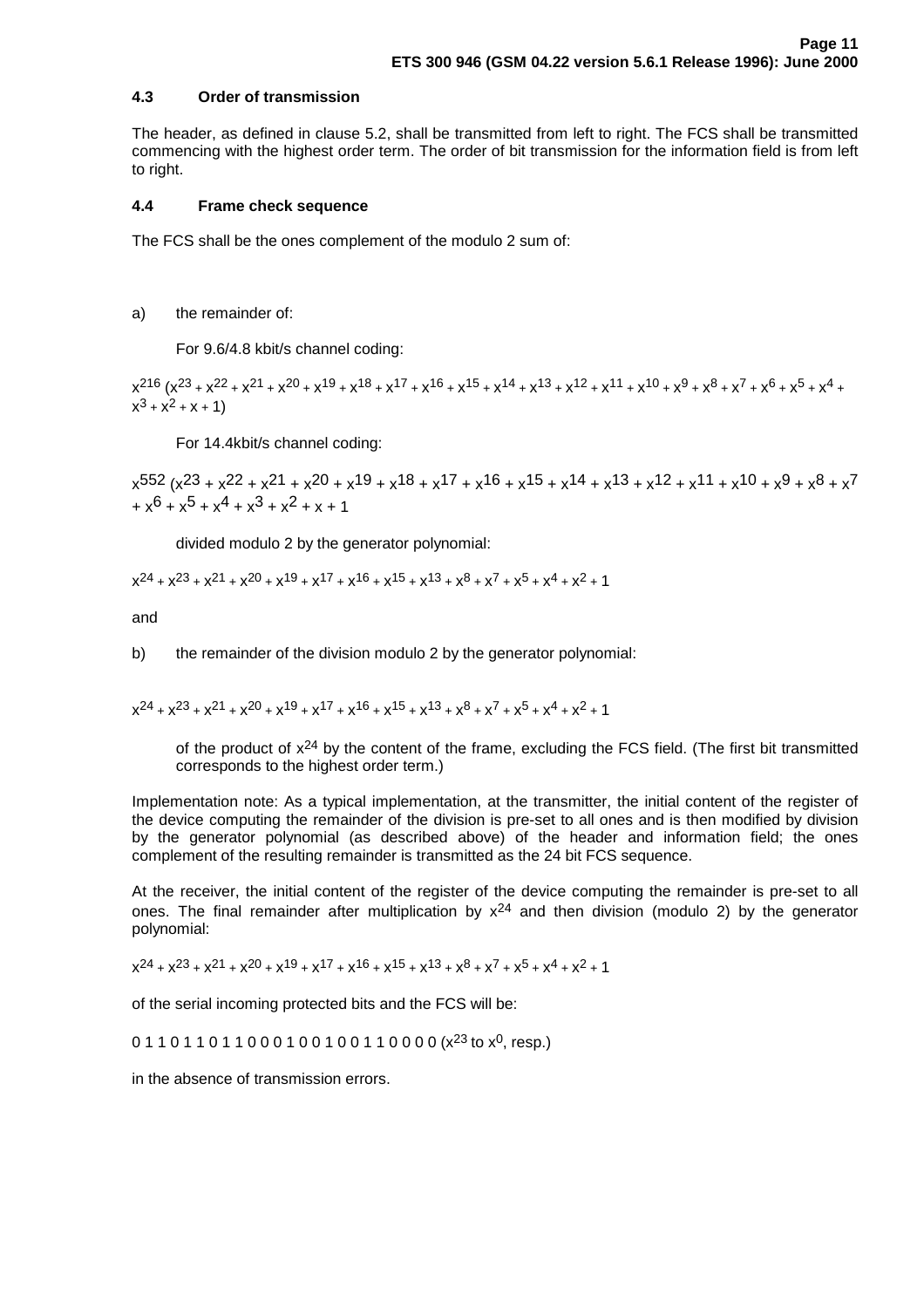# **Page 12 ETS 300 946 (GSM 04.22 version 5.6.1 Release 1996): June 2000**

# **5 Elements and procedure**

#### **5.1 Modes**

An RLP entity can be in one of two modes:

- Asynchronous Balanced Mode (ABM)
- Asynchronous Disconnected Mode (ADM)

#### **5.1.1 Asynchronous Balanced Mode (ABM)**

In ABM, which is the data link operational mode, either RLP entity may send commands at any time and may initiate response frame transmission without receiving explicit permission to do so from the other RLP-station. In ABM, frames shall be used for information field transfer and/or to indicate status changes in the RLP-station.

#### **5.1.2 Asynchronous Disconnected Mode (ADM)**

In ADM, which is the data-link non-operational mode, the RLP entity shall be logically disconnected from the data link and shall, therefore, neither transmit nor accept numbered information frames.

The RLP entity shall, however, be permitted to transmit and accept NULL, DM, UI, TEST and XID frames. Either RLP entity can issue an SABM command at any time, in order to terminate the ADM state. In that case, entrance of the ABM state will be indicated by a UA response from the opposite station. If the opposite station is not able to enter ABM, it will indicate this by a DM response. All commands other than those mentioned above and any unsolicited response will be ignored in ADM under all circumstances.

#### **5.2 Header and parameters**

The formats defined for the header are listed in figure 2.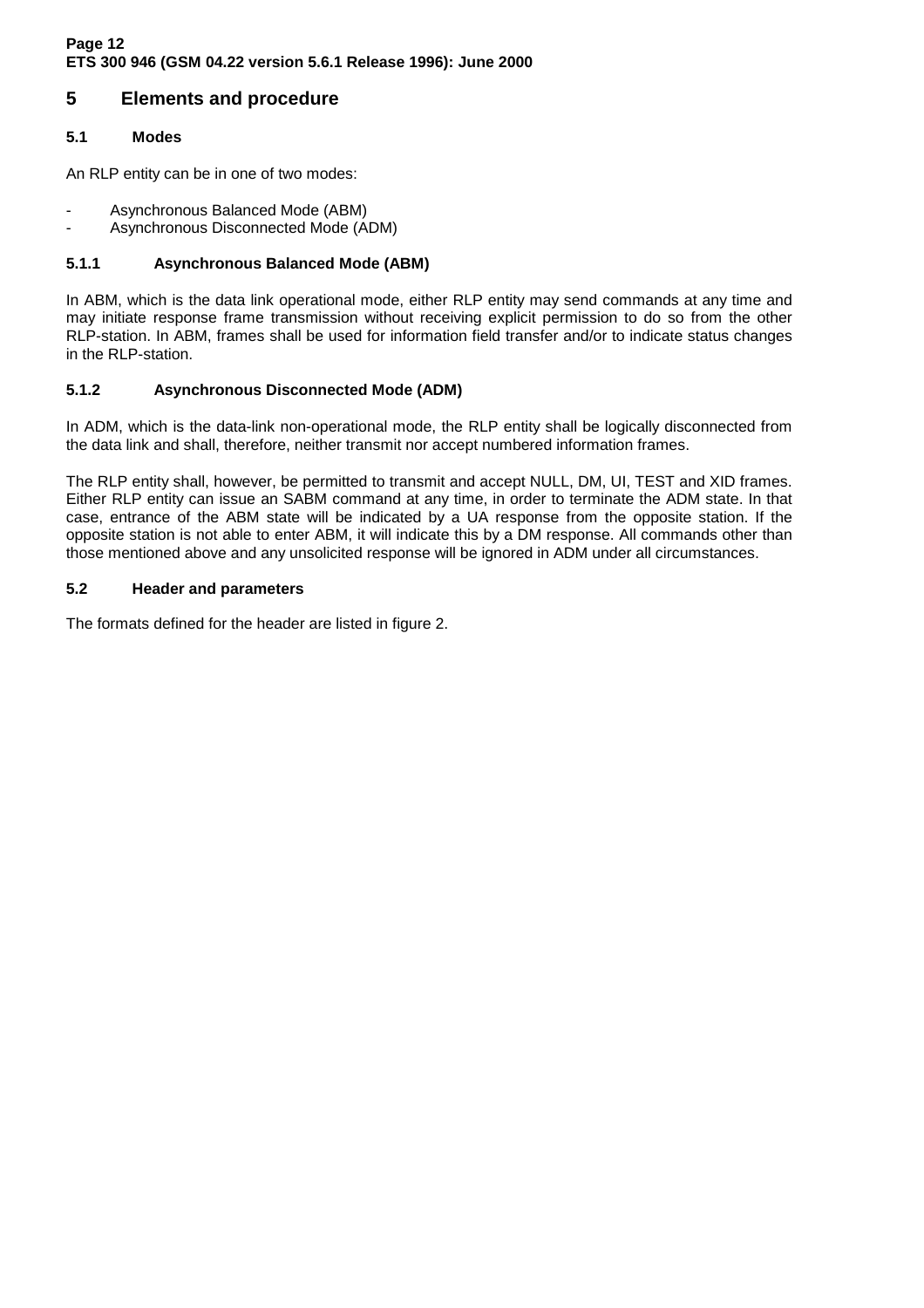#### **5.2.1 Generally used bits**

| NOTES: | C/R     | $=$               | <b>COMMAND/RESPONSE BIT</b> |
|--------|---------|-------------------|-----------------------------|
|        | $P/F =$ |                   | <b>POLL/FINAL BIT</b>       |
|        |         | $\equiv$ $\equiv$ | DON'T CARES                 |

|                |          |            | $M_1M_2M_3M_4M_5$ |              |
|----------------|----------|------------|-------------------|--------------|
|                |          |            | 11100             | SABM         |
|                |          |            | 00110             | U A          |
|                |          |            | 00010             | <b>DISC</b>  |
| $\mathsf{S}_1$ | $S_2$    |            | 11000             | D M          |
| 0              | $\Omega$ | R R        | 11110             | <b>NULL</b>  |
| 0              | 1        | <b>REJ</b> | 00000             | UI           |
| 1              | 0        | <b>RNR</b> | 11101             | XID          |
| 1              | 1        | SREJ       | 00111             | TEST         |
|                |          |            | 10001             | <b>REMAP</b> |

| S | $S_{2}$ |            |  |  |  |  |
|---|---------|------------|--|--|--|--|
|   |         | R R        |  |  |  |  |
|   |         | <b>REJ</b> |  |  |  |  |
|   |         | R N R      |  |  |  |  |
|   |         | SREJ       |  |  |  |  |

#### **Versions 0 and 1:**

NOTES: N(S) : Bit 4 low order bit<br>N(R) : Bit 11 low order bi Bit 11 low order bit

|     | C/R | v<br>∧   |          |  |              |  | P/F | M1 | M <sub>2</sub> | MЗ | M4 | M <sub>5</sub> |    |
|-----|-----|----------|----------|--|--------------|--|-----|----|----------------|----|----|----------------|----|
| ັ   | C/R | ິ<br>ا ب | c0<br>ےت |  |              |  | P/F | N  |                |    |    |                |    |
| 1+S | C/R | ິ<br>ا ب | c0<br>ےت |  | $\sim$<br>د١ |  | P/F | N  |                |    |    |                |    |
| bit |     |          |          |  |              |  |     |    |                |    |    | 15             | 16 |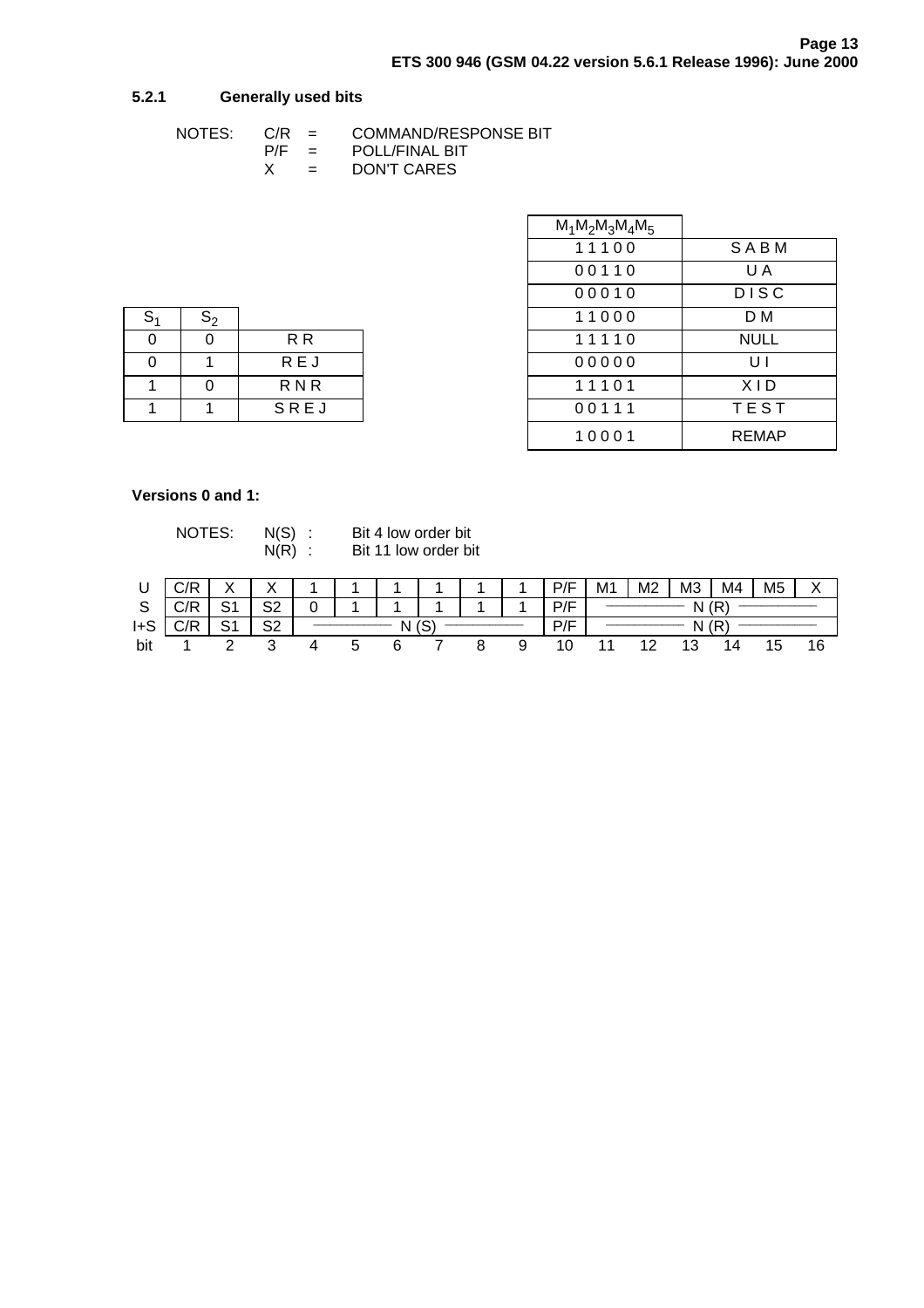#### **Page 14 ETS 300 946 (GSM 04.22 version 5.6.1 Release 1996): June 2000**

#### **Version 2:**

|     | NOTE:<br>L2R Status Bit<br>N(S)<br>Bit 1 low order bit<br>$N(R)$ :<br>Bit 14 low order bit |  |  |   |      |  |  |  |   |     |                          |     |                |    |       |          |     |      |  |                   |   |   |
|-----|--------------------------------------------------------------------------------------------|--|--|---|------|--|--|--|---|-----|--------------------------|-----|----------------|----|-------|----------|-----|------|--|-------------------|---|---|
|     | C/F                                                                                        |  |  |   |      |  |  |  |   | P/F | $M1$   M2   M3   M4   M5 |     |                |    |       | $\times$ |     |      |  |                   |   |   |
| -S  |                                                                                            |  |  | 0 |      |  |  |  |   | P/F | C/R                      | -S1 | S <sub>2</sub> |    |       |          |     | N(R  |  |                   | ⋏ | ⌒ |
| I+S |                                                                                            |  |  |   | N(S) |  |  |  |   |     | P/F C/R S1               |     | S2             |    |       |          |     | N(R) |  |                   | S | ∧ |
| bit |                                                                                            |  |  |   | 5    |  |  |  | 9 | 10  |                          | 12  | 13             | 14 | 15 16 |          | -17 | 18   |  | 19 20 21 22 23 24 |   |   |

#### **Figure 2: Header formats**

#### **5.2.1.1 Command/response bit, C/R**

The C/R-bit is used to indicate whether the frame is a command or response frame and whether the P/F-bit is to be interpreted as a poll or final bit, resp. For commands, the C/R bit shall be set to "1", for responses it shall be set to "0".

#### **5.2.1.2 Poll/Final bit, P/F**

The P/F-bit is used to mark a special instance of command/response exchange. With a command, it is called the P-bit, with a response, it is called the F-bit. In any one direction, only one P/F-bit exchange may be outstanding at any time. A response with the F-bit set to "1" shall always reflect the latest receive status of the RLP entity.

A P/F-bit exchange always starts with a command frame with the P-bit set to "1", which shall be answered by a response frame with the F-bit set to "1" at the earliest response opportunity.

No unsolicited F-bit = "1" is allowed. Such a frame shall be considered "improper" (see subclause 5.3.1). In ABM, the use of the P/F-bit with numbered information exchange is only allowed for checkpointrecovery (see subclause 5.3.3).

#### **5.2.2 Unnumbered frames, U**

#### **5.2.2.1 Set asynchronous balanced mode SABM (11100)**

The SABM encoding is used as a command only. It is always used with the P-bit set to "1".

The SABM command is used either to initiate a link for numbered information transfer, i.e. to go from ADM to ABM, or to reset a link already established for numbered information transfer. With an SABM command, no information transfer is allowed.

When issuing an SABM, the RLP entity has set to zero its internal variables for sending and receiving numbered information. The other RLP entity, on receiving an SABM command, will either confirm it by setting to zero its internal variables for sending and receiving numbered information and then issuing an UA (unnumbered acknowledgement) response or reject it by sending a DM (disconnected mode) response. In the former case, both entities have entered ABM and numbered information transfer may commence. In the latter case, both entities are in ADM.

When an SABM command is issued, a loss of information may occur. Appropriate action is in the responsibility of the layers above.

## **5.2.2.2 Unnumbered Acknowledge. UA (00110)**

The UA encoding is used as a response only. It is used to positively acknowledge an SABM or DISC command. With the UA response, no information transfer is allowed. In version 2, the UA response is sent no sooner than T4 (see Section 5.5.6) after the last information frame sent. Information frames received within a period of T4 after reception of the SABM are discarded.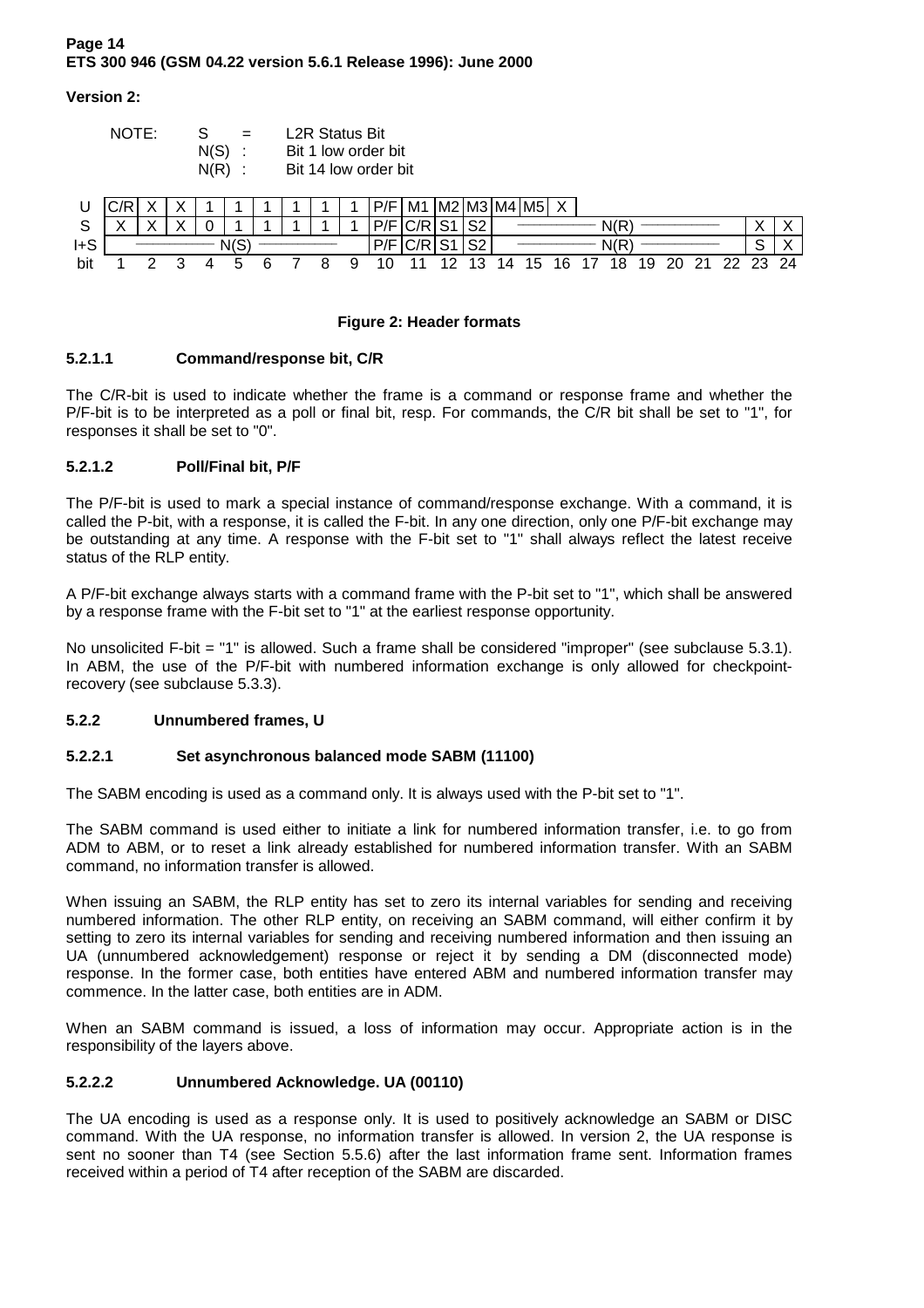#### **5.2.2.3 Disconnect, DISC (00010)**

The DISC encoding is used as a command only. It is used to disestablish a link, previously established for numbered information transfer, i.e. to terminate ABM and go into ADM. With the DISC command, no information transfer is allowed.

The other RLP-entity shall answer with a UA response before actioning the DISC command. When a DISC command is actioned, loss of information may occur. It is the responsibility of the layers above, to provide for a "graceful" disconnect.

#### **5.2.2.4 Disconnected Mode, DM (11000)**

The DM encoding is used as a response only. It is used by RLP entity to report that it is in ADM and, as an answer to SABM, that it is (possibly temporary) unable to action a mode setting command. With the DM response, no information transfer is allowed.

#### **5.2.2.5 Unnumbered Information, UI (00000)**

The information field is to be interpreted as unnumbered information. Unnumbered Information (UI) frames can be sent in both ADM and ABM. There is no acknowledgement of receipt of UI-frames within RLP.

#### **5.2.2.6 Exchange Identification, XID (11101)**

The information field is to be interpreted as exchange identification. This frame is used to negotiate and renegotiate parameters of RLP and layer 2 Relay function. XID frames can be sent in both ADM and ABM.

The negotiation procedure is one step i.e. one side will start the process by sending an XID command, offering a certain set of parameters from the applicable parameter repertoire (see table 1) the sending entity wants to negotiate proposing values within the allowed range. In return, the other side will send an XID response, either confirming these parameter values by returning the requested values, or offering higher or lower ones in their place (see table 1 for sense of negotiation), except when the indicated RLP version is a lower one where a limited set of those parameters presented in the XID command may be answered according to the negotiated version. In RLP versions higher than "0", any unrecognisable parameters will be ignored. Default values will apply to those parameters which are not commented upon by the responding side (see section 5.4 for default values). This normally will end the negotiation process. XID frames are always used with the P/F-bit set to "1".

Without any prior XID exchange, default values will apply (see section 5.4). A negotiation of data compression parameters (see table 1) is only allowed in ADM. In addition, in RLP version 2, negotiation of RLP version N°(see table1) is only allowed in ADM.

In the case of a collision of XID commands, all XID commands shall be ignored. The MS shall restart the parameter negotiation on expiry of T1, while the Interworking Function shall do so on expiry of twice the value of T1. An unsuccessful XID exchange shall be repeated on expiry of T1. After N2 times of unsuccessful repetition, the link shall be disconnected.

In table 1 a list of parameters is given which constitute the parameter repertoire. In addition, the format of the XID information field is given.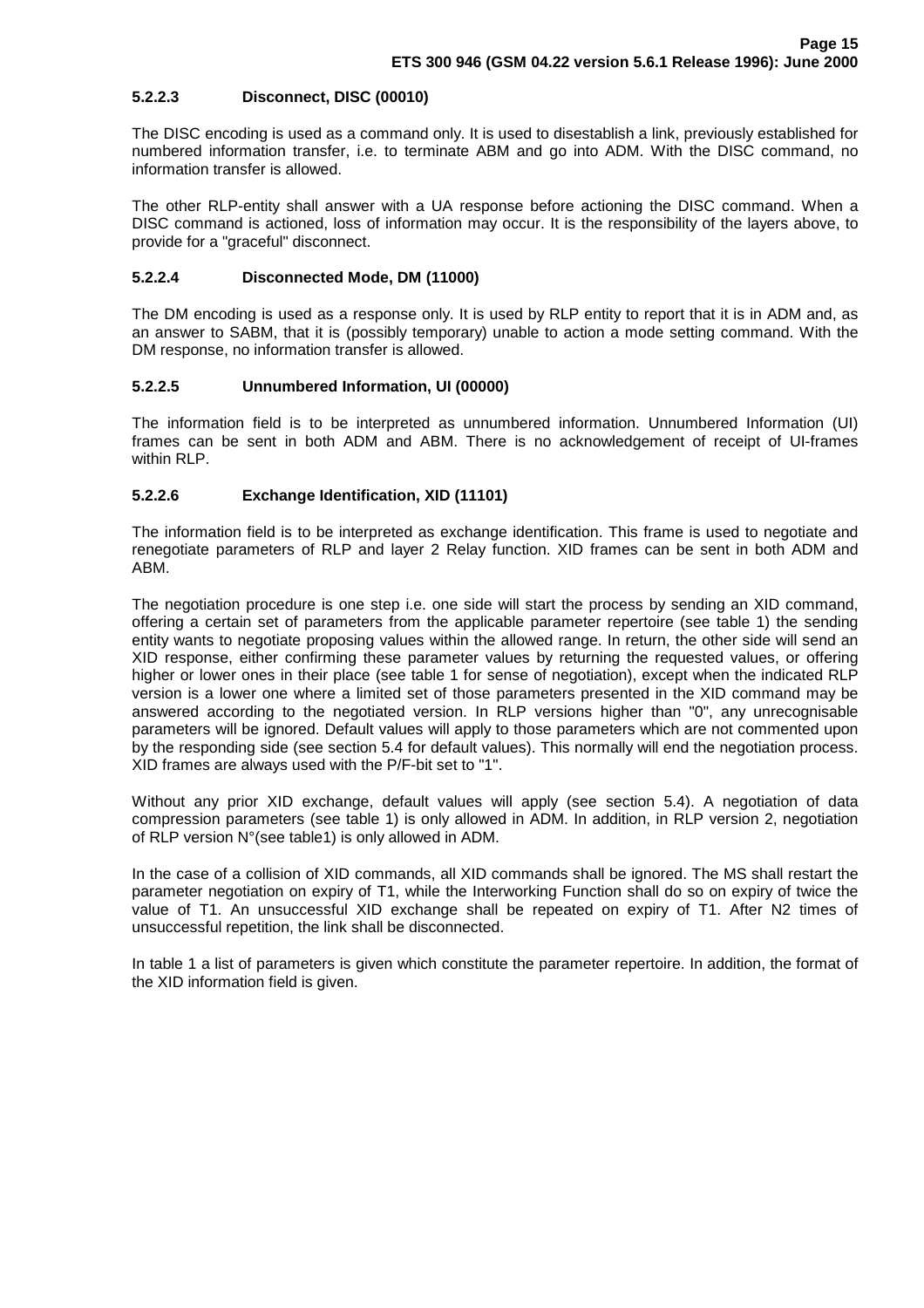#### **Page 16 ETS 300 946 (GSM 04.22 version 5.6.1 Release 1996): June 2000**

| <b>Parameter Name</b>        |                                                             | <b>Type</b>     | Length | <b>Format</b><br>(87654321)                                        | <b>Units</b>             | Sense of<br><b>Negotiation</b>      | Valid in<br><b>Versions</b> |  |
|------------------------------|-------------------------------------------------------------|-----------------|--------|--------------------------------------------------------------------|--------------------------|-------------------------------------|-----------------------------|--|
| RLP version N°               |                                                             |                 |        | bbbbbbbb <sup>*</sup>                                              | down<br>./.              |                                     |                             |  |
| <b>IWF to MS window size</b> |                                                             | 2               |        | 00bbbbbb                                                           | ./.                      | down                                | 0.1                         |  |
| <b>IWF to MS window size</b> |                                                             | 2               |        | 00bbbbbb                                                           | 8                        | down                                | $\geq$ 2                    |  |
| IMS to IWF window size       |                                                             | 3               |        | 00bbbbbb                                                           | ./.                      | down                                | 0.1                         |  |
| IMS to IWF window size       |                                                             | 3               |        | 00bbbbbb                                                           | 8                        | down                                | $\geq$ 2                    |  |
| Acknowledgement Timer(T1)    |                                                             | 4               |        | bbbbbbb                                                            | 10 <sub>ms</sub>         | up                                  | $\geq 0$                    |  |
| Retransmission attempts (N2) |                                                             | 5               |        | bbbbbbbb                                                           | ./.                      | up                                  | $\geq 0$                    |  |
| Reply delay (T2) **          |                                                             | $6\phantom{.}6$ |        | bbbbbbb                                                            | 10 <sub>ms</sub><br>up   |                                     | $\geq 0$                    |  |
| Compression                  | $P_T$<br>$P_0$<br>$P_1$ low<br>$P_1$ high<br>P <sub>2</sub> | 4               |        | aaaa<br>00 <sub>b</sub><br><b>CCCCCCCC</b><br>CCCCCCCC<br>dddddddd | ./.<br>./.<br>./.<br>./. | none<br>see $[15]$<br>down<br>ldown | $\geq 1$                    |  |
| Re-sequencing timer (T4) **  |                                                             | 8               | 1      | bbbbbbbb                                                           | 10 <sub>ms</sub>         | <b>up</b>                           | $\geq$ 2                    |  |

#### **Table 1: XID parameters**

- \* NOTE 1: Characters "a", "b", "c" and "d" indicate a bit which is part of the parameter value in question. Parameters indicated by "a" are not negotiable.
- \*\* NOTE 2: In case of negotiation of this parameter it may be necessary to negotiate also the other timer values (e.g. "Acknowledgement timer" (T1)).

The type and length are encoded within one octet, the type field occupying bits 8 to 5 and the length field occupying bits 4 to 1; 1 resp. 5 being the least significant bit. The least significant bit shall always be transmitted first.

A parameter item consists of the type/length-octet followed by the value of that parameter, where the length-indicator gives the number of octets the value actually occupies. Such parameter items may be arranged in arbitrary order, with the exception of the RLP version number, which shall be sent first in RLP versions higher than "0". The parameter items must begin in the first octet of the XID-information field and follow on contiguously. The parameter list is delimited by parameter type zero.

# **5.2.2.7 Test, TEST (00111)**

The information field of that frame is to be interpreted as test information. Test frames can be sent in both ADM and ABM. A test sequence is always initiated by sending a TEST command in one direction and completed by sending a TEST response in the other direction.

#### **5.2.2.8 Null information, NULL (11110)**

In ADM, null-frames shall be sent each time there is a send opportunity but no UI, TEST or XID frame is awaiting transmission.

In ABM, null-frames shall be sent in reset state if there is a send opportunity and no unnumbered frames are to be sent.

The information field is to be interpreted as null information i.e. the information field is not used and its contents may be arbitrary.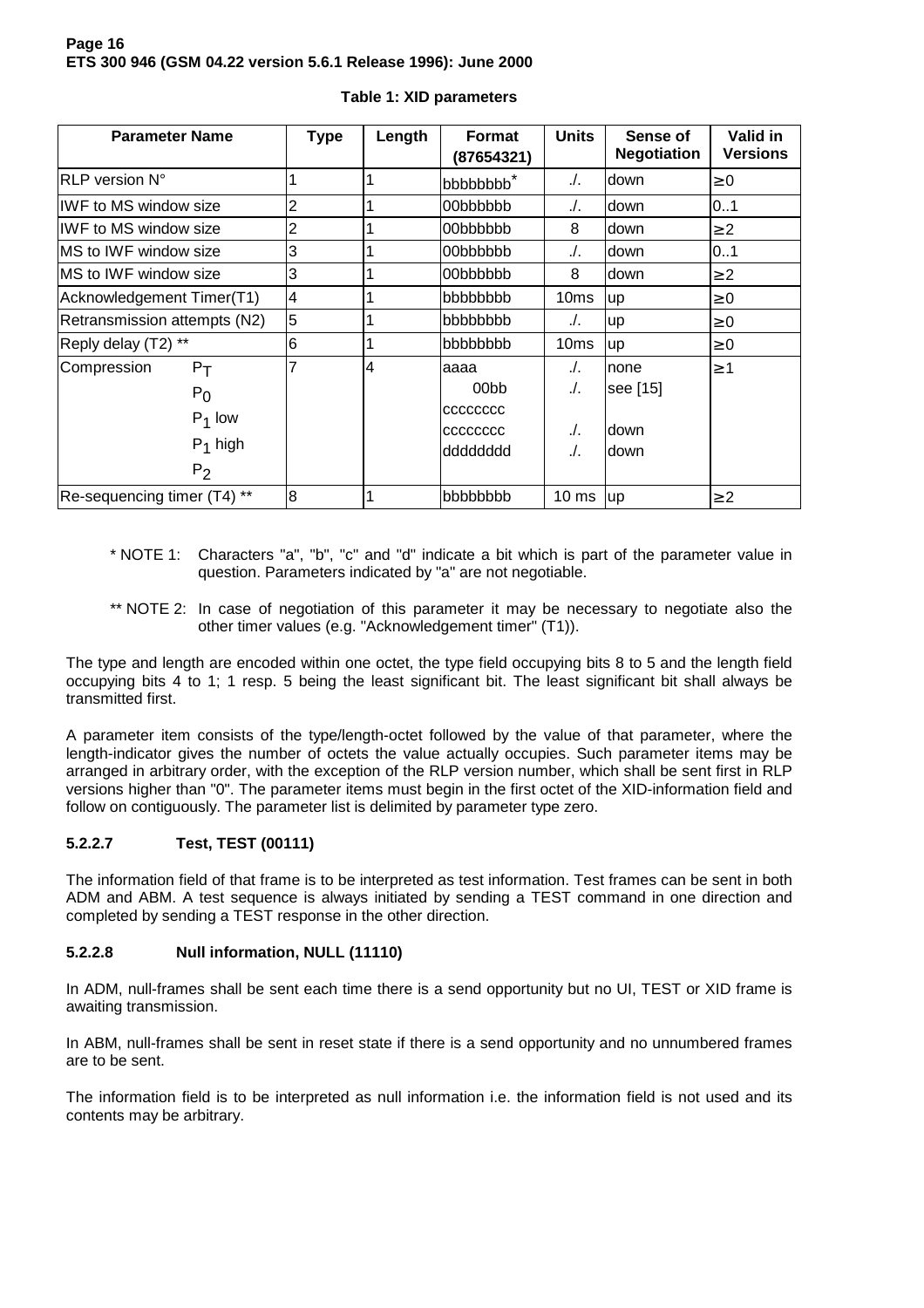#### **5.2.2.9 REMAP (10001)**

A REMAP-exchange can only take place in ABM when the RLP-entities are in synchronisation mode following a change of channel coding. The exchange is started by the mobile-end which sends a REMAP command U-frame in the information field of which the RLP-entity indicates the N(R) of the frame according to the 'old' frame format - from which the network-end should resend the information mapped into a frame format corresponding to the new channel coding. The mobile-end sends a REMAP-frame on every sending opportunity until a responding REMAP-frame is received from the network-end. The network-end answers by sending a REMAP U-frame with the C/R-bit set to 'Response'. In the information-field the network-end indicates the N(R)-number of the frame from which the mobile-end should remap the information into the new frame format. The network-end responds to all REMAPcommands it receives as long as it is in the REMAP synchronisation state. The network sends a numbered S frame with poll bit P=1 or an I+S frame after the first REMAP frame to the mobile station to compel it to acknowledge the end of the REMAP condition. This frame is guarded by T1. Upon reception of an I+S frame or an S frame with the final bit F=1 from the MS, the IWF exists the REMAP synchronisation state. Any REMAP-acknowledgement that may arrive at the mobile-end after one of them has been received is discarded by the mobile-end. The RLP shall supervise the synchronisation state by a timer with the value of N2\*T1. If the network-end does not receive an appropriate U-frame within N2\*T1, it enters ADM. If the mobile-end does not receive a response within N2xT1 measured from the transmission of the first command, it enters ADM.

In addition to the N(R)-information the REMAP-frame information field can include any XID-parameters that should be renegotiated because of the change of channel coding. The procedures concerning these XID-parameters are as defined in subclause 5.2.2.6 (Exchange Identification) except that the mobile-end always starts the negotiation. Also the mapping of the parameters is as defined in subclaus 5.2.2.6 (Exchange Identification) except that the first two octets in the REMAP information field are occupied by the N(R)-number (The LSB is transmitted first). The information field shall always include parameter type zero, which delimits the XID-parameter list.

After the change of channel coding, default values according to the new channel coding apply until new values have been negotiated by the REMAP or XID procedure. Default values according to the new channel coding also apply for those XID parameters that are not included in the REMAP information field. Values for XID parameters whose negotiation is only allowed in ADM remain valid after change of channel coding.

| Header 16 bits      | $N(R)$ 6 bits                                                | <b>XXXXXXXXXX</b> | XID parameters                           | 00000000 | <b>XXXXXX</b>    | FCS 24 bits |
|---------------------|--------------------------------------------------------------|-------------------|------------------------------------------|----------|------------------|-------------|
|                     |                                                              |                   |                                          |          |                  |             |
|                     |                                                              |                   | Information field either 200 or 536 bits |          | $x = don't care$ |             |
|                     |                                                              |                   |                                          |          |                  |             |
| a.) version 0 and 1 |                                                              |                   |                                          |          |                  |             |
|                     |                                                              |                   |                                          |          |                  |             |
|                     |                                                              |                   |                                          |          |                  |             |
| Header 16 bits      | $N(R)$ 9 bits                                                | <b>XXXXXXX</b>    | XID parameters                           | 00000000 | <b>XXXXXX</b>    | FCS 24 bits |
|                     |                                                              |                   |                                          |          |                  |             |
|                     | Information field either 200 or 536 bits<br>$x = don't care$ |                   |                                          |          |                  |             |
|                     |                                                              |                   |                                          |          |                  |             |
| .                   |                                                              |                   |                                          |          |                  |             |

b.) version 2

#### **Figure 3: REMAP U-frame format**

#### **5.2.3 Supervisory frames, S, and numbered information transfer and supervisory frames combined, I+S**

In ABM, there are cases where there is no user information pending transmission. In consequence, supervisory (S) frames alone must be conveyed. In such cases, the information field is to be interpreted as null information, i.e. the information field is not used and may be of arbitrary contents.

For reasons of optimization in the special situation of digital radio transmission, numbered information transfer frames carry also supervisory type information ("piggy-backing"). Numbered information can be exchanged only in ABM.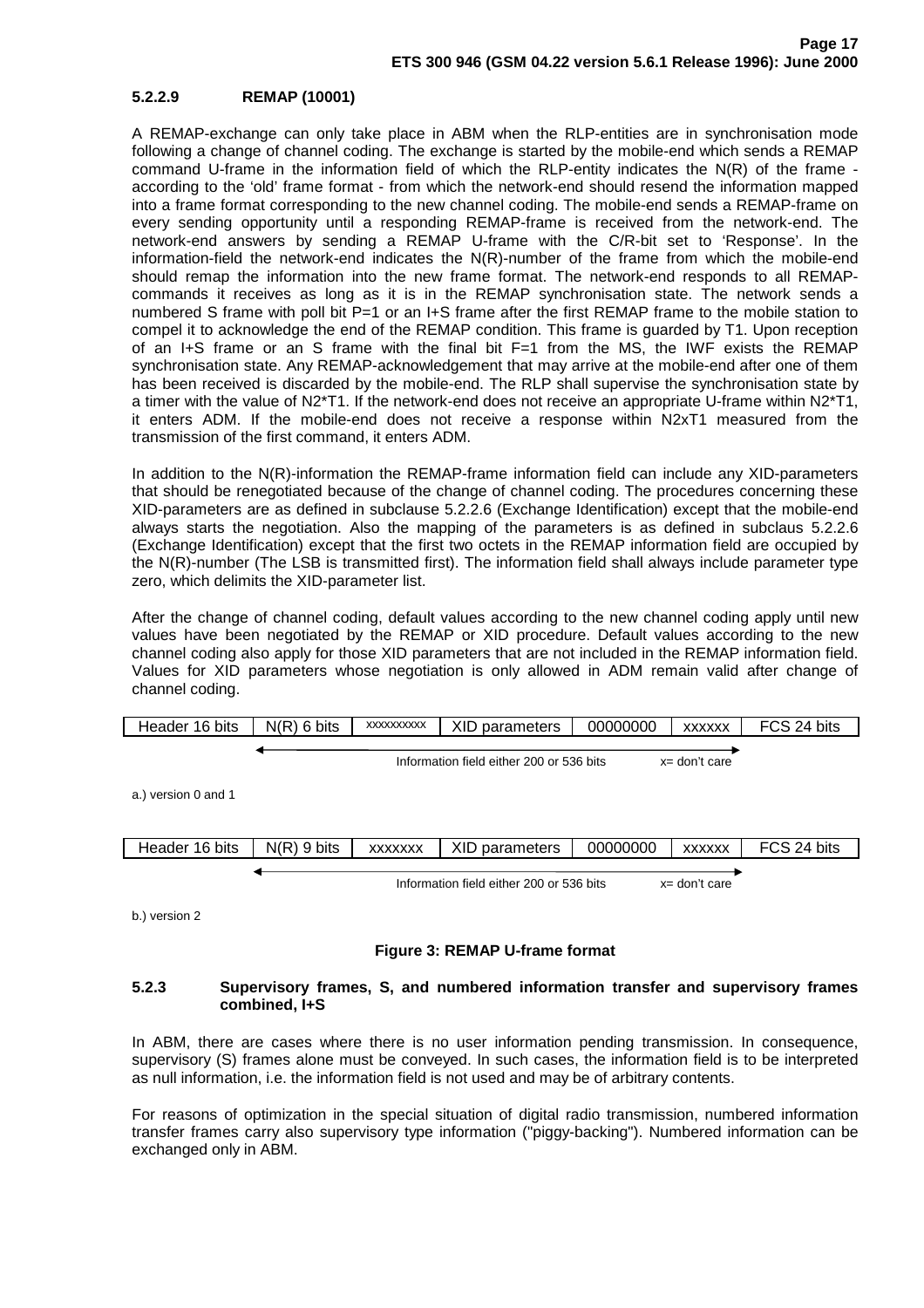## **Page 18 ETS 300 946 (GSM 04.22 version 5.6.1 Release 1996): June 2000**

NOTE: The extent to which piggy-backing is used by the sending RLP entity is optional. An RLP entity receiving any of allowed piggy-backed formats, however, shall take the appropriate actions. Implementers should be aware that not using the full capability of piggy-backing could, in certain circumstances, result in a less than optimal performance.

#### **5.2.3.1 Numbering**

Each I frame is sequentially numbered and may have the value 0 through M-1, where M is the modulus. The modulus M is 62 (single-link) or 496 (multi-link).

#### **5.2.3.2 Send Sequence number, N(S)**

The send sequence number contains the number of the I frame. With the exception of SREJ conditions, information frames are transmitted in numerical order of their N(S). If multiple physical links are used, the frames may arrive the receiver in another order. Normal information transfer is halted, when the number of outstanding, unacknowledged frames is equal to the currently established window size (see section 5.4).

#### **5.2.3.3 Receive sequence number, N(R)**

The N(R) field is used in ABM to designate the next information frame to be sent by the other RLP entity and to confirm that all frames up to and including N(R) - 1 have been received properly. As an exception to this, in the case of SREJ (selective reject), N(R) designates the information frame that is selectively rejected and thus requested for retransmission. In this case, no previously received frames are confirmed.

#### **5.2.3.4 L2R Status bit**

The L2R status bit set to "1" indicates that the L2R PDU transported in the information field of the RLP PDU contains at least a status octet. Otherwise, the L2R PDU contains only user data. The bit is only used for RLP-version 2.

# **5.2.3.5 Receive ready, RR (00)**

The RR encoding can be used either as command or response. In ABM, it is used by an RLP entity to confirm all information frames up to and including N(R)-1. In doing so, the RLP-station allows the other station to transmit up to k additional information frames, counting from N(R) onwards. The issue of an RR command/response clears any previous busy condition in that direction.

# **5.2.3.6 Reject, REJ (01)**

The REJ encoding can be used either as command or response. It is used by an RLP entity to indicate that in numbered information transfer one or more out-of sequence frames have been received. Frames up to and including N(R)-1 have been received correctly, frames N(R) and following are requested to be retransmitted. Following retransmission of those frames, further frames awaiting initial transmission may be sent. With respect to each direction of transmission, only one REJ condition may exist at any given time.

A REJ condition is cleared:

- on receipt of the frame numbered  $N(R)$ ;
- on time-out;
- or on reset (SABM).

An REJ shall be sent at the earliest opportunity. On time-out, REJ frames shall not be repeated. An RLP-entity receiving an REJ frame with the same N(R), which has already been the starting frame of a retransmission sequence due to P/F-bit checkpointing, shall inhibit the retransmission due to that particular REJ frame.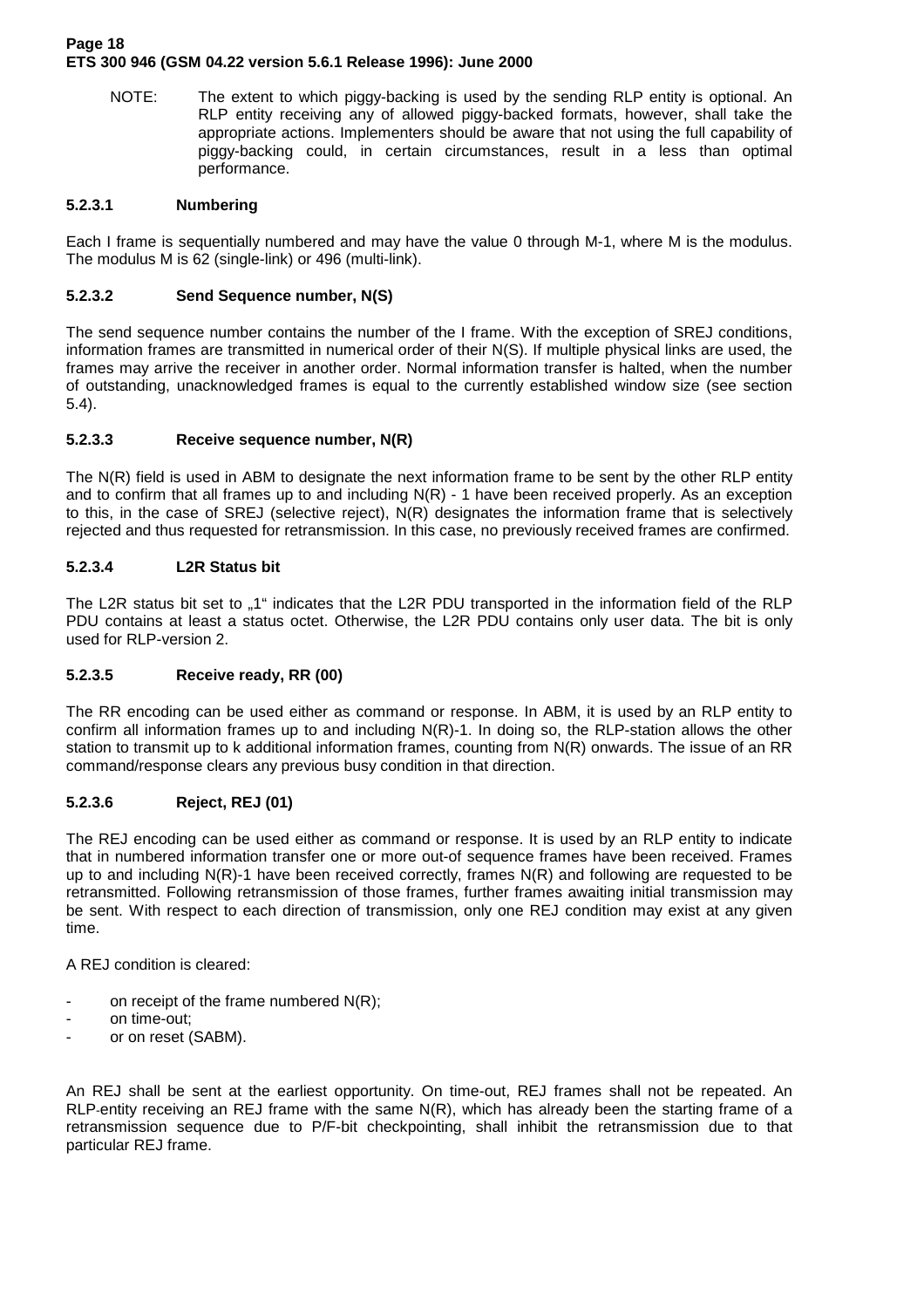#### **5.2.3.7 Receive not ready, RNR (10)**

The RNR encoding can be used either as command or response. It is used by an RLP entity to indicate that it is temporarily not ready to receive numbered information frames. In that case, the RLP entity is said to be in the busy condition. All frames up to and including N(R)-1 shall be considered acknowledged. Subsequent frames, if any, shall not be considered confirmed. The acceptance status of those is a matter of further status exchange.

#### **5.2.3.8 Selective reject, SREJ (11)**

The SREJ encoding can be used either as command or response. The SREJ command/response is used to request retransmission of a single frame, thus, under certain circumstances, providing for more efficient error recovery than by REJ. No acknowledgement of received I frames is indicated by an SREJ frame, thus allowing an RLP entity to transmit one or more SREJ frames with a different N(R) before earlier SREJ conditions have been cleared.

An SREJ condition shall be cleared:

- on receipt of an information frame with N(S) equal N(R) of the SREJ;
- on time out:
- on reset (SABM).

No SREJ shall be issued during a pending REJ condition. For each frame, only one SREJ condition may exist at any time.

SREJ frames shall be sent at the earliest possibility. On time-out, SREJ frames may be repeated.

NOTE: Sending SREJ commands/responses is not mandatory.

#### **5.3 Error Recovery**

#### **5.3.1 Improper frames**

Frames containing an FCS error or having a control field the contents of which is not implemented or inconsistent with those defined in this Specification are called improper frames. Improper frames shall be ignored, i.e. the receiving RLP station shall not make any use of their contents.

#### **5.3.2 N(S) sequence error**

In numbered information transfer, any information frame with an N(S) out of the normal sequence shall lead to an N(S) sequence error condition, unless that frame is requested for retransmission by an SREJ, sent at an earlier time. In case multiple channels make up a connection when the multi-link version is used the received frames must be re-sequenced. For that a timer T4 defines a re-sequencing period (see section 5.4) during which frames may be out-of-order. An N(S) sequence error condition only occurs if the N(S) arrives after the expiry of T4. There are three mechanisms to deal with N(S) sequence errors:

- REJ recoverv:
- SREJ recovery;
- P/F-bit recovery (checkpointing);

the first two being the responsibility of the receiving station, the last being the responsibility of the sending station. There are no strict rules as to whether REJ or SREJ recovery shall be applied, however, if a station decides to initiate REJ or SREJ recovery, it shall do so at the earliest opportunity. The information part of out-of sequence frames shall be discarded, unless the receiving station intends to initiate SREJ recovery.

#### **5.3.3 N(R) error**

Any confirming N(R) that is not in the range of the window size shall be ignored.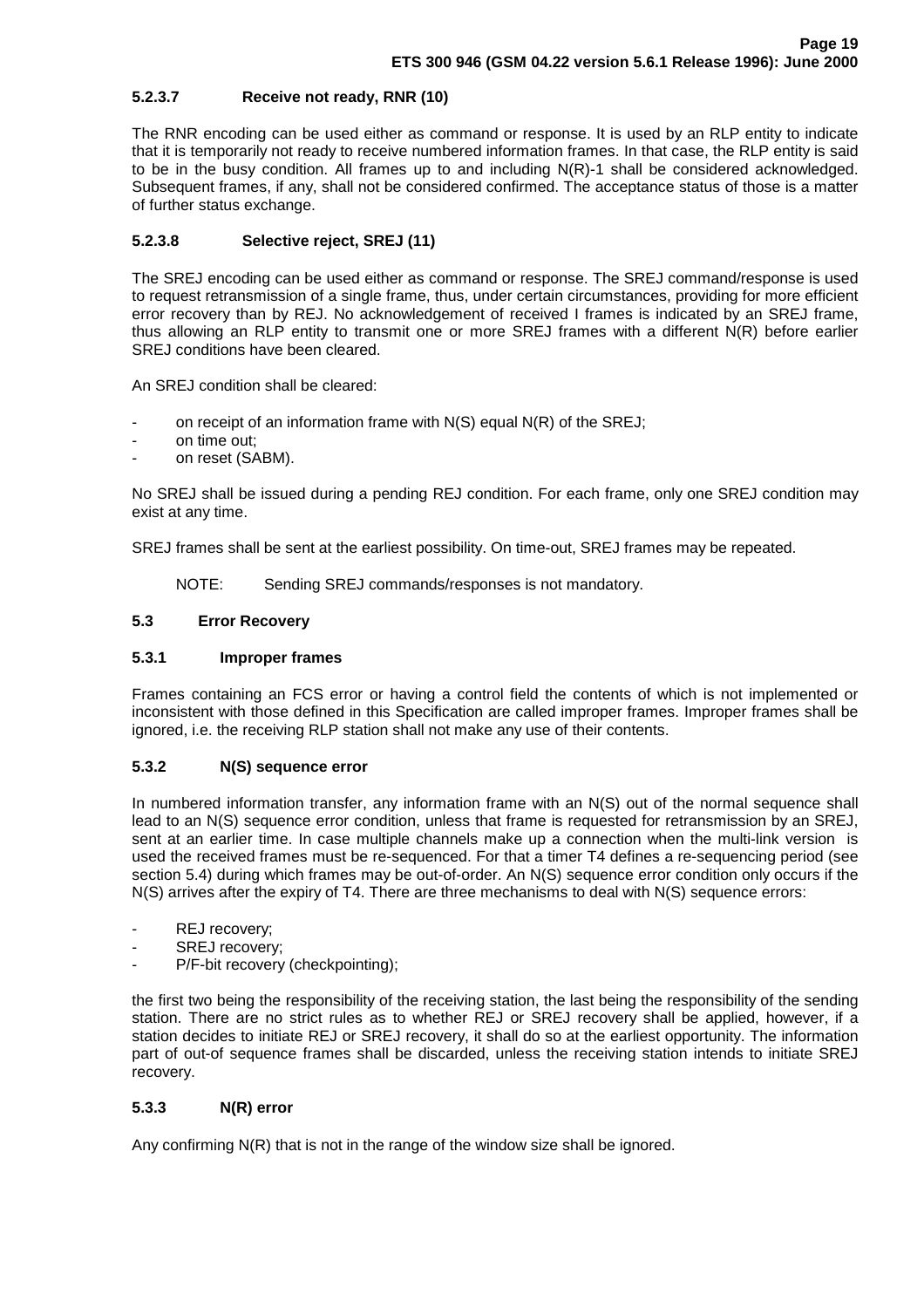#### **5.3.4 Time-out and checkpointing**

All frames requiring a response or acknowledgement shall be guarded by time-out (timer T1). In detail, those frames are:

- SABM:
- DISC:
- REJ;
- SREJ:
- numbered information frames (see note);
- any frame with the P-bit set to "1" in ABM, i.e. checkpointing.

NOTE: T1 started, or restarted if already running, on the transmission of every numbered information frame.

#### **5.3.4.1 Treatment of errors during link establishment, link reset and link disconnect**

An SABM, which is not answered by either UA or DM within the timer period, shall be repeated up to N2 times.

A DISC, which is not answered by UA within the timer period, shall be repeated up to N2 times.

If the SABM or DISC, respectively, is finally unanswered, the RLP station will go into ADM in any case. For this reason, it is the responsibility of the management of any RLP entity to put the RLP entity into ADM, should there be an indication of a permanent outage, i.e. a loss of connectivity longer than N2 times the timer value.

#### **5.3.4.2 Treatment of errors during numbered information transfer**

The last frame of a sequence of numbered information frames shall also be guarded by time-out. If neither a positive acknowledgement nor a REJ is received, the RLP entity will start checkpoint recovery, i.e. the station will send a frame with the P-bit set to "1", requesting the latest status information from the other entity, indicated by the F-bit set to "1". In that case, status information is carried either by RR or RNR responses and all frames currently held by the responding RLP entity which are not delivered because of missing frames shall be discarded. A P-bit set to "1" shall only be sent with a Supervisory Frame.

Awaiting the latest status information from the other RLP entity, the sending entity does not react on REJ and SREJ frames received during this time. If such status information is received, retransmission from N(R) onwards will be performed if appropriate. However, no frame sequence starting with a given N(R) shall be retransmitted more than N2 times. If there is a frame sequence that cannot be transmitted successfully after N2 repetitions, the RLP link shall be reset or disconnected.

If no status information is received during the time-out period, this request will be repeated up to N2 times. If still there is no valid status reported back, the RLP link shall be reset or disconnected.

#### **5.3.5 Contentious situations**

Due to the asynchronous procedure, various contentious situations may arise. A contention of SABMs shall result into both entities be set into ABM or be reset. A contention of DISC's shall result into both entities be disconnected. A contention of SABM and DISC shall result into both entities be disconnected.

#### **5.4 Transitions between TCH/F9.6 and TCH/F14.4 channel codings**

The RLP has to change the supported frame length due to transitions between different channel codings. The RLP entities have to be re-synchronised after a change of the channel coding.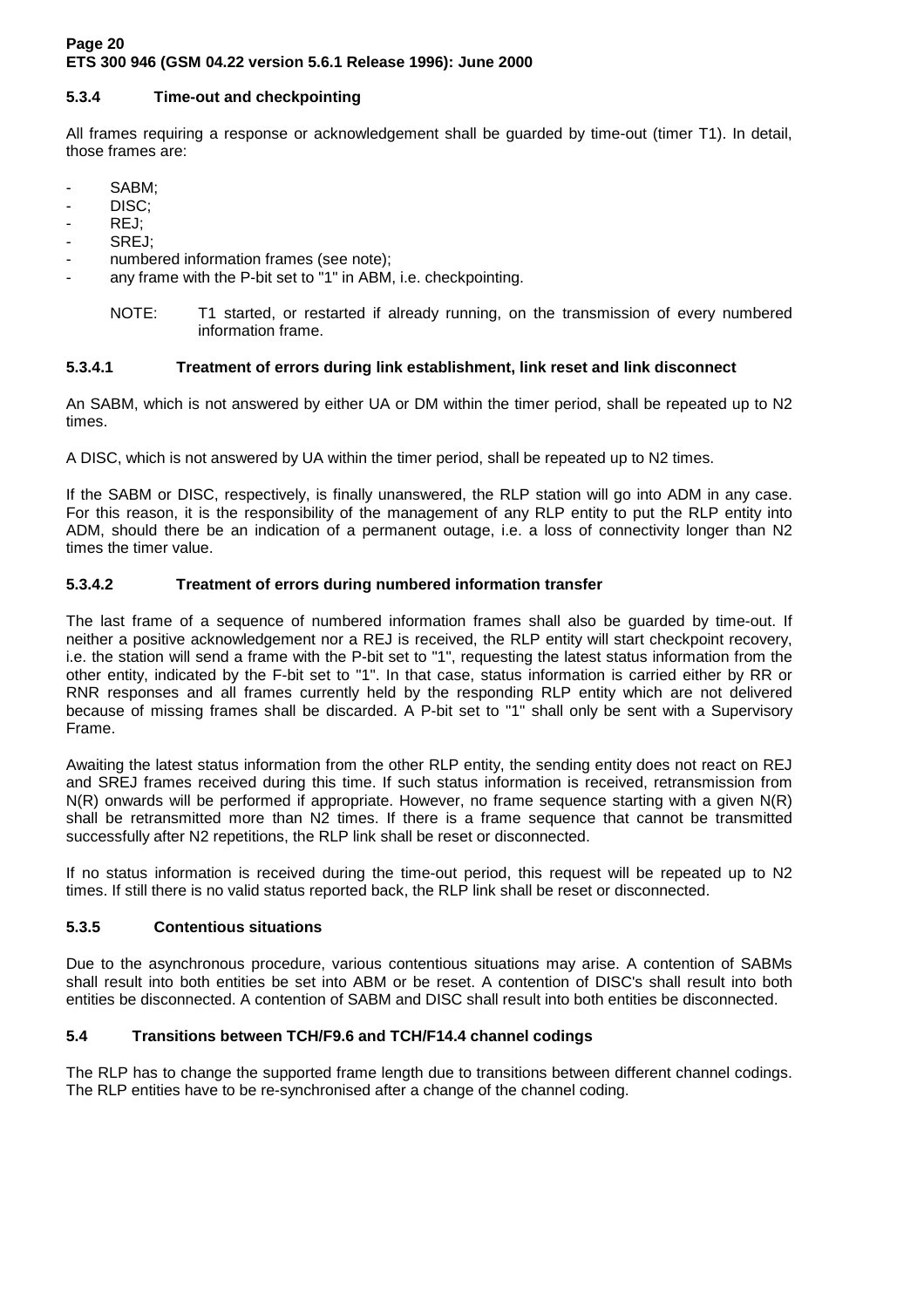Any change of the channel coding is indicated to the RLP- entity by an external event. The RLP-entity at the mobile-end enters the synchronisation state when it receives a relevant Radio Resource Management message, and it starts sending the REMAP-messages at the earliest possible time. The RLP-entity at the network-end enters the synchronisation state when the network-end detects Layer 1 synchronisation after a change of channel coding. The change of channel coding is eventually confirmed by an outband signalling message.

On entering the synchronisation state timers are halted and zeroed, and the TX- and RX-windows are frozen. When the RLP entity enters the synchronisation state it clears all SREJ or REJ conditions, discards all out-of-sequence frames received and clears all previous re-transmission requests received by any SREJ.

After this the mobile-end starts a REMAP-exchange (Subclause 5.2.2.9). When an RLP-entity receives a REMAP-frame, it moves the user information contained by the frames to be remapped from the TXwindow to a transition buffer between the RLP- and L2R-entities. The L2R uses the information in this buffer before mapping new data into the PDUs. The network-end regards the REMAP-procedure as completed when it has received an I+S-frame, an S-frame or an SABM U-frame from the mobile-end, whereas the mobile-end leaves the synchronisation mode after receiving a responding REMAP-frame or an SABM U-frame. The data in the transition buffer at the network-end must not be deleted before an I+S-, or an S-frame is received from the mobile-end.

Supervisory or Information transfer frames or XID U frames are discarded by the receiving entity while in REMAP synchronisation state. If the RLP entity receives another U-frame, it reacts according to the defined procedures. That is, if the frame is an SABM frame it performs a reset procedure and leaves the synchronisation state. If the frame is a NULL, UI or TEST frame, RLP performs the defined procedure and remains in the synchronisation state. In the case of a DISC frame RLP terminates ABM and goes into ADM.

After the REMAP-procedure is completed, the RLP-entities leave the synchronisation mode and normal operation is resumed. On resuming the normal operation, the TX- and RX- windows are emptied. The N(S)-numbering resumes from the value indicated in the REMAP-message by the N(R)-number.

Abortion of the transition or another transition taking place during the REMAP-procedure restarts the REMAP-procedure in order to resume operation using the channel coding corresponding to the latest transition.

#### **5.5 List of system parameters**

The system parameters are as follows: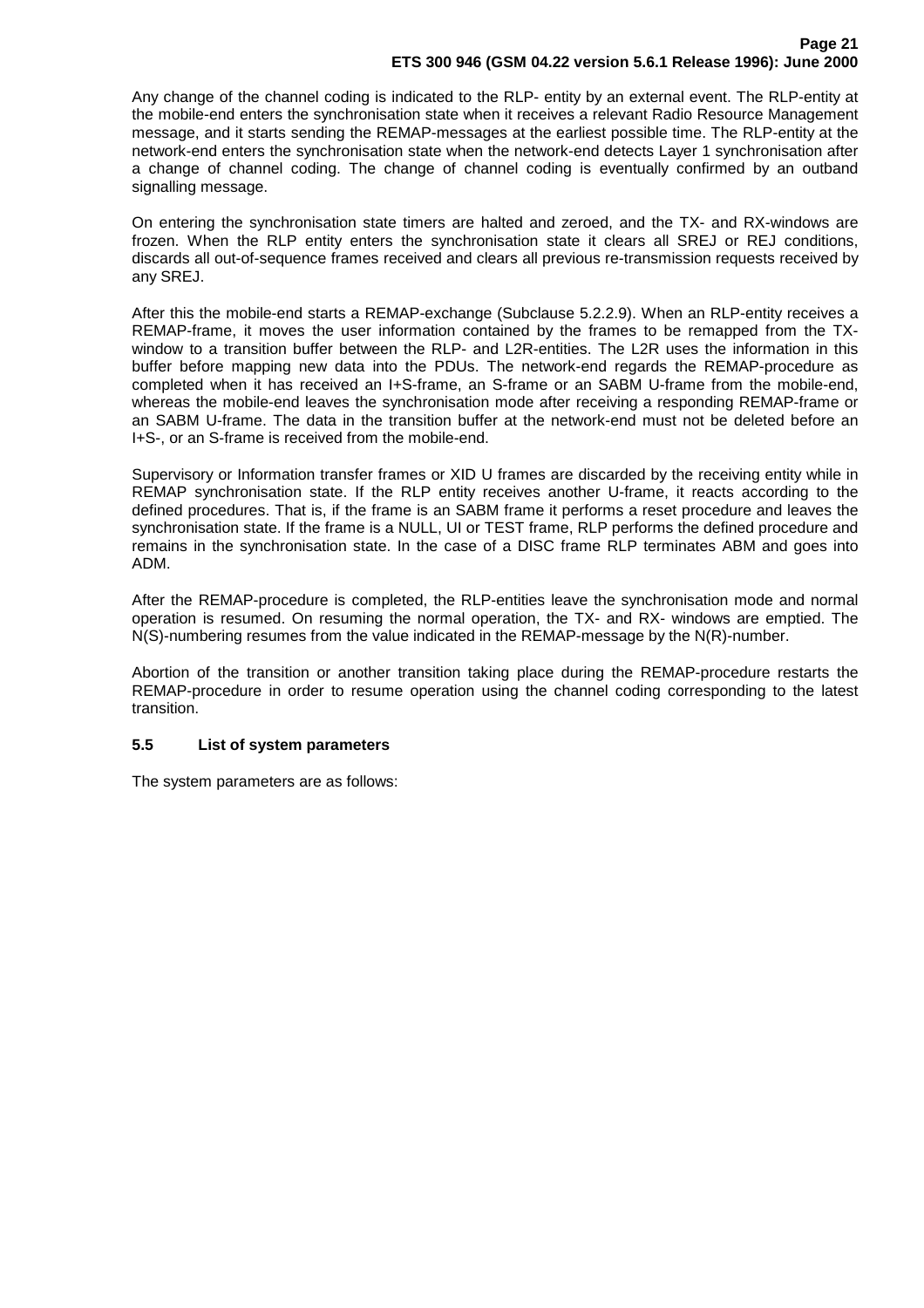#### **Page 22 ETS 300 946 (GSM 04.22 version 5.6.1 Release 1996): June 2000**

| <b>Name</b>              | <b>Range of values</b>            | Default value                                      | <b>Recommended value</b>                  |
|--------------------------|-----------------------------------|----------------------------------------------------|-------------------------------------------|
| Version N°               | $0 - 2$                           | 0                                                  | $\overline{2}$                            |
| $k MS \Rightarrow IWF$   | $0 - 61$                          | 61                                                 | 61                                        |
| (for $N^{\circ} = 0/1$ ) |                                   |                                                    |                                           |
| $k MS \Rightarrow IWF$   | $0 - k_{max}$ (note 3)            | 480                                                | 240 (note 2)                              |
| (for $N^\circ = 2$ )     |                                   |                                                    |                                           |
| k IWF $\Rightarrow$ MS   | $0 - 61$                          | 61                                                 | 61                                        |
| (for $N^{\circ} = 0/1$ ) |                                   |                                                    |                                           |
| k IWF $\Rightarrow$ MS   | $0 - k_{max}$ (note 3)            | 480                                                | 240 (note 2)                              |
| (for $N^\circ = 2$ )     |                                   |                                                    |                                           |
| T1 (note $1$ )           | 420<br>ms<br>$\geq$<br>(version2) | 520 ms (fullrate on 14.5 kbit/s)                   | 520 ms<br>(fullrate on<br>14.5<br>kbit/s) |
|                          | > 380 ms                          |                                                    | 480 ms (fullrate on 12 kbit/s)            |
|                          | 440<br>ms<br>>                    | 480 ms (fullrate on 12 kbit/s)                     | 540 ms (fullrate on 6 kbit/s)             |
|                          | $>600$ ms                         | 540 ms (fullrate on 6 kbit/s)<br>780 ms (halfrate) | 780 ms (halfrate)                         |
| $T2$ (note 1)            |                                   | < 80 ms (fullrate on 14.5<br>kbit/s)               | < 80 ms (fullrate on 14.5<br>kbit/s)      |
|                          |                                   | < 80 ms (fulrate on 12 kbit/s)                     | < 80 ms (fullrate on 12 kbit/s)           |
|                          |                                   | < 80 ms (fullrate on 6 kbit/s)                     | < 80 ms (fullrate on 6 kbit/s)            |
|                          |                                   | < 80 ms (halfrate)                                 | < 80 ms (halfrate)                        |
| N <sub>2</sub>           | > 0                               | $6\phantom{1}6$                                    | 6                                         |
| $P_T$                    | 0                                 | $\mathbf 0$                                        | 0                                         |
| $P_0$                    | $0 - 3$                           | $\mathbf 0$                                        | 3                                         |
| $P_1$                    | 512 - 65535                       | 512                                                | 2048                                      |
| P <sub>2</sub>           | $6 - 250$                         | 6                                                  | 20                                        |
| $T4$ (note 1)            | $>25$ ms                          | 30 ms                                              | 30 ms                                     |
|                          |                                   | 50 ms (fullrate on 14.5 kbit/s)                    | 50 ms (fullrate on 14.5 kbit/s)           |

#### **Table 2: RLP parameter values**

NOTE 1: The timer values shall fullfil the formula:

T1 > T2 + T4 + (2 \* transmission delay) for multi-link operation T1 > T2 + (2 \* transmission delay) for single link operation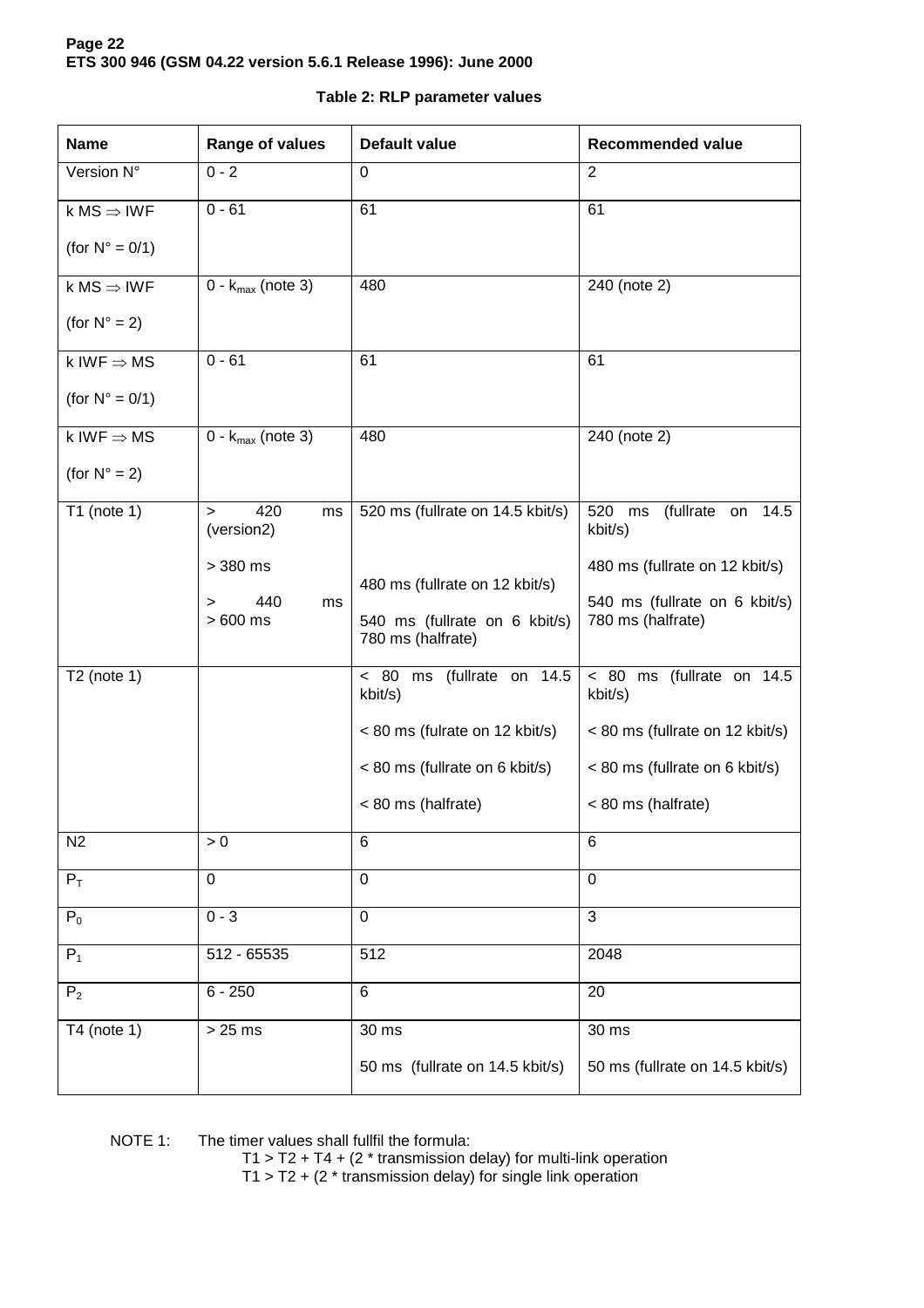- NOTE 2: This value is recommended in the case of 4 physical links.
- NOTE 3: The maximum window size shall fulfil the formula kmax  $<$  496 - n  $*$  (1 + T4 / 20 ms), where n denotes the number of channels. Any value k within the given range may be chosen. However, to avoid transmission delay the value k should be  $k > n * (2 * transmission delay) / 20 ms.$

#### **5.5.1 RLP Version N°**

The current version of RLP is "2". "0" is the default value for the version N°. RLP-versions are backwards compatible. It is assumed that future versions of RLP will be backwards-compatible with former ones. Backwards-compatible refers to the signalling, i.e. the handling of the parameters in the XID frame. The parameters are defined as specified by the RLP version with the lower number.

#### **5.5.2 Maximum number of outstanding I frames k (Window size)**

The window size is the maximum number (k) of sequentially numbered I frames that may be outstanding (i.e. unacknowledged) at any given time. It shall be agreed for a period of time.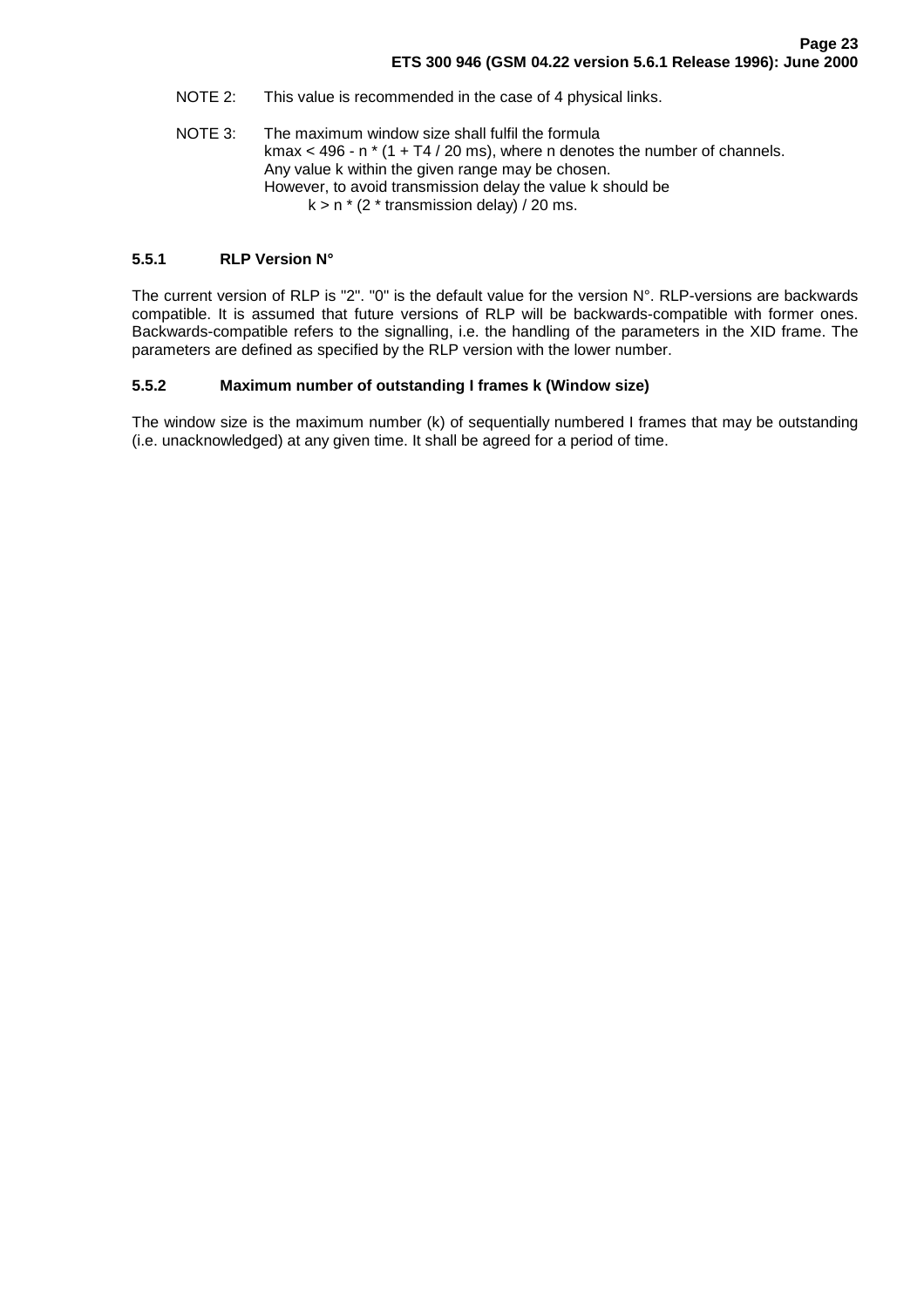# **Page 24 ETS 300 946 (GSM 04.22 version 5.6.1 Release 1996): June 2000**

In case of a single-link version the value can never exceed 61. In the case of a multi-link version it is necessary to use a window size that is less than the sequence number space to avoid misinterpretations of the confirming N(R). Therefore, a guard section is defined and the value k must not exceed the value  $k_{\text{max}}$  defined in table 2. On mutual agreement between the communication parties, a smaller window size may be established. For the support of 4 physical links, a value of 240 is recommended.

# **5.5.3 Timer T1**

The period of Timer T1 is regarded to start at the beginning of the transmission of the relevant frame.

The negotiation (or default) value is defined to be the earliest instant to enter recovery.

The period of Timer T1 at the end of which retransmission of a frame may be initiated according to the procedures described in 5.3 above, is a system parameter agreed for a period of time.

The proper operation of the procedure requires that Timer T1 be greater than the maximum time between transmission of frames (SABM, DM, DISC, I or supervisory commands) and the reception of the corresponding frame returned as a response to this frame (UA, DM or acknowledging frame). Therefore, the RLP entity should not delay the response or acknowledging frame returned to the above frame by more than a value T2. T2 is a system parameter, which is less than T1. T1 is influenced by the value of T4 and shall fulfil the formula in table 2.

# **5.5.4 Maximum number of retransmissions N2**

The value of the maximum number of retransmissions N2 of a frame following the running out of Timer T1 is a system parameter agreed for a period of time.

# **5.5.5 Data Compression Parameters**

If the Layer 2 Relay function supports a data compression function and its use is desired the needed data compression parameters have to be negotiated. The parameter  $P<sub>T</sub>$  is not negotiable. In case of V.42 bis the parameters  $P_0$ ,  $P_1$  and  $P_2$  have to be negotiated. The parameters are defined as follows:

- $P_T$ : Type of data compression
	- 0 V.42 bis

other values are reserved

- $P_0$ : V.42bis data compression request
	- 0 compress in neither direction
	- 1 compress in initiator-responder direction only
	- 2 compress in responder-initiator direction only
	- 3 compress in both directions
- $P_1$ : V.42bis number of possible codewords in the algorithm
- $P_2$ : V.42bis maximum encodable data string length

The initiator is the sender of XID command, the responder is the sender of XID response.

# **5.5.6 Re-sequencing period (Timer T4)**

In the case of a multi-link version frames may be received out of sequence due to different transmission delays. The period of timer T4 guards the re-sequencing period. During this time frames may be out of sequence.

T4 is a system parameter agreed for a period of time. The proper operation of the procedure requires that the timer T4 shall be greater than the re-sequencing period and it shall fulfil the formula in table 2. A change of the timer T4 has impact on the usable maximum window size as defined in table 2.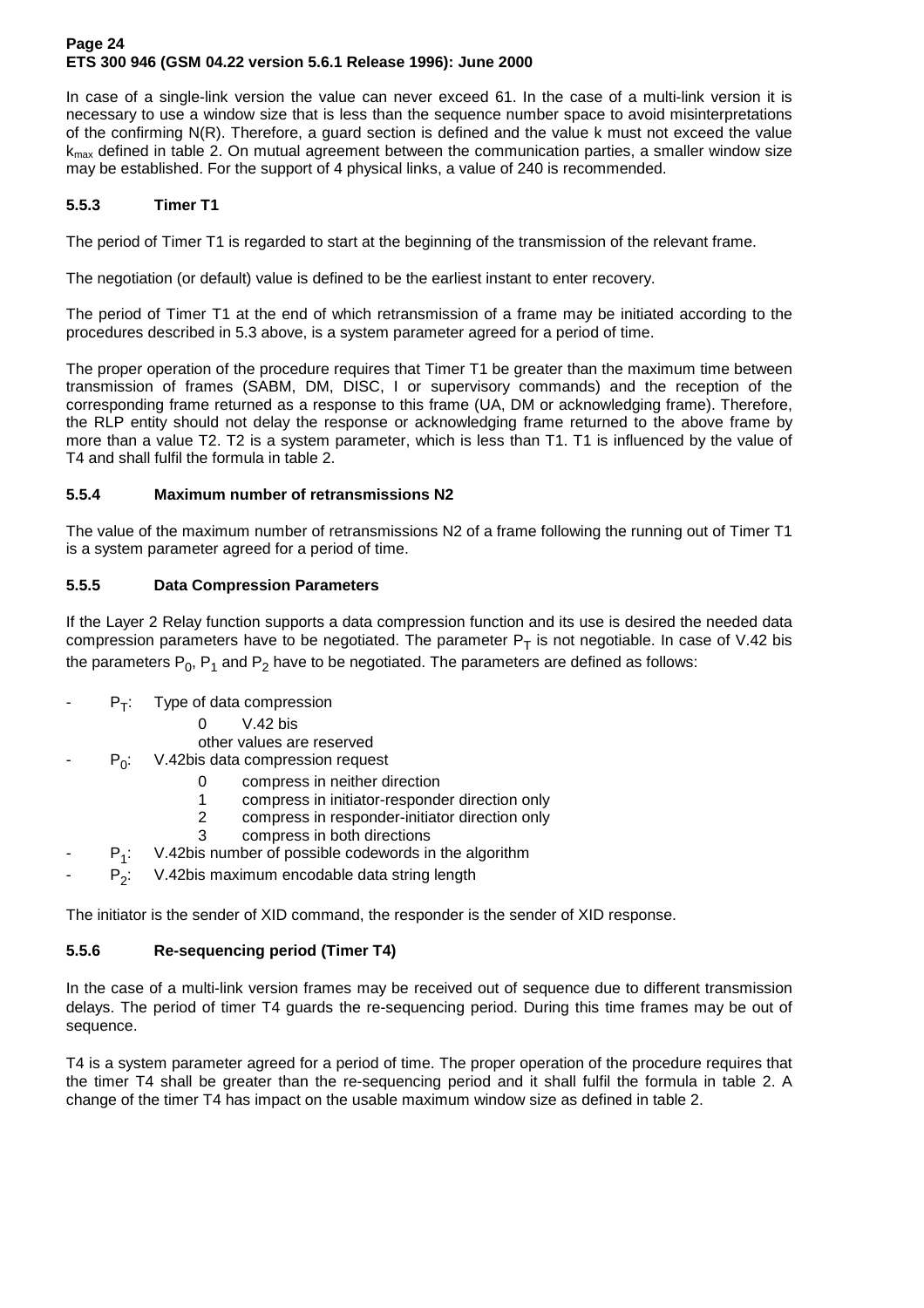#### **5.6 Support for discontinuous transmission (DTX)**

In both ADM and ABM, whenever the RLP entity has no numbered or unnumbered supervisory commands/responses and no information transfer frames pending transmission, the RLP entity shall indicate to the lower layer that the DTX function may be invoked.

NOTE: In case DTX is invoked, in ADM a NULL-frame will be sent, and in ABM an RR or RNR S-frame will be sent.

#### **6 Service definitions**

#### **6.1 Introduction**

This chapter defines the service provided by the RLP-sublayer to the L2R-sublayer at the boundary between the RLP-sublayer and the L2R-sublayer.

The relationships between RLP-sublayer, L2R-sublayer and RLP-protocol are shown in figure 3.



#### **Figure 4: Basic relationship between RLP and L2R**

The RLP service is defined in terms of:

- the primitive actions and events of the service:
- the parameters associated with each primitive action and event;
- the inter-relationship between, and the valid sequence of, these actions and events.

#### **6.2 Conventions**

For the description of the Data Link Service, the following conventions are used with time-sequence diagrams:



**Figure 5: Confirmed service with acknowledgement**



#### **Figure 6: Unconfirmed service**

In time-sequence diagrams, time moves from top to bottom. Arrows indicate the flow of information. Such flow of information may be subject to implicit flow-control. Skewed lines indicate a logical relationship between arrows. For clarity, the absence of such a relation may be marked by the symbol "~" (tilde).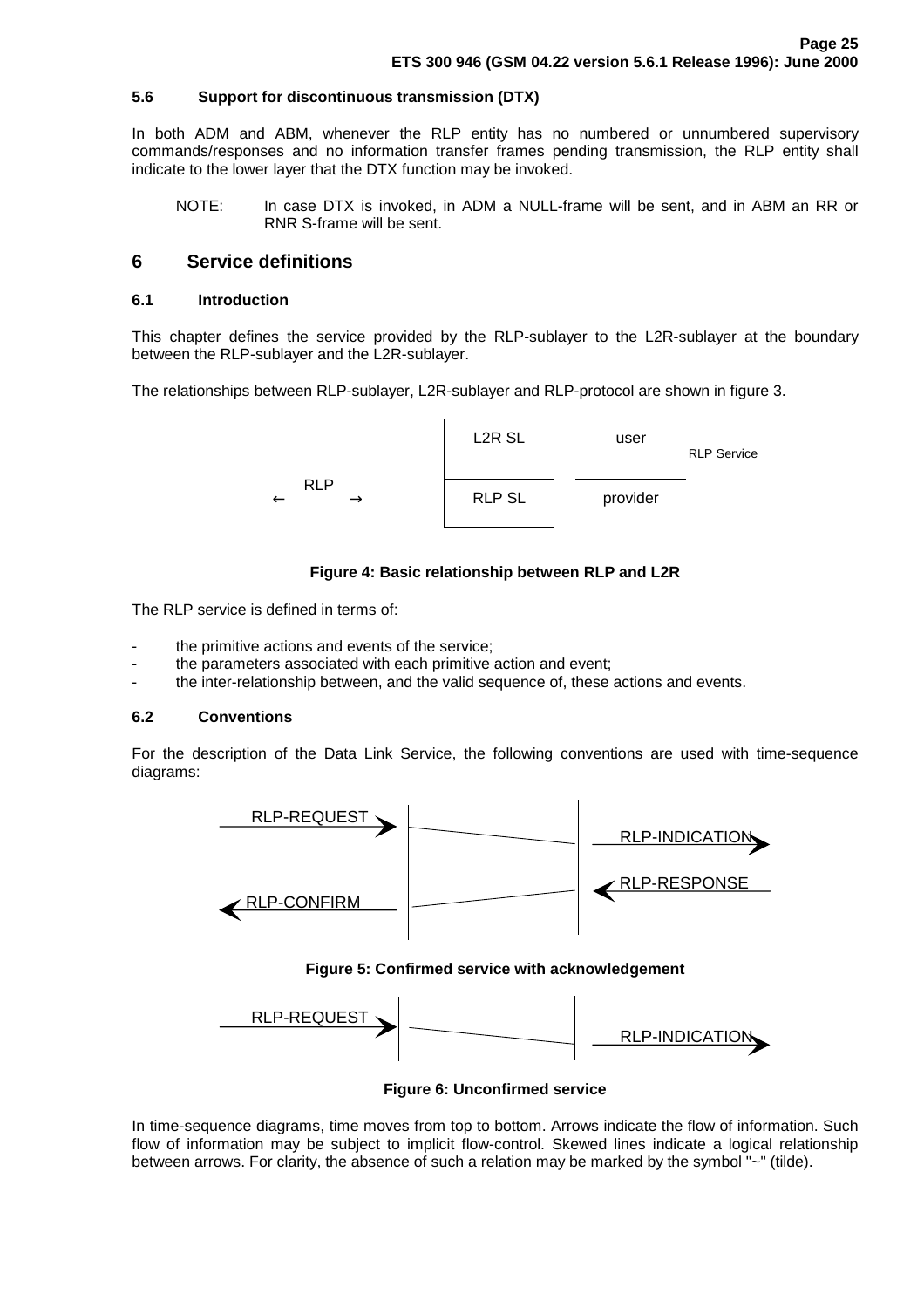# **Page 26 ETS 300 946 (GSM 04.22 version 5.6.1 Release 1996): June 2000**

#### **6.3 Queue model**

Between the two endpoints of an RLP-connection, there exists a flow control function. As a means of specifying this flow control feature and its relationship with other capabilities of the RLP, the following queue model is provided.



# **Figure 7: Queue Model**

The following objects may be placed in a queue by a service user:

- a) connect;
- b) connection-mode data (numbered information);
- c) reset;
- d) disconnect.

The following objects may be placed in a queue by a service provider:

- a) reset;
- b) synchronization mark;
- c) disconnect.
	- NOTE: Other possible objects (i.e. unnumbered information, identification, test) are irrelevant (-) to the queue model and for reasons of simplicity are not shown.

| <b>Following</b>            | <b>Connect</b> | <b>Data</b> | <b>Reset</b> | <b>Sync Mark</b> | <b>Disconnect</b> |
|-----------------------------|----------------|-------------|--------------|------------------|-------------------|
| Preceding                   |                |             |              |                  |                   |
| Connect                     | <b>NA</b>      |             |              | <b>NA</b>        | <b>DES</b>        |
| Data                        | <b>NA</b>      |             | <b>DES</b>   | <b>NA</b>        | <b>DES</b>        |
| Reset                       | <b>NA</b>      |             | <b>DES</b>   |                  | <b>DES</b>        |
| <b>Synchronization Mark</b> | <b>NA</b>      | ----        | <b>DES</b>   | <b>NA</b>        | <b>DES</b>        |
| <b>Disconnect</b>           | <b>NA</b>      | <b>NA</b>   | <b>NA</b>    | <b>NA</b>        | <b>DES</b>        |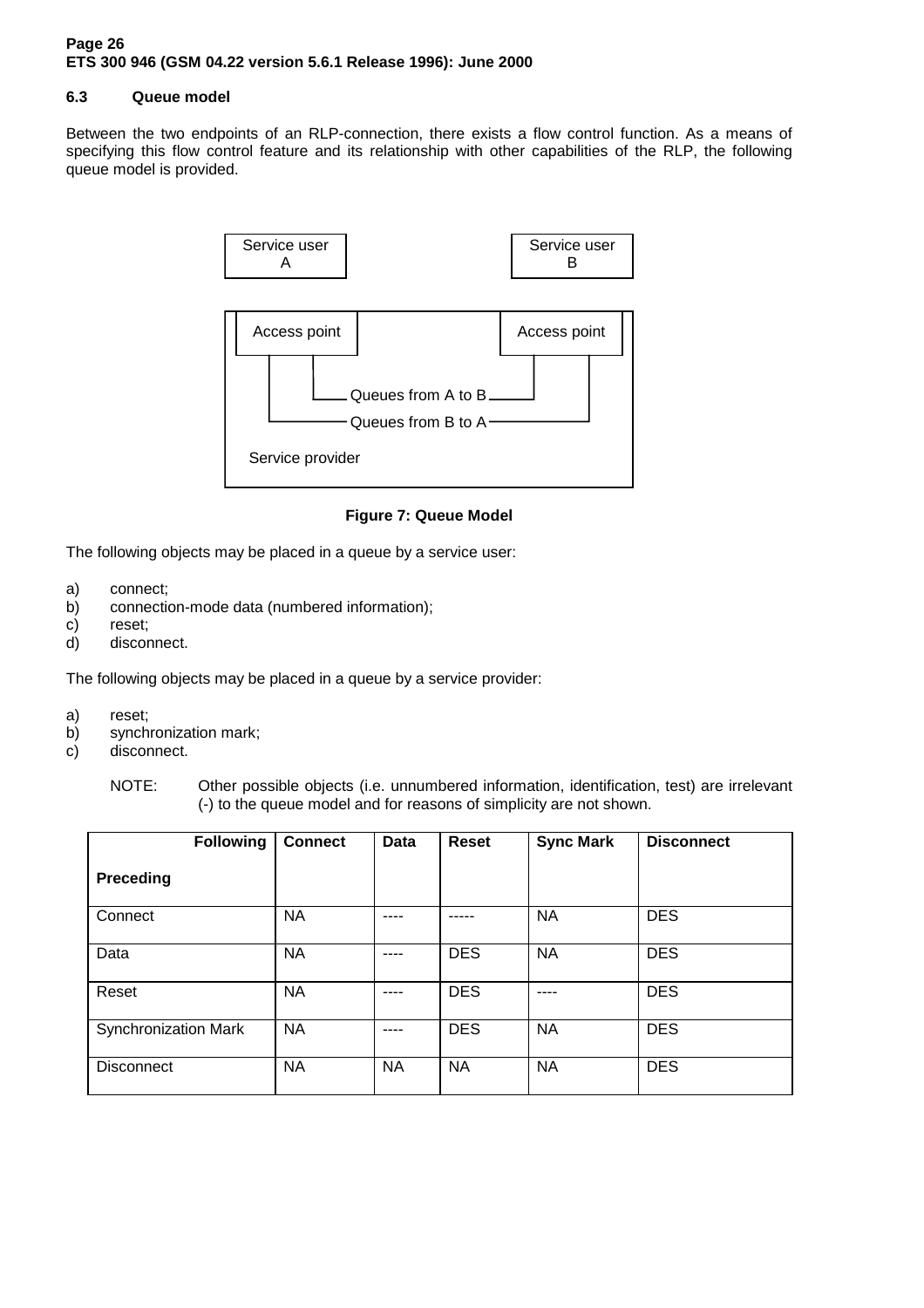Legend:

- NA : Not applicable<br>-- : not destructive
- -- : not destructive, not able to advance ahead of the preceding object<br>DES : Destructive to the preceding object
- Destructive to the preceding object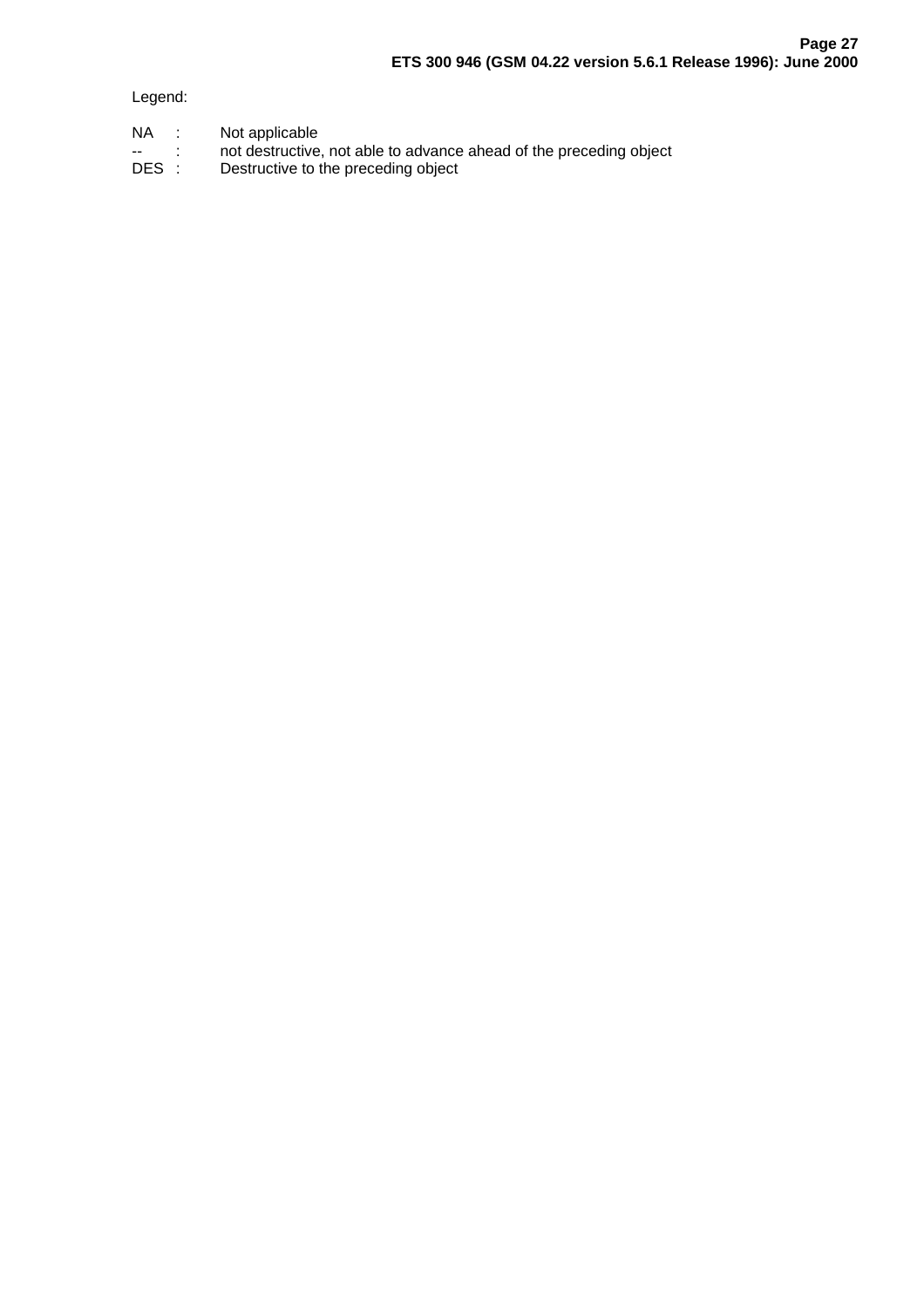# **Page 28 ETS 300 946 (GSM 04.22 version 5.6.1 Release 1996): June 2000**

#### **6.4 List of Primitives**

Link establishment

RLP-CONNECT-REQUEST RLP-CONNECT-INDICATION RLP-CONNECT-RESPONSE (-NEG) RLP-CONNECT-CONFIRM (-NEG)

Normal Data Transfer

RLP-DATA-REQUEST (S, INF) RLP-DATA-INDICATION (S, INF)

NOTE: The parameter S (L2R status bit) is only relevant for RLP-version 2.

Reset

RLP-RESET-REQUEST RLP-RESET-INDICATION RLP-RESET-RESPONSE RLP-RESET-CONFIRM

Release

RLP-DISCONNECT-REQUEST RLP-DISCONNECT-INDICATION

Miscellaneous

unnumbered information

RLP-UNITDATA-REQUEST (INF) RLP-UNITDATA-INDICATION (INF)

Exchange Identification

RLP-XIDDATA-REQUEST (INF) RLP-XIDDATA-INDICATION (INF)

Test

```
RLP-TESTDATA-REQUEST (INF)
RLP-TESTDATA-CONFIRM (-NEG) (INF)
```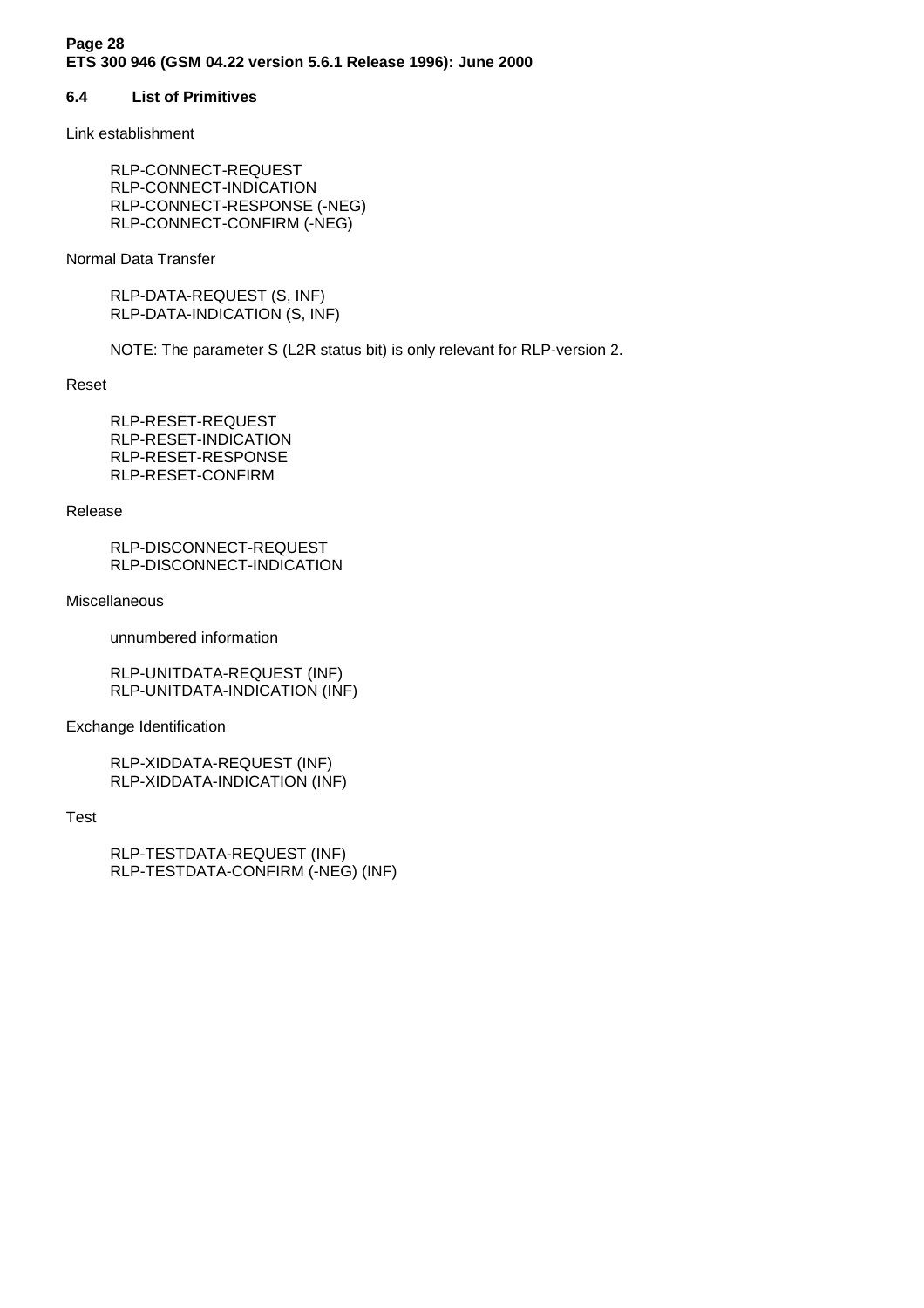#### **6.5 Possible RLP time sequence diagrams**

a) Connection establishment (without collision)



b) Connection establishment (with collision)



c) User invoked release (without collision)



d) Collision of user invoked releases



e) Simultaneous user and provider invoked release



P-DISCONNECT IND | RLP-DISCONNECT IND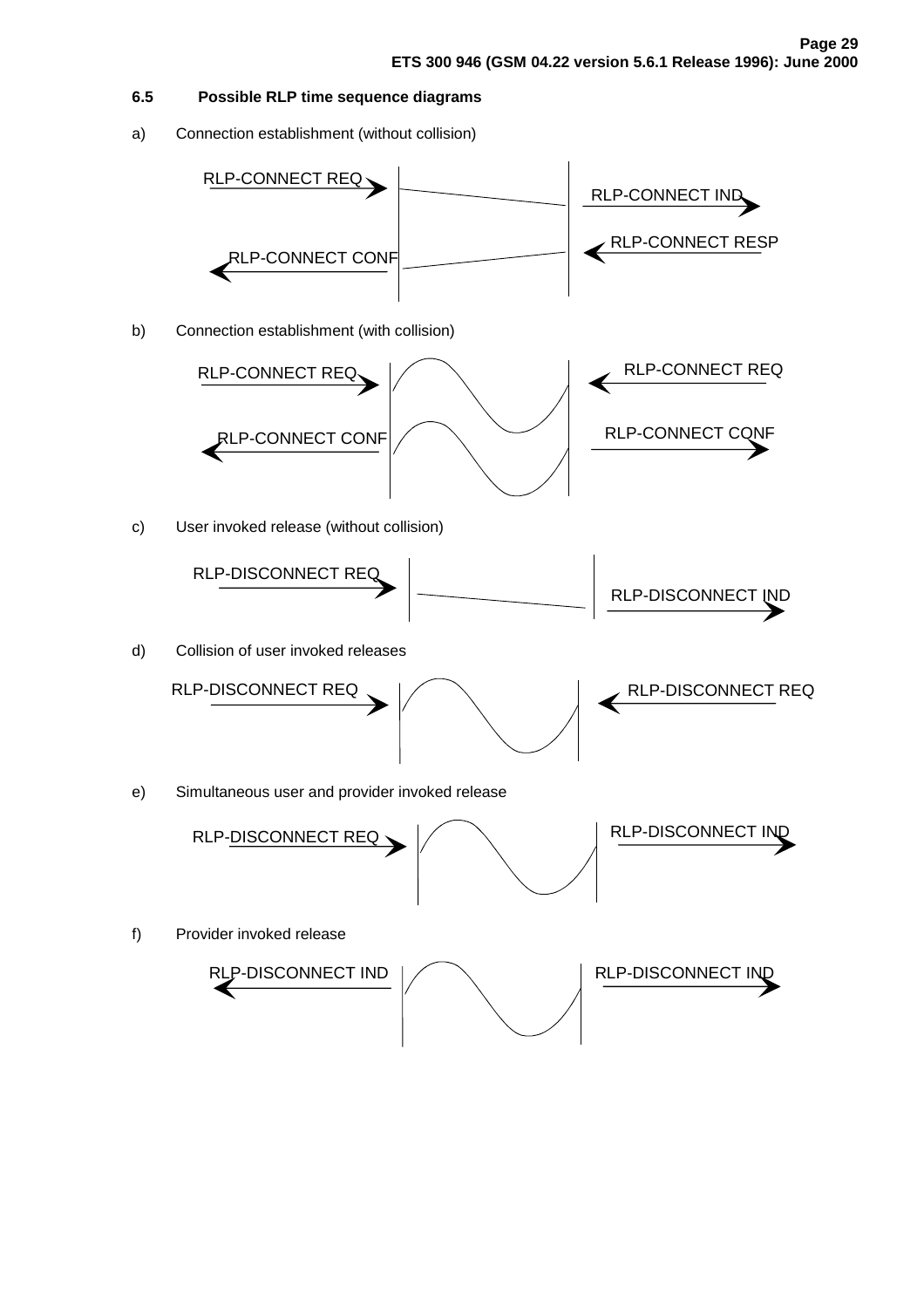# **Page 30 ETS 300 946 (GSM 04.22 version 5.6.1 Release 1996): June 2000**

g) Provider rejection of establishment

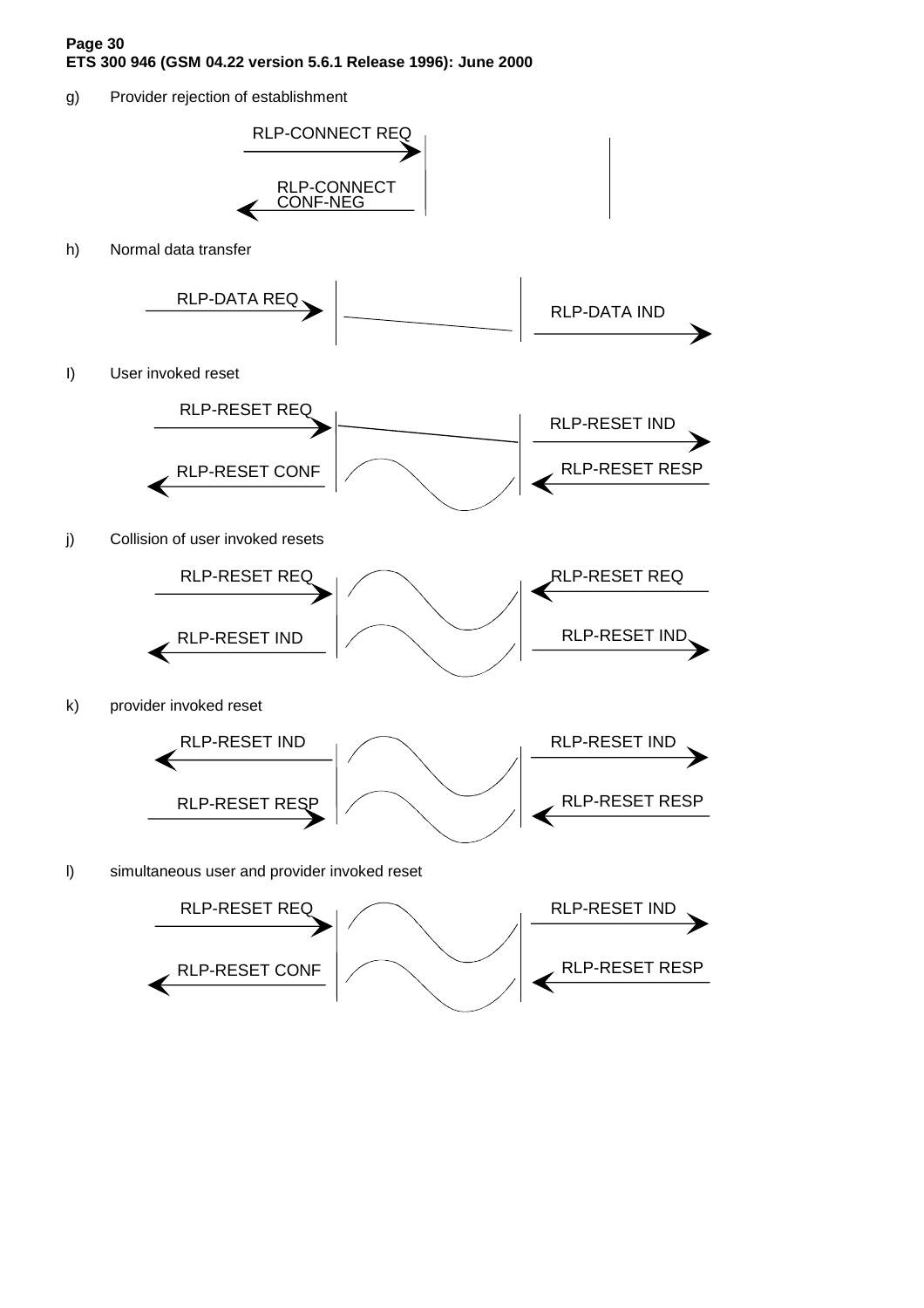

**Figure 8: State transition diagram for sequence of RLP connection-mode service primitives**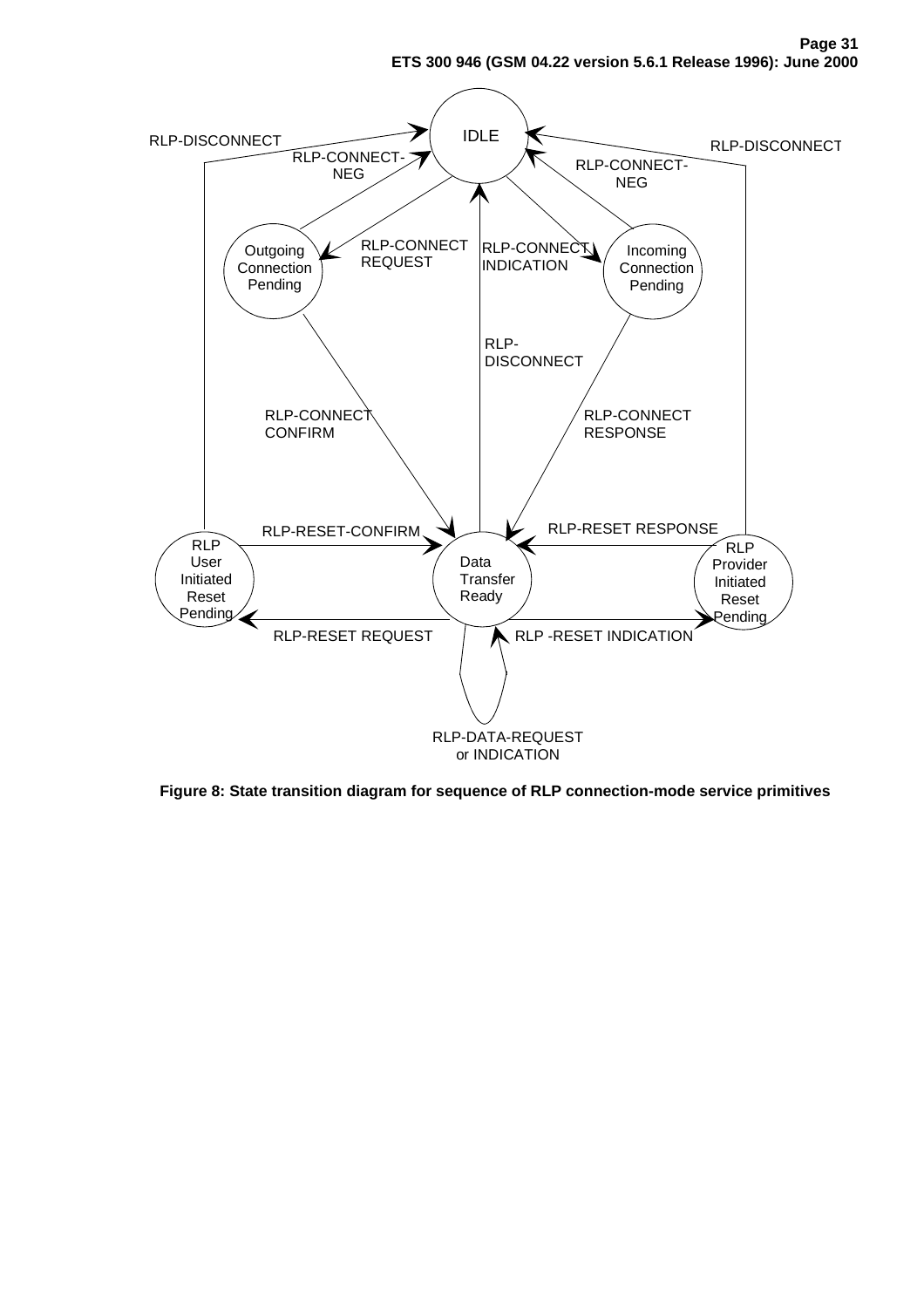# **Page 32 ETS 300 946 (GSM 04.22 version 5.6.1 Release 1996): June 2000**

# **Annex A (informative): RLP SDL Diagrams**

This annex describes a model implementation of an RLP entity for RLP version "0".

The description should help to clarify GSM Specification 04.22, the RLP service and protocol definition.

However, it is not intended to restrict any implementation of an RLP entity in any way, on condition the implementation shows the correct behaviour at the RLP protocol level.

The model implementation consists of three processes. Process "SEND\_PDU" adds the CRC to a given PDU and hands it to the lower layer entity for transmission. Process "RECEIVE\_PDU" gets a received PDU block, checks the value of the CRC and the bits of the PDU header. If the CRC has the right value and if the header is syntactically correct, the receipt event is signalled to the "RLP\_KERNEL" process, which is the protocol handling automaton.

Each process is described as an extended finite state machine (using SDL-Diagrams).

Each state of the automaton is described by a (main-)state number and a corresponding (main-)state name. The state may further be distinguished by the value of other state variables. This scheme is used because not every state variable needs to be defined in every state. The states are defined in chapter A.1.

The RLP machine reacts on events, which may be classified as:

- lower layer interface events;
- upper layer interface events; and
- station management or internal events.

The events of the RLP-Kernel are described in section A.2.

# **A.1 List of RLP entity states**

#### **A.1.1 (main) states**

| state number | state symbol | state name                            |
|--------------|--------------|---------------------------------------|
|              |              |                                       |
|              | S0           | ADM and Detached                      |
|              | S1           | ADM and Attached                      |
| 2            | S2           | <b>Pending Connect Request</b>        |
| 3            | S3           | <b>Pending Connect Indication</b>     |
| 4            | S4           | <b>ABM and Connection Established</b> |
| 5            | S5           | Disconnect Initiated                  |
| 6            | S6           | <b>Pending Reset Request</b>          |
|              | S7           | Pending Reset Indication              |
|              |              |                                       |

#### **A.1.2 state variables**

The main states are further distinguished by the values of the state variables. However, not every state variable is used (evaluated/ defined) in every state.

First some constants need to be defined:

| $M = 62$   | number of different sequence numbers (modulus)                                     |
|------------|------------------------------------------------------------------------------------|
| $Nmin = 0$ | smallest sequence number                                                           |
| $N2 = 6$   | Nmax = $61$ largest sequence number (= M - 1)<br>maximum number of retransmissions |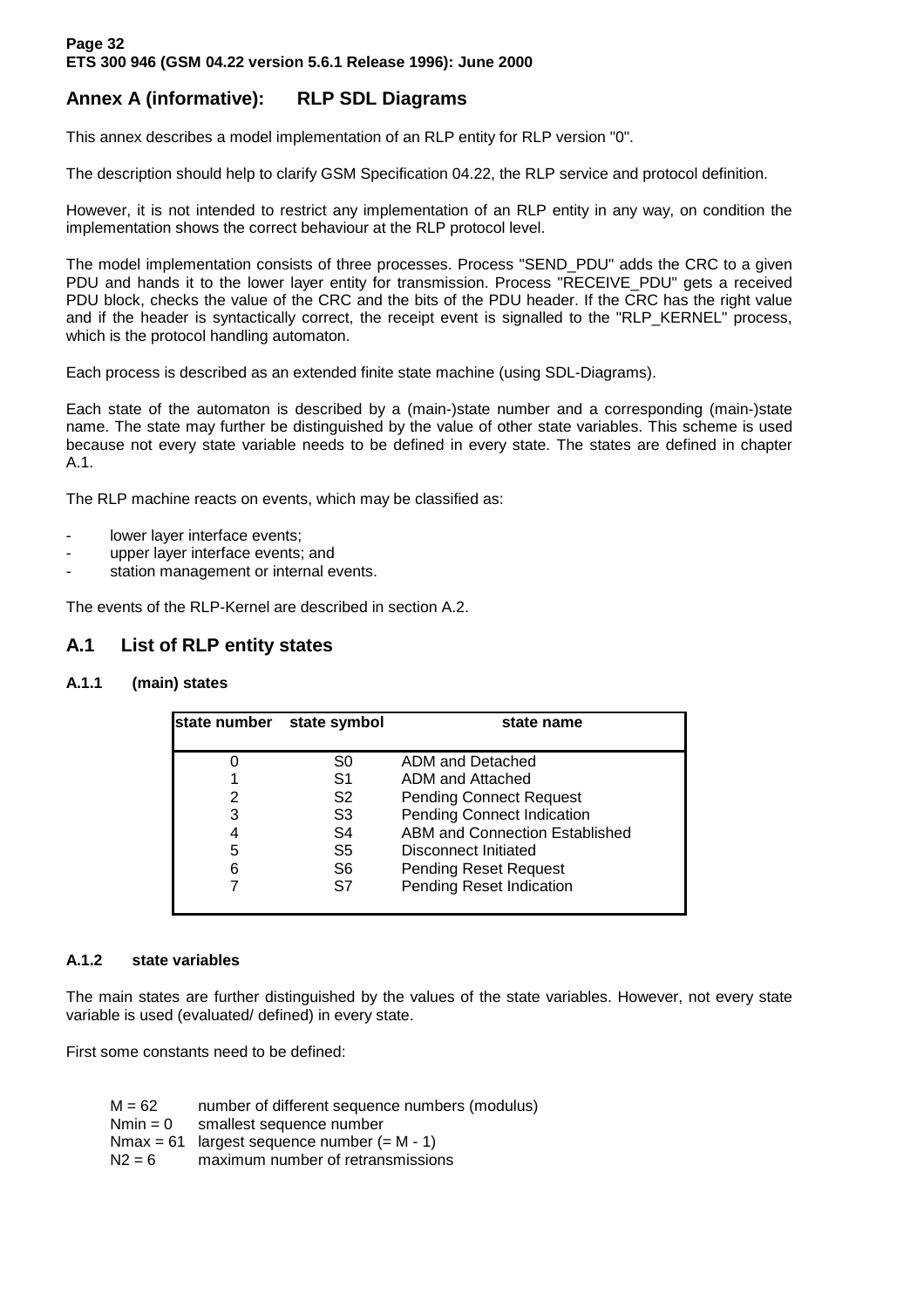| variable name | variable type and range           | semantic                                                                                                                                                                                                                                                                                                                                            |
|---------------|-----------------------------------|-----------------------------------------------------------------------------------------------------------------------------------------------------------------------------------------------------------------------------------------------------------------------------------------------------------------------------------------------------|
| Ackn_FBit     | (0, 1)                            | Value of the F-Bit used in the next acknowledging PDU.                                                                                                                                                                                                                                                                                              |
| Ackn_State    | (idle, send)                      | Ackn_State = send means, an acknowledging PDU<br>(Supervisory or Data) has to be sent.                                                                                                                                                                                                                                                              |
| $\mathsf C$   | (0, 1)                            | to store the C/R-Bit value of a received S- or I-frames                                                                                                                                                                                                                                                                                             |
| Data          | char[25]                          | to store temporarily the information part (user data) of a<br>received I-frame.                                                                                                                                                                                                                                                                     |
| DISC_Count    | $(0, 1, \ldots, N2)$              | to count the transmissions of DISC.                                                                                                                                                                                                                                                                                                                 |
| DISC_PBit     | (0, 1)                            | The value of the P-bit in the next DISC command PDU.                                                                                                                                                                                                                                                                                                |
| DISC_State    | (idle, send, wait)                | if (DISC_State = send) the DISC command PDU has to be<br>sent at the next possible opportunity.<br>if ( $DISC\_State = wait$ ) the RLP entity waits for the<br>corresponding response.                                                                                                                                                              |
| DM_FBit       | (0, 1)                            | Value of the F-Bit used in the next DM response PDU.                                                                                                                                                                                                                                                                                                |
| DM_State      | (idle, send)                      | if (DM State = send) the PDU DM has to be sent.                                                                                                                                                                                                                                                                                                     |
| DTX_SF        | (N, RR, RNR)                      | to store the last Supervisory frame for DTX (only RR or<br>RNR can be suppressed)                                                                                                                                                                                                                                                                   |
| DTX_VR        | $(0, 1, \ldots, Nmax)$            | to store the last transmitted value of VR (used to decide the<br>DTX condition)                                                                                                                                                                                                                                                                     |
| F             | (0, 1)                            | to store temporarily the F-bit of a received response PDU.                                                                                                                                                                                                                                                                                          |
| NR.           | $(0, 1, \ldots, Nmax)$            | to store temporarily the receive sequence number of a<br>received S- or I-frame                                                                                                                                                                                                                                                                     |
| <b>NS</b>     | $(0, 1, \ldots, Nmax)$            | to store temporarily the send sequence number of a<br>received I-frame                                                                                                                                                                                                                                                                              |
| P             | (0, 1)                            | to store temporarily the P-bit of a received command PDU                                                                                                                                                                                                                                                                                            |
| $P_F$         | (0, 1)                            | to store temporarily the P- or F-bit of received command or<br>response PDUs                                                                                                                                                                                                                                                                        |
| Poll_Count    | $(0, 1, \ldots, N2)$              | to count the transmissions of poll requests                                                                                                                                                                                                                                                                                                         |
| Poll_State    | (idle, send, wait)                | (Poll_State = send) means, a supervisory PDU with P-bit<br>set to one has to be sent                                                                                                                                                                                                                                                                |
|               |                                   | (Poll_State = wait) means, the RLP entity waits for the<br>response with F-bit set to one                                                                                                                                                                                                                                                           |
| Poll_xchg     | (idle, wait)                      | (Poll_xchg = idle) means, sending of a frame with P-bit set<br>is allowed<br>(Poll_xchg = wait) means, an acknowledgement of a<br>previous P-bit is outstanding                                                                                                                                                                                     |
| R[M]          | record array                      | Receiver slots (M slots, numbered 0 to M-1)                                                                                                                                                                                                                                                                                                         |
| R[n].Data     | char[25]                          | to store user information                                                                                                                                                                                                                                                                                                                           |
| R[n].State    | (idle, rcvd, ackn, srej,<br>wait) | (R[n]. State = rcvd) means, data has been received (with<br>sequence number n).<br>(R[n]. State = ackn) means, data has been received and<br>acknowledged<br>$(R[n].State = srej)$ means, the retransmission of data has to<br>be requested using srej(n).<br>$(R[n].State = wait)$ means, the entity waits for the requested<br>retransmitted data |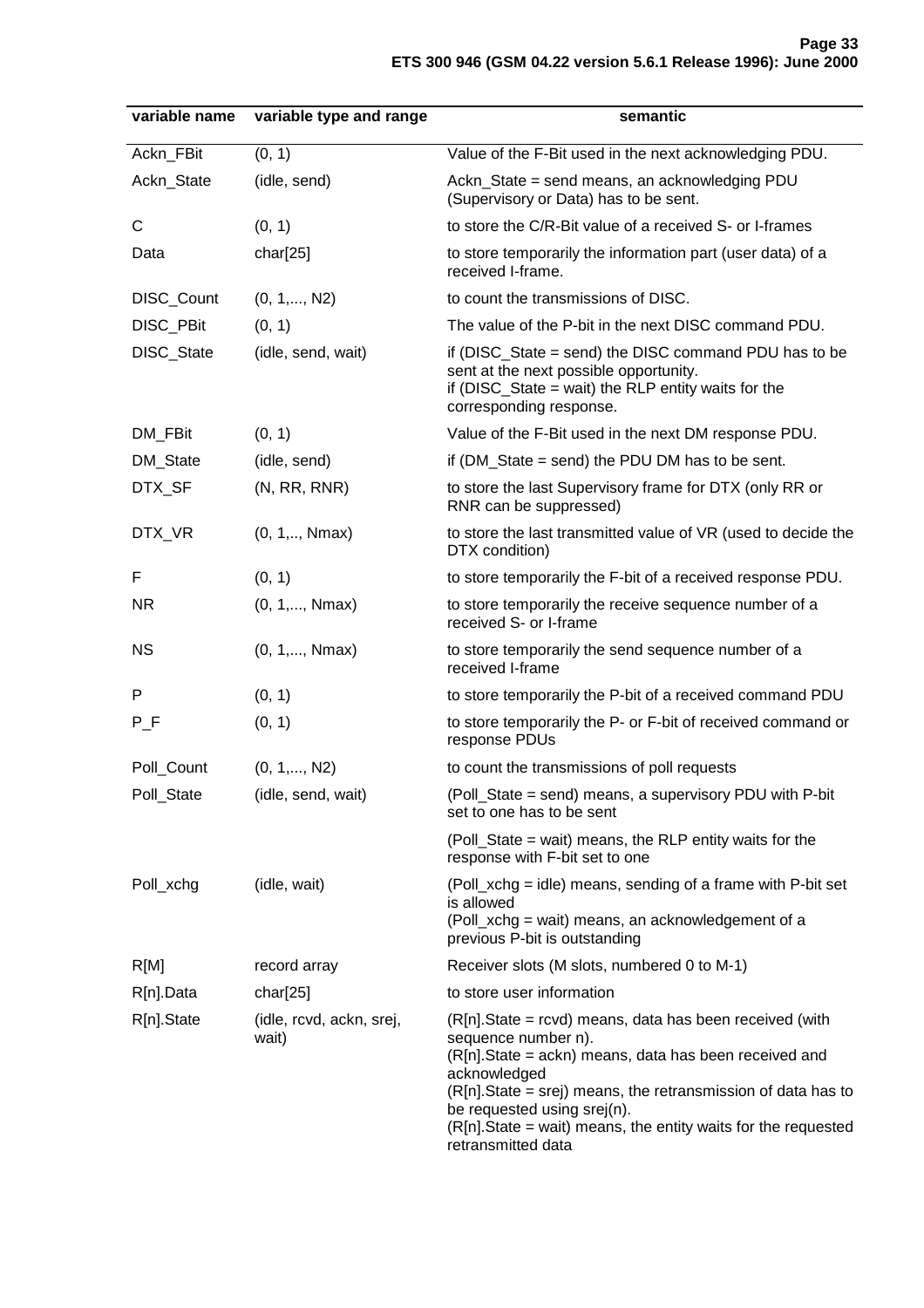# **Page 34 ETS 300 946 (GSM 04.22 version 5.6.1 Release 1996): June 2000**

| REJ_State      | (idle, send, wait)     | The REJ_State is send if and only if a REJ PDU has to be<br>sent                                                                  |
|----------------|------------------------|-----------------------------------------------------------------------------------------------------------------------------------|
| returncode     | Integer                | used in procedures to report a result                                                                                             |
| <b>RRReady</b> | <b>Boolean</b>         | <b>Remote Receiver Ready</b>                                                                                                      |
| SABM Count     | $(0, 1, \ldots, N2)$   | to count the transmissions of SABM                                                                                                |
| SABM_State     | (idle, send, wait)     | if $($ State = send) the SABM PDU has to be sent<br>if $($ State = wait) the RLP entity waits for the UA response                 |
| S[M]           | record array           | Sender Slots (M slots, numbered 0 to M-1)                                                                                         |
| S[n].Data      | char[25]               | user information to be sent                                                                                                       |
| S[n].State     | (idle, send, wait)     | $(S[n].State = send)$ means, data has to be sent<br>(with sequence# n).                                                           |
| <b>SF</b>      | (RR, RNR, REJ, SREJ)   | to store the last superv. PDU type                                                                                                |
| Τ              | Timer                  | used by the data sender if waiting for I-frame<br>acknowledgements or F-bits                                                      |
| TEST_Count     | $(0, 1, \ldots, N2)$   | to count the transmissions of TEST                                                                                                |
| TEST_C_Data    | char [25]              | data to be sent in the next TEST command PDU                                                                                      |
| TEST_C_PBit    | (0, 1)                 | value of the P-Bit used in the next TEST command PDU                                                                              |
| TEST_C_State   | (idle, send, wait)     | if (_State = send) the TEST command PDU has to be sent<br>if $($ State = wait) the RLP entity waits for the next TEST<br>response |
| TEST_R_Data    | char[25]               | data to be sent in the next TEST response PDU                                                                                     |
| TEST_R_FBit    | (0, 1)                 | value of the P-Bit used in the next TEST response PDU                                                                             |
| TEST_R_State   | (idle, send)           | if $($ State = send) the TEST response PDU has to be sent                                                                         |
| T_RCVR         | Timer                  | used by the receiver to timeout a REJ condition                                                                                   |
| $T_RCVS(n)$    | Timer                  | used by the receiver to timeout a SREJ condition for Slot n                                                                       |
| <b>T_TEST</b>  | Timer                  | used by the sender of a TEST frame if waiting for a TEST<br>response                                                              |
| T_XID          | Timer                  | used by the sender of a XID frame if waiting for the XID<br>response                                                              |
| UA FBit        | (0, 1)                 | value of the F-Bit used in the next UA response                                                                                   |
| UA State       | (idle, send)           | if (UA_State = send) an UA PDU has to be sent                                                                                     |
| UI_Data        | char[25]               | data to be sent in the next UI PDU                                                                                                |
| UI_PBit        | (0, 1)                 | value of the P-Bit used in the next UI PDU                                                                                        |
| UI State       | (idle, send)           | if (UI_State = send) a UI PDU has to be sent                                                                                      |
| VA             | $(0, 1, \ldots, Nmax)$ | frame sequence number of oldest not yet acknowledged<br>I-frame<br>(if VA = VS then there are no unacknowledged frames)           |
| VD.            | (0, 1, , Nmax)         | slot number used in the next Data_Req                                                                                             |
| VR.            | (0, 1, , Nmax)         | receiver sequence number (the next received I-frame is<br>expected to carry this sequence number)                                 |
| VS             | (0, 1, , Nmax)         | sender sequence number (under normal operating<br>conditions the next I-frame is assigned this number)                            |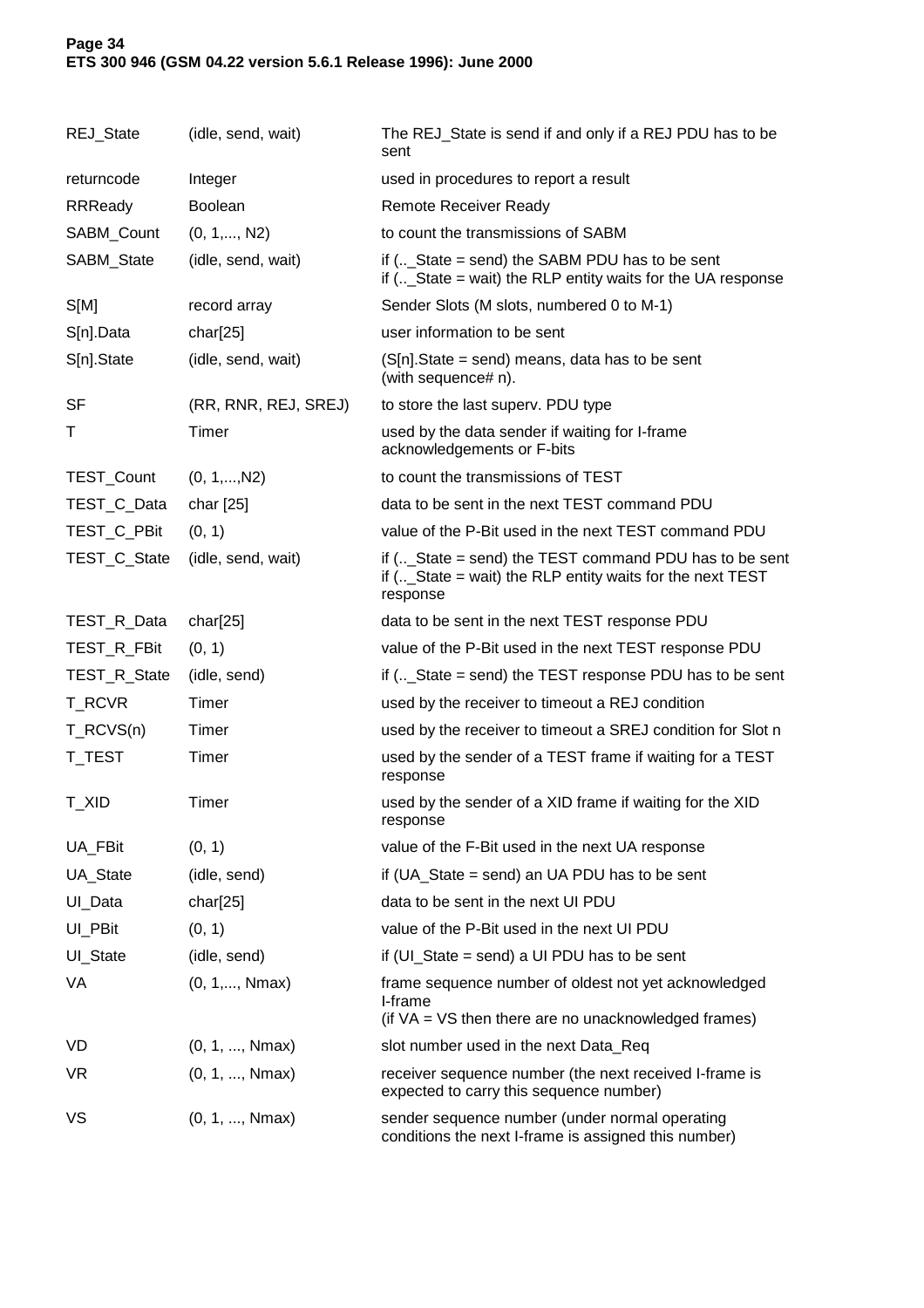#### **Page 35 ETS 300 946 (GSM 04.22 version 5.6.1 Release 1996): June 2000**

| XID_Count   | $(0, 1, \ldots, N2)$ | to count the transmissions of XID commands                                                                                          |
|-------------|----------------------|-------------------------------------------------------------------------------------------------------------------------------------|
| XID C Data  | char [25]            | data to be sent in the next XID command PDU                                                                                         |
| XID C PBit  | (0, 1)               | value of the P-Bit used in the next XID command PDU                                                                                 |
| XID C State | (idle, send, wait)   | if $($ State = send) the XID command PDU has to be sent<br>if $($ State = wait) the RLP entity waits for the next $XID$<br>response |
| XID R FBit  | (0, 1)               | value of the P-Bit used in the next XID response PDU                                                                                |
| XID R State | (idle, send)         | if $($ State = send) the XID response PDU has to be sent                                                                            |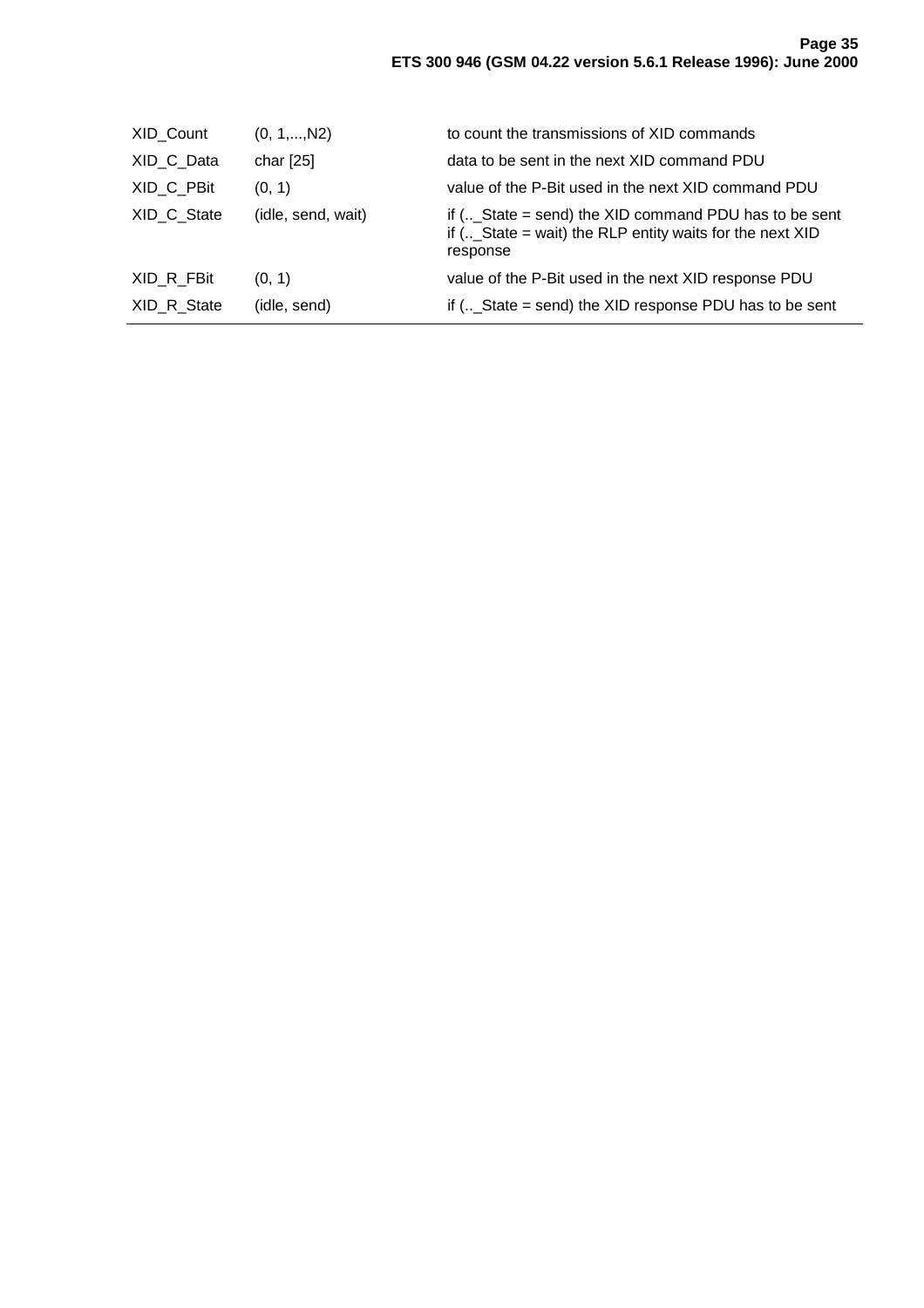# **A.2 List of RLP entity events**

The interface is indicated by l:lower, u:upper and m:management. From the formal definition point of view this distinction of course is unnecessary.

| event#         | name                                             | semantic                                        | interface |
|----------------|--------------------------------------------------|-------------------------------------------------|-----------|
|                |                                                  |                                                 |           |
| $\mathbf 1$    | Attach_Req                                       | Switch to "ADM and Attached"                    | m         |
| 2              | Conn_Ind                                         | Connect indication                              | u         |
| 3              | Conn_Conf                                        | Connect confirm                                 | u         |
| 4              | Conn_Conf_Neg                                    | Connect confirm negative                        | u         |
| 5              | Conn_Req                                         | Connect request                                 | u         |
| 6              | Conn_Resp                                        | Connect response                                | u         |
| $\overline{7}$ | Conn_Resp_Neg                                    | Connect response negative                       | u         |
| 8              | Data_Ind(Data)                                   | Data transfer indication (user data in Data)    | u         |
| 9              | Data_Req(Data)                                   | Data transfer request (user data in Data)       | u         |
| 10             | Detach_Req                                       | Switch to "ADM and Detached"                    | m         |
| 11             | Disc_Ind                                         | Disconnection indication                        | u         |
| 12             | Disc_Req                                         | Disconnect request                              | u         |
| 13             | DISC(P)                                          | PDU DISC received (P-bit in P)                  | I         |
| 14             | DM(F)                                            | PDU DM received (F-bit in F)                    |           |
| 15             | Error_Ind                                        | <b>Error Indication</b>                         | u         |
| 16             | LL_Data_Req                                      | Data request to lower layer                     |           |
| 17             | LL Data Ind                                      | Data indication from lower layer                |           |
| 18             | <b>NULL</b>                                      | PDU NULL received                               |           |
| 19             | Ready_Ind                                        | Indication that a new PDU may be sent           | m         |
| 20             | Reset_Conf                                       | Reset confirm                                   |           |
| 21             | Reset_Ind                                        | Reset indication                                | u         |
| 22             |                                                  |                                                 | u         |
|                | Reset_Req                                        | Reset request                                   | u         |
| 23             | Reset_Resp                                       | Reset response<br>I-frame RR received           | u         |
| 24             | RR_I(C, P_F, NR, NS, Data)                       |                                                 |           |
| 25             | RNR_I(C, P_F, NR, NS, Data) I-frame RNR received |                                                 |           |
| 26             | REJ_I(C, P_F, NR, NS, Data) I-frame REJ received |                                                 |           |
| 27             | SREJ_I(C, P_F, NR, NS,                           | I-frame SREJ received                           |           |
|                | Data)                                            |                                                 |           |
| 28             | $RR(C, P_F, NR)$                                 | S-frame RR received                             |           |
| 29             | $RNR(C, P_F, NR)$                                | S-frame RNR received                            |           |
| 30             | $REJ(C, P_F, NR)$                                | S-frame REJ received                            |           |
| 31             | $SREJ(C, P_F, NR)$                               | S-frame SREJ received                           |           |
| 32             | SABM(P)                                          | PDU SABM received                               |           |
| 33             | UA(F)                                            | PDU UA received (F-bit in F)                    |           |
| 34             | UI_Req(Data)                                     | Unnumbered Information transfer request         | U         |
| 35             | $UI(C, P_F, Data)$                               | UI PDU received                                 |           |
| 36             | T.                                               | Timeout (Timer of the sender expired)           | m         |
| 37             | Test_Conf(Data)                                  | Test confirm (received data in Data)            | u         |
| 38             | Test_Conf_Neg(Data)                              | Test confirm negative (received data in Data)   | u         |
| 39             | T RCVR                                           | Timeout (Timer of the receiver for REJ expired) | m         |
| 40             | $T_RCVS(n)$                                      | Timeout (Timer of the receiver for SREJ         | m         |
|                |                                                  | expired)                                        |           |
| 41             | <b>T_TEST</b>                                    | Timeout (Test timer expired)                    | m         |
| 42             | T_XID                                            | Timeout (Xid timer expired)                     | m         |
| 43             | Test_Req(Data)                                   | Test request (Test data in Data)                | m         |
| 44             | TEST(C, P_F, Data)                               | TEST command/response PDU received              | L         |
|                |                                                  | (C/R-bit in C, P/F-bit in P_F, Data in Data)    |           |
| 45             | XID_Req(Data)                                    | Exchange ID request                             | m         |
| 46             | XID_Ind(Data)                                    | Exchange ID indication                          | m         |
| 47             | XID(C, P_F, Data)                                | XID command/response PDU received               | I         |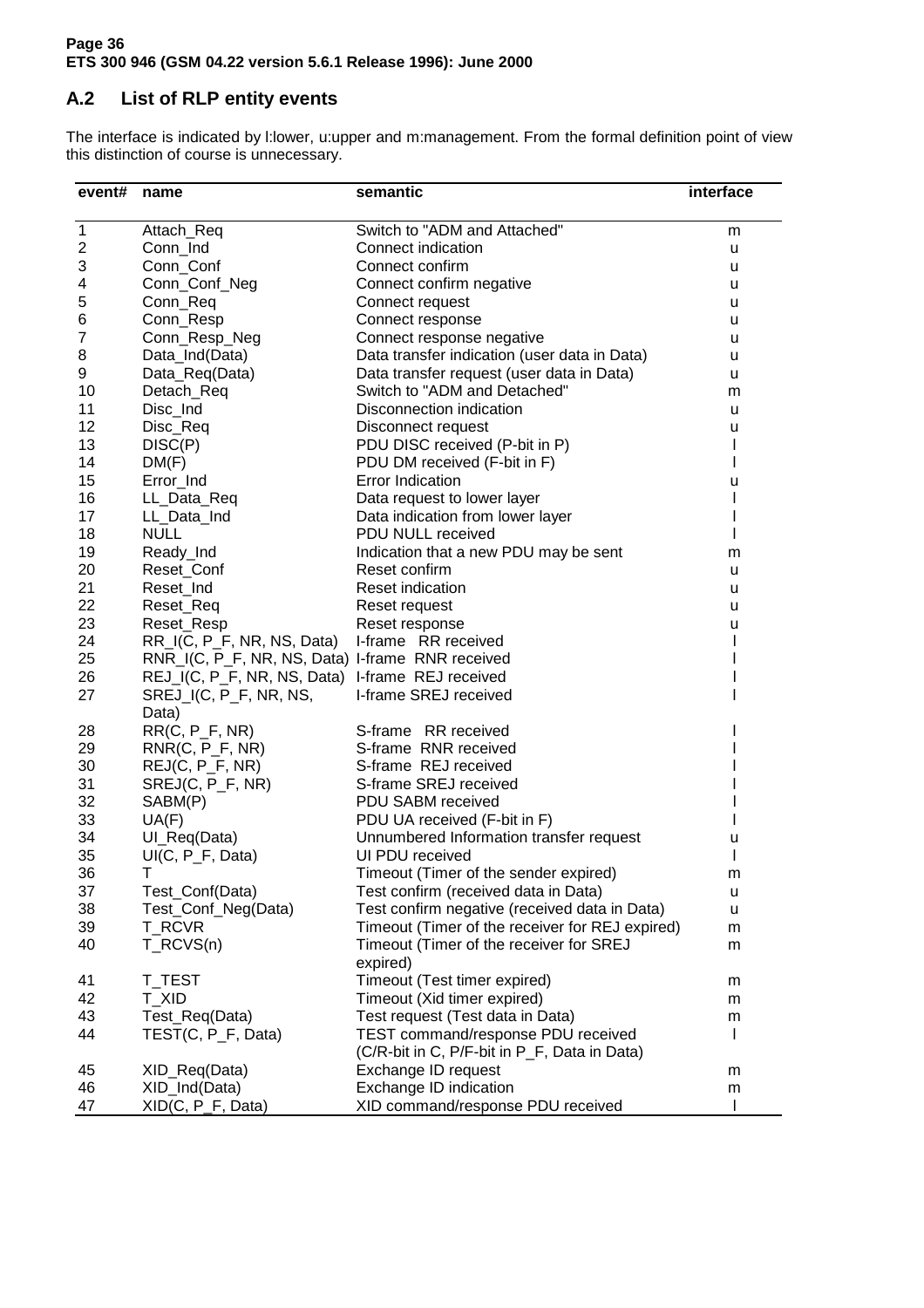System RLP - Overview



0422AF01.DRW 93-03-01

**Figure A.1**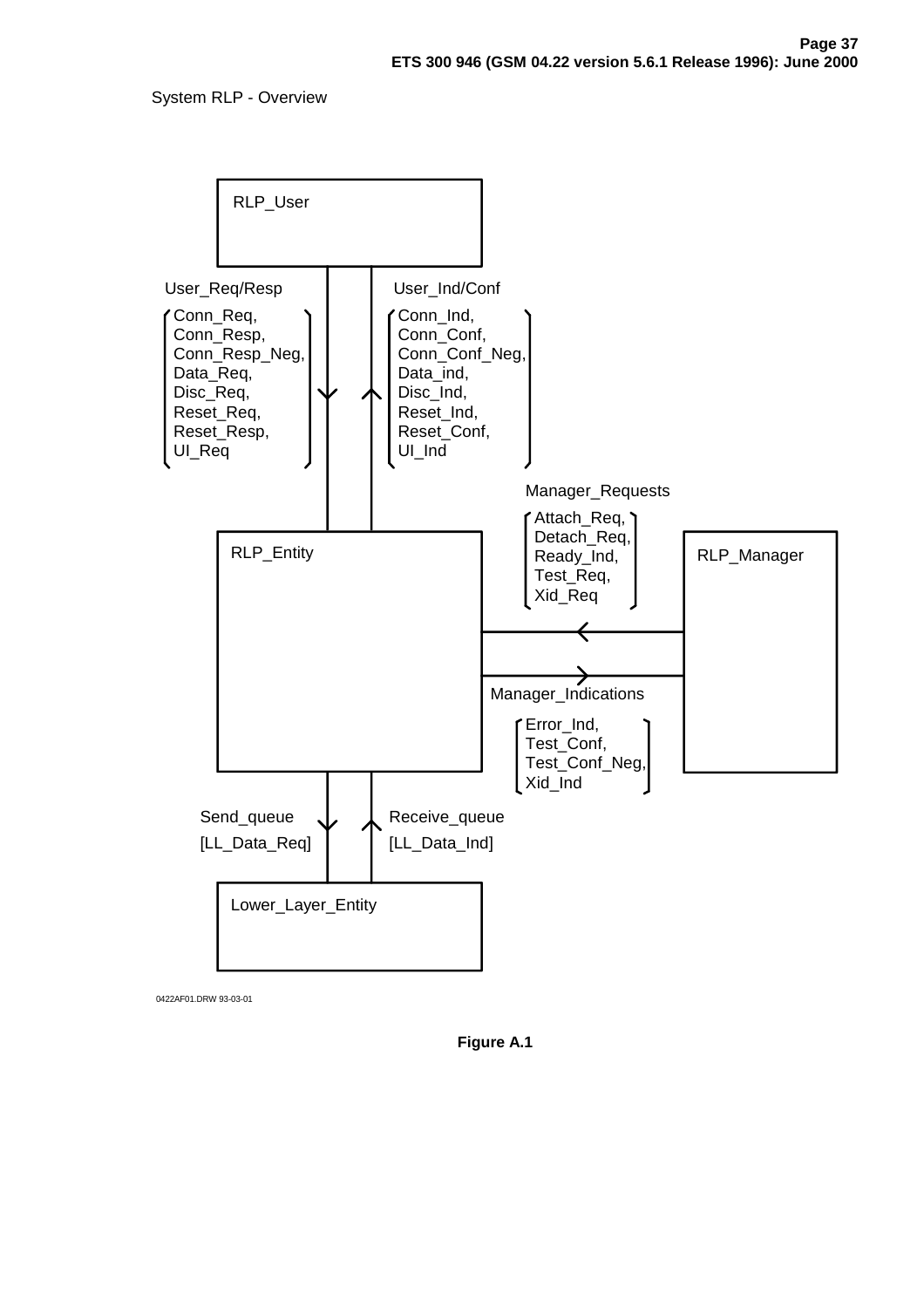#### **Page 38 ETS 300 946 (GSM 04.22 version 5.6.1 Release 1996): June 2000**



0422AF02.DRW 93-05-25

**Figure A.2**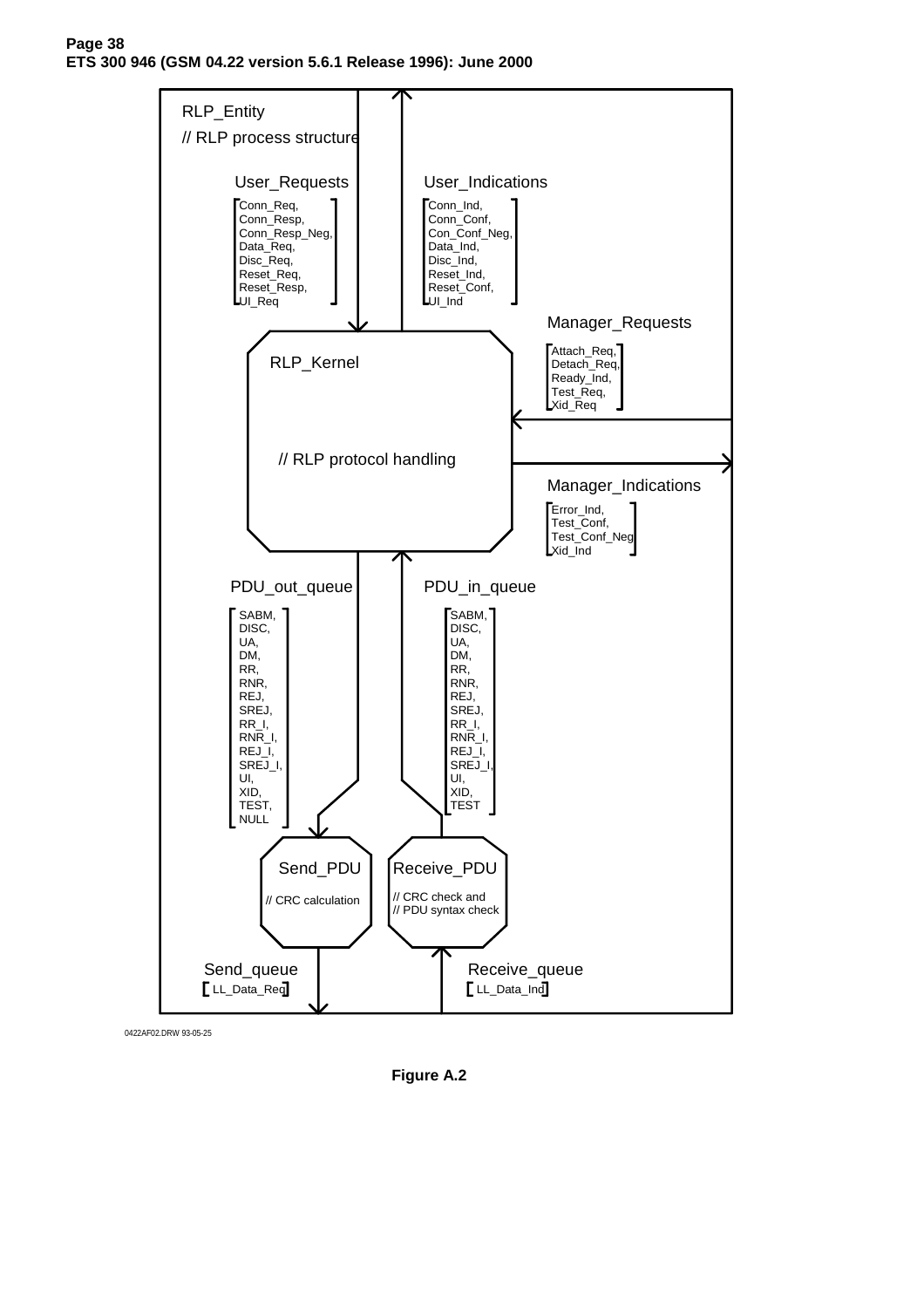

**Page 39**

0422AF03.DRW 93-02-26

**Figure A.3**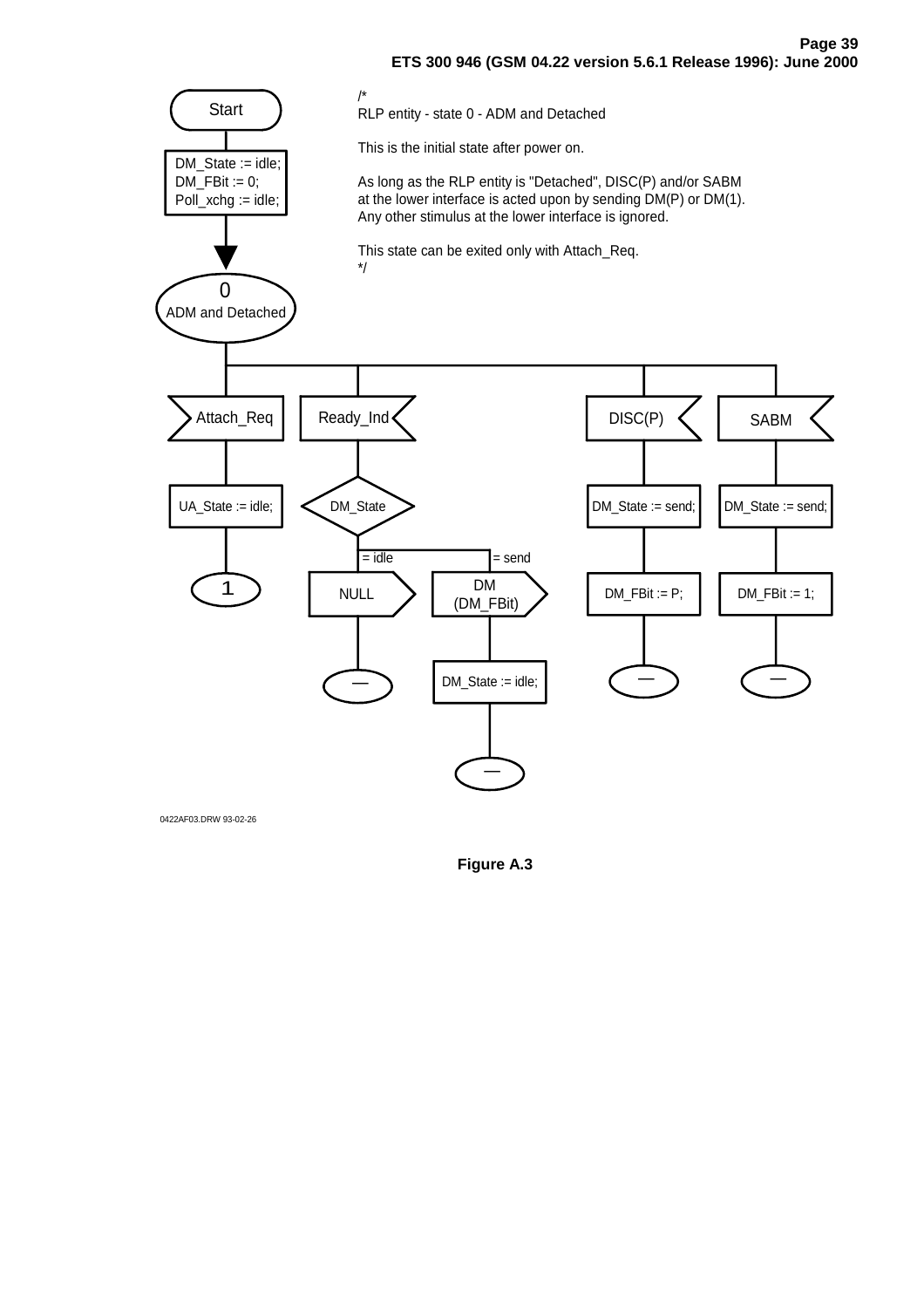#### **Page 40 ETS 300 946 (GSM 04.22 version 5.6.1 Release 1996): June 2000**

/\* RLP entity - state 1 - ADM and Attached

The RLP entity is ready to establish a connection, either by initiating the connection itself (Conn\_Req) or by responding to an incomming connection request (SABM).

Upon receiving a DISC PDU, the sending of the UA response is initiated.



0422AF04.DRW 93-02-25

ADM and Attached 1

**Figure A.4**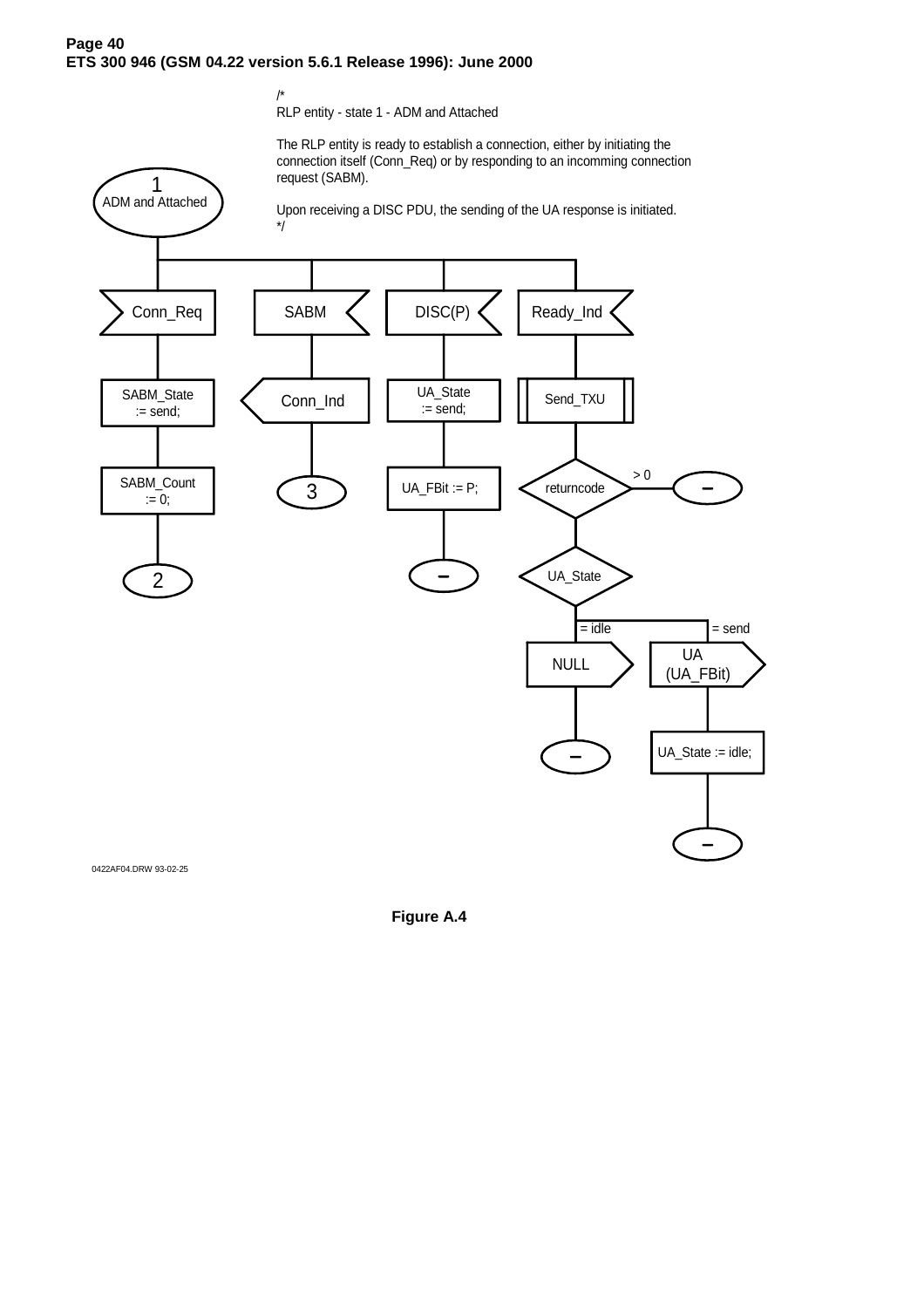/\*

RLP entity - state 2 - Pending connect request

Send (up to N2 repetitions) SABM and wait for the corresponding UA with  $FBit = 1$ .

The (sub)state is controlled by the variable SABM\_State (values idle, send, wait) and SABM\_Count (values 0, 1, ..., N2).

Pending Conn\_Req 2 Ready\_Ind returncode 1 UA(F) Init\_link\_vars 4 DM(F) SABM\_State := wait; This state may be exited with a Disconnect Request (see figure 14). \*/ Send\_TXU SABM\_State SABM > NULL SABM\_Count := SABM\_Count + 1; Set(..., T);  $=$  send = wait F Reset(T) Conn\_Conf  $= 0$ F Reset(T) Conn\_Conf\_neg  $>0$   $>0$   $=0$   $<$   $<$   $>$   $>$   $=0$ see next page  $SABM$  State  $\left.\right\rangle$   $\left.\rightleftharpoons$  SABM State = wait else = wait else Poll\_xchg  $\leftarrow$  else Conn\_Conf Poll\_xchg := idle;  $=$  idle else Poll\_xchg := wait;

0422AF05.DRW 93-02-25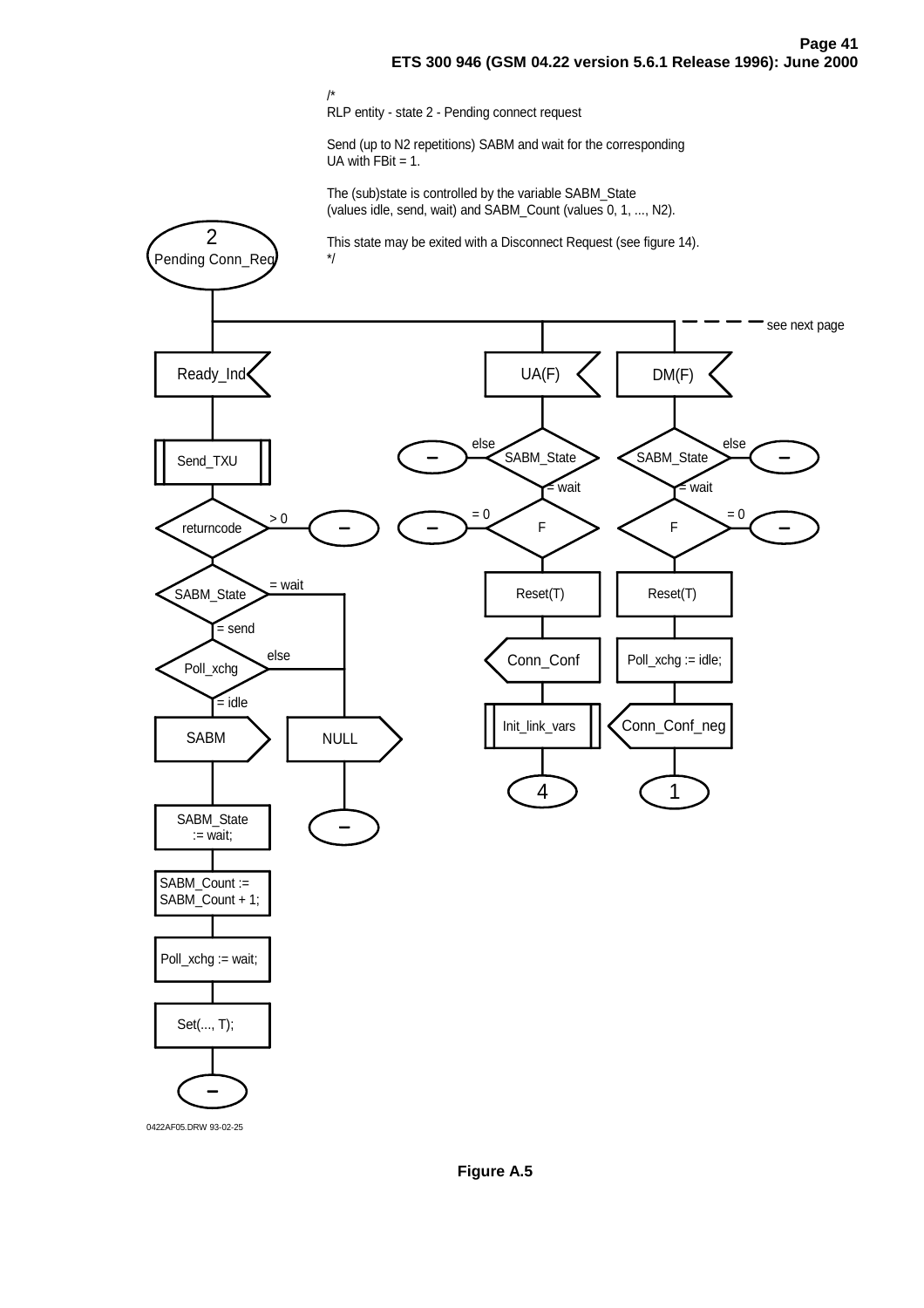#### **Page 42 ETS 300 946 (GSM 04.22 version 5.6.1 Release 1996): June 2000**

/\* RLP entity - state 2 - Pending connect request

This figure allowes up to N2 repetitions of SABM and describes the disconnect and the SABM contention case. \*/



0422AF06.DRW 93-02-25

**Figure A.6**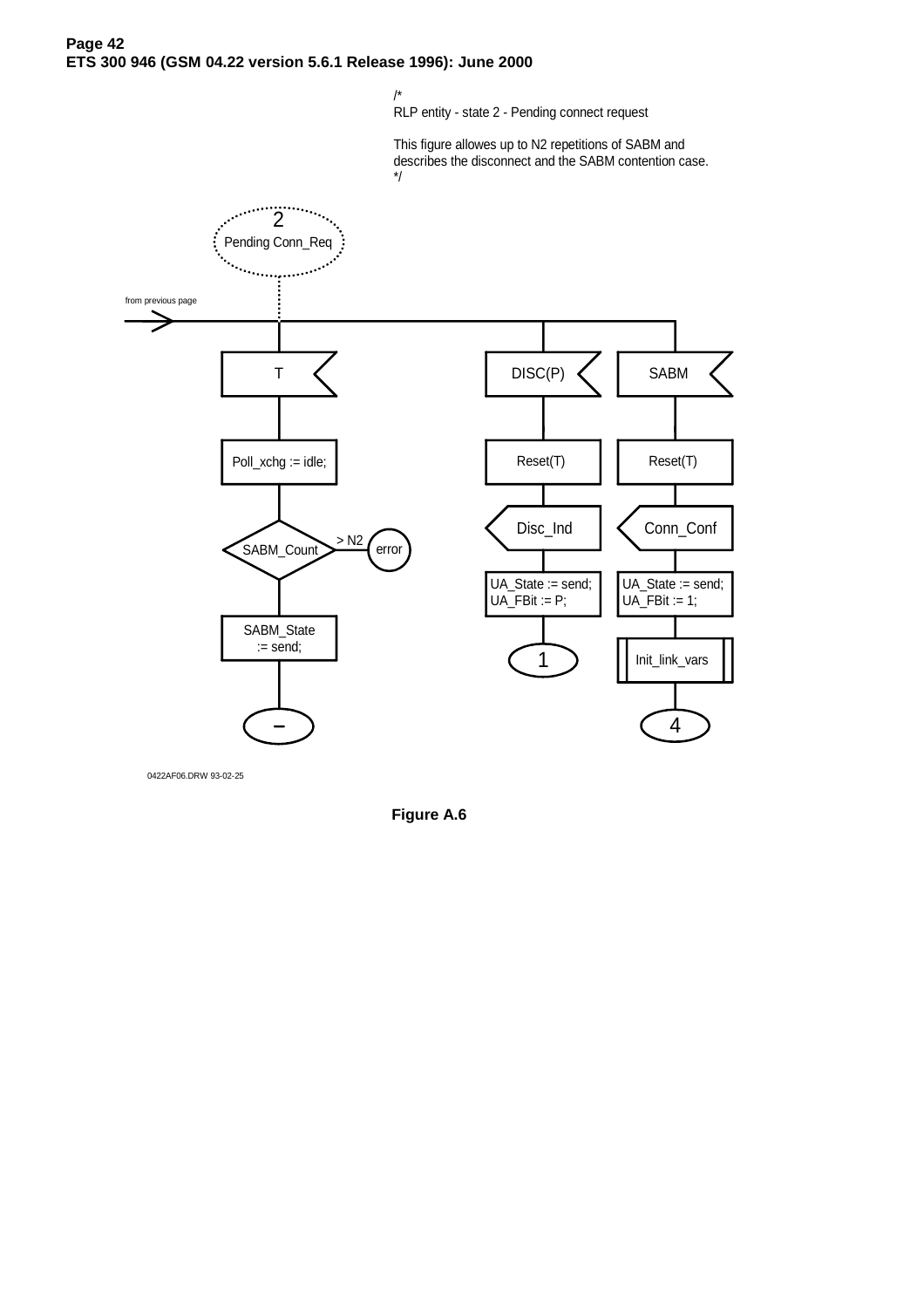/\*

RLP entity - state 3 - pending Connect indication

After having received SABM, the RLP entity is waiting for the Connect response.

The upper layer entity may respond with Conn\_Resp or Disc\_Req. It is assumed that the upper layer entity does not delay the response more than T2 msecs.



0422AF07.DRW 94-09-15

**Figure A.7**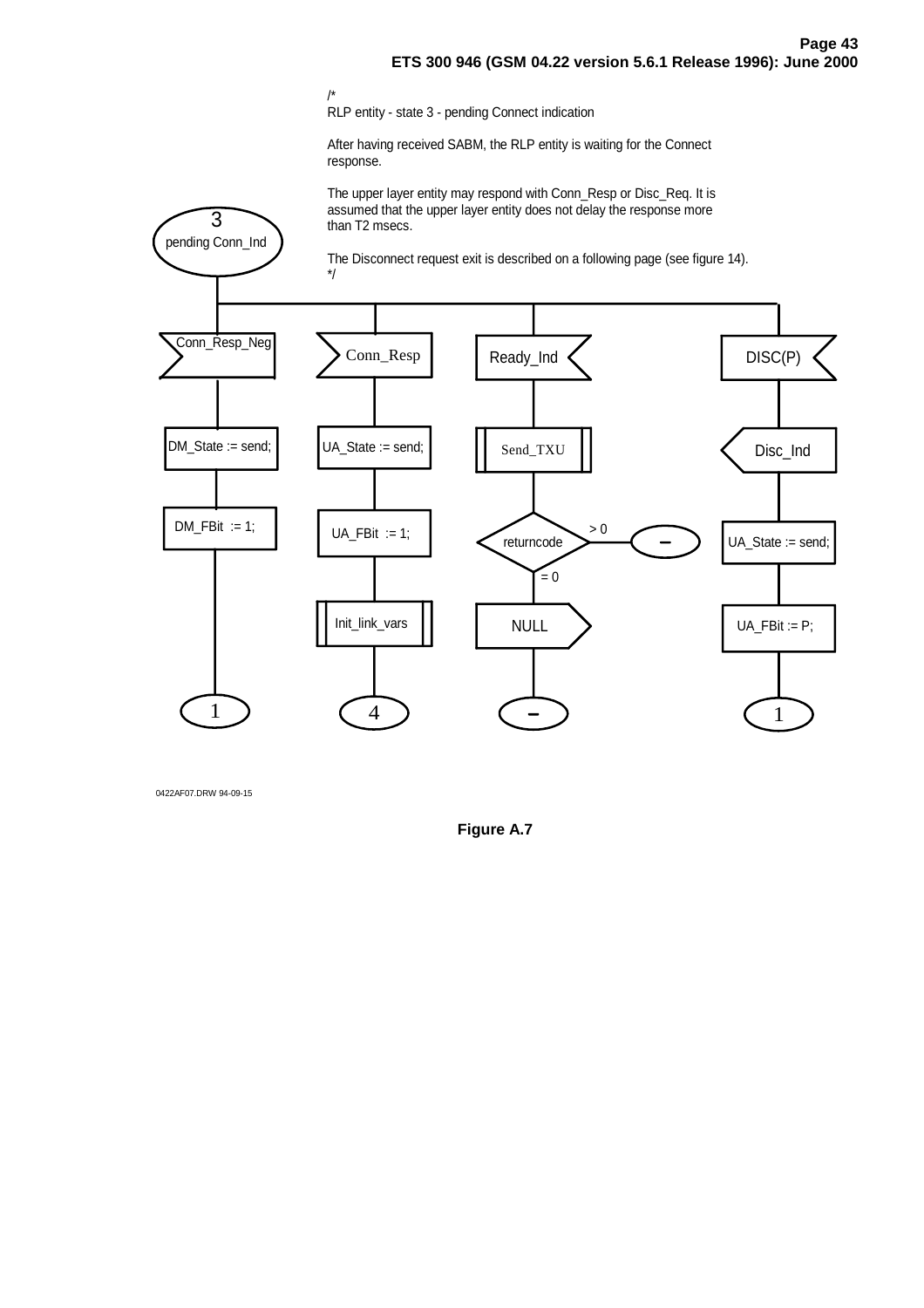#### **Page 44 ETS 300 946 (GSM 04.22 version 5.6.1 Release 1996): June 2000**

/\*

RLP entity - state 4 - Connection established

This is the data transfer state. The user entity may transmit data by fireing Data\_Requests. However, he is allowed to do so only if there are idle sender slots.

The data stored in the send slots will be transmitted at the next possible opportunity.



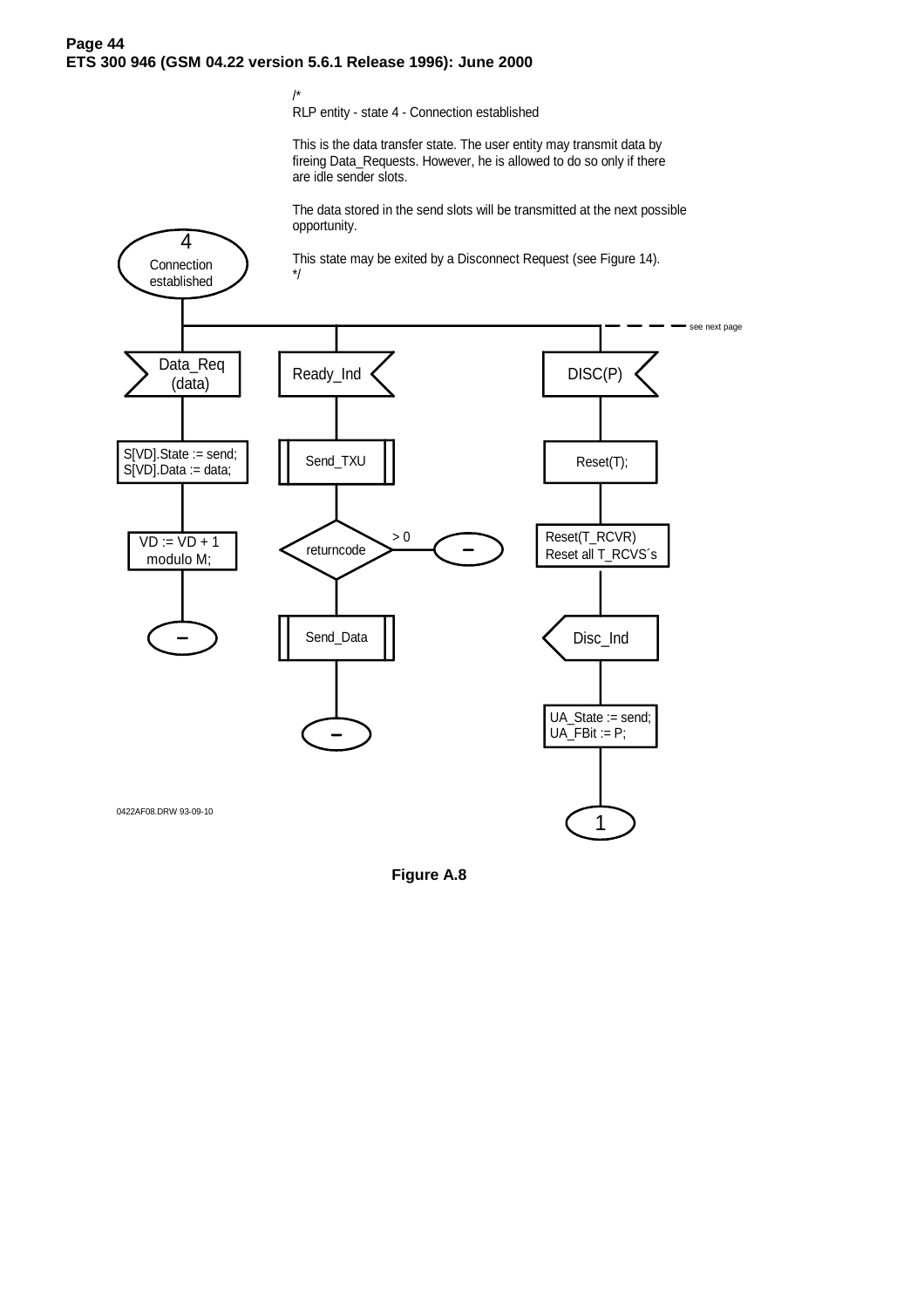/\*

RLP entity - state 4 - Connection established

This dagram describes RESET and the Timeout-handling.

A timeout leads to error recovery by polling. This is controlled by the Poll\_State variable. The Poll\_State transitions are:

idle -> send <-> wait -> idle

**Connection** established ...<br>4 Reset(T); 6 Reset\_Req | SABM  $\zeta$  | T\_RCVR  $\zeta$  | T Zero up to N2 transitions wait->send may occur. \*/ Poll\_State see next page from previous page from the control of the set of the set of the set of the set of the set of the set of the set of the set of the set of the set of the set of the set of the set of the set of the set of the SABM\_State := send; SABM\_Count :=  $0$ ; Reset\_Ind 7 T\_RCVR REJ State  $:=$  idle  $:$ Reset SREJ-ted slots to idle; Poll\_Count  $=$  idle  $=$  wait Reset(T); error  $P$ oll $_$ State  $> N^2$ := send; Poll\_Count  $:= 0;$ Poll State := send: Poll\_Count := Poll\_Count+1 Poll\_xchg := idle; T\_RCVS[n] R[n].State := srej; Reset(T\_RCVR) Reset all T\_RCVS's Reset(T\_RCVR) Reset all T\_RCVS's

0422AF09.DRW 93-09-10

**Figure A.9**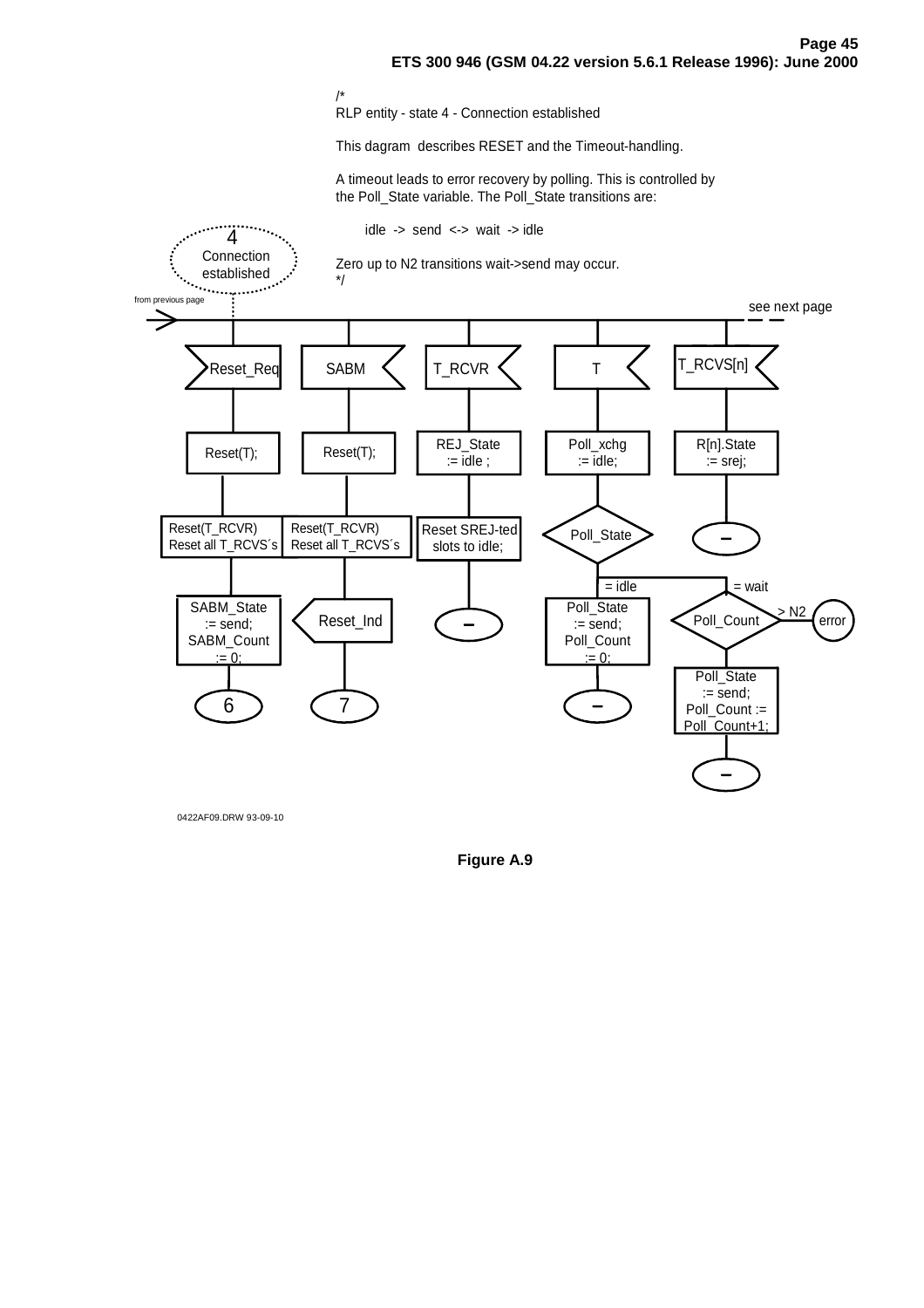#### **Page 46 ETS 300 946 (GSM 04.22 version 5.6.1 Release 1996): June 2000**



0422AF10.DRW 93-02-25

**Figure A.10**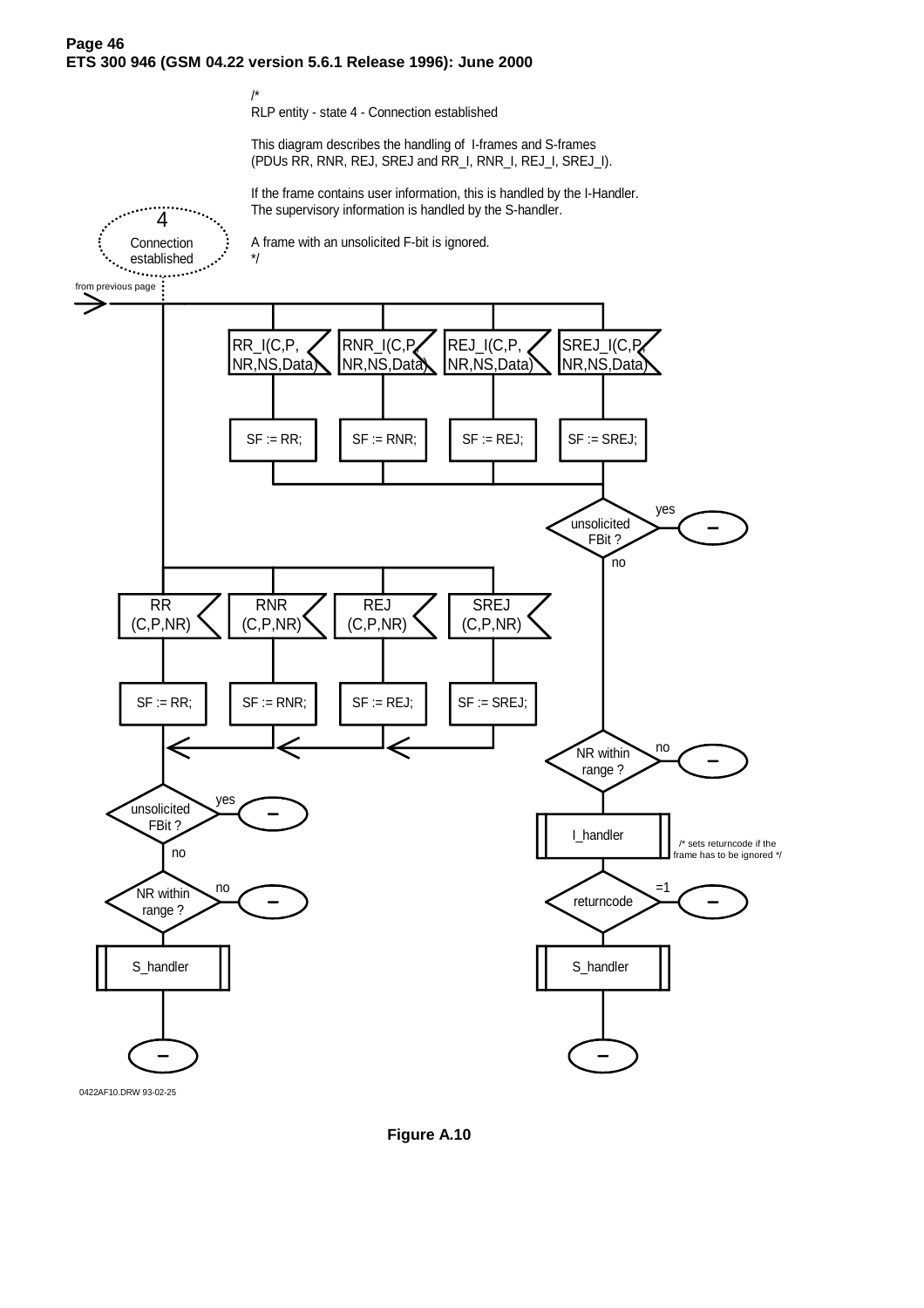/\* RLP entity - state 5 - Disconnect initiated



**Figure A.11**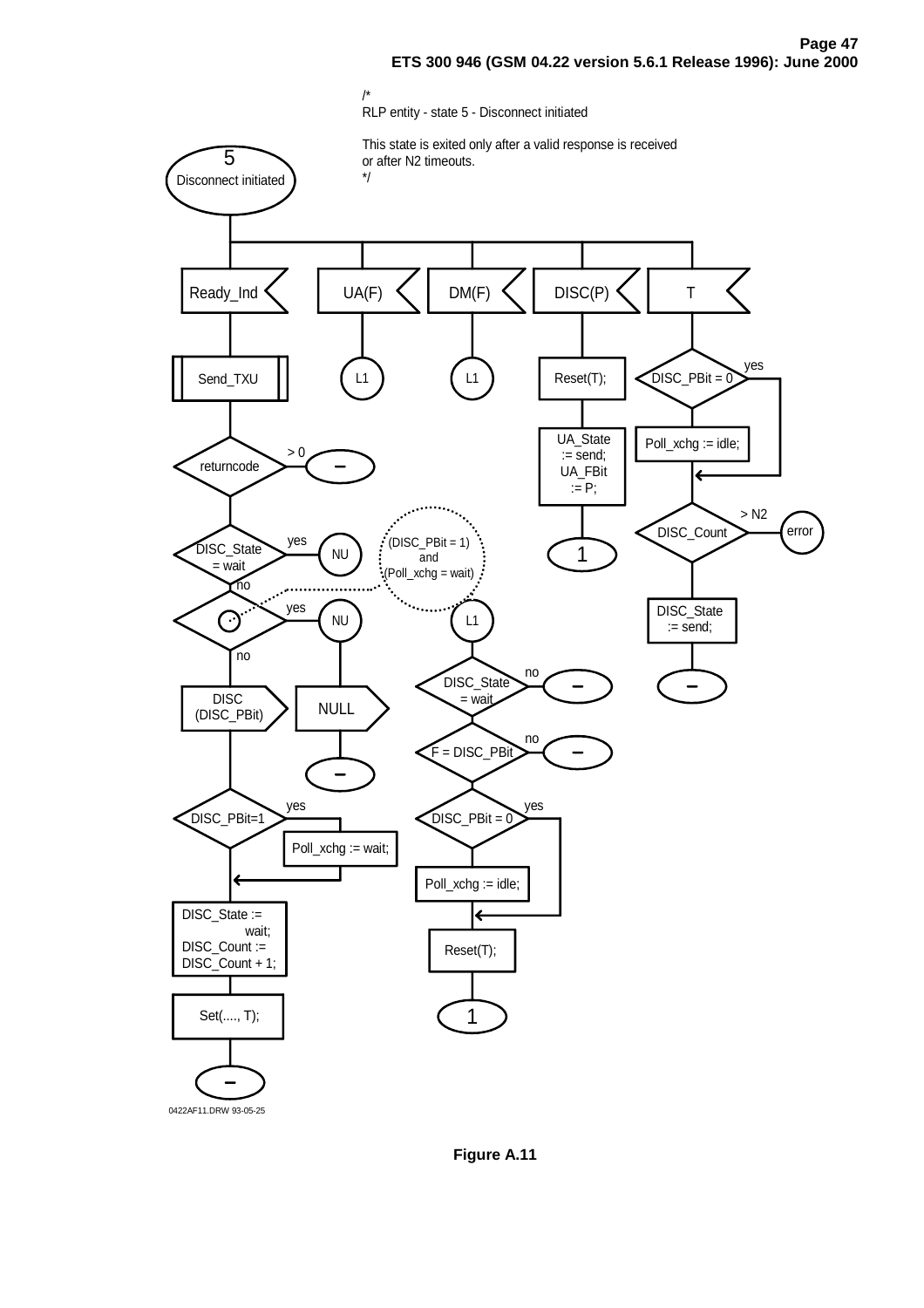#### **Page 48 ETS 300 946 (GSM 04.22 version 5.6.1 Release 1996): June 2000**

/\* RLP entity - state 6 - pending Reset Request

Send (up to N2 repetitions) SABM and wait for the responding UA with FBit=1.

The substate is controlled by the variable SABM\_State (values idle, send, wait) and SABM\_Count (values 0..N2).

6 This state may be exited with a Disconnect Request (see Figure 14). pending Reset\_Req \*/ Ready\_Ind  $UA(F)$   $\left\{$   $\right|$  DISC(P)  $\left\{$   $\right|$  SABM  $\left\{$   $\right|$  T SABM else SABM\_State Poll\_xchg Reset(T); Reset(T); Send\_TXU  $=$  wait := idle;  $= 0$ F ?  $= 1$ > 0 > N2 returncode Disc\_Ind Reset\_Conf SABM\_Count error Reset(T); UA\_State := UA\_State := SABM\_State = wait send; SABM\_State send; := send;  $UA$ <sub>\_FBit</sub> := P  $UA_FBit := 1$ = send Reset\_Conf else Poll\_xchg 1 Init\_link\_vars  $=$  idle Init\_link\_vars SABM > NULL 4 4 SABM\_State — := wait; SABM\_Count := SABM\_Count + Poll\_xchg := wait; Set(..., T);

0422AF12.DRW 93-05-27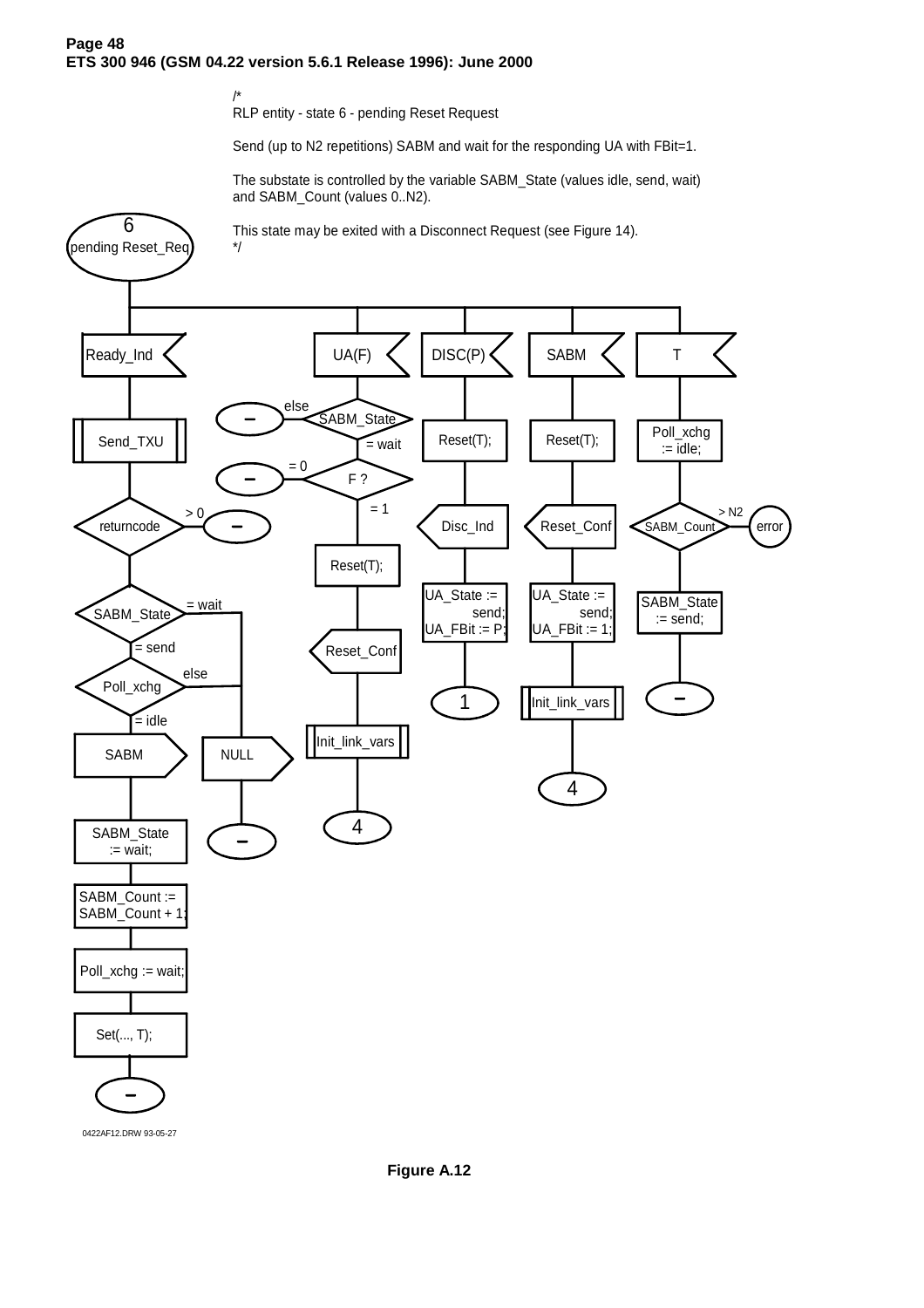/\*

RLP entity - state 7 - pending Reset Indication

After having received SABM and having indicated Reset, the RLP entity is waiting for the Reset\_Response.

The upper layer entity may respond with Reset\_Resp or Disc\_Req. It is assumed, that the upper layer entity does not delay the response more than T2 msecs.



0422AF13.DRW 93-03-01

**Figure A.13**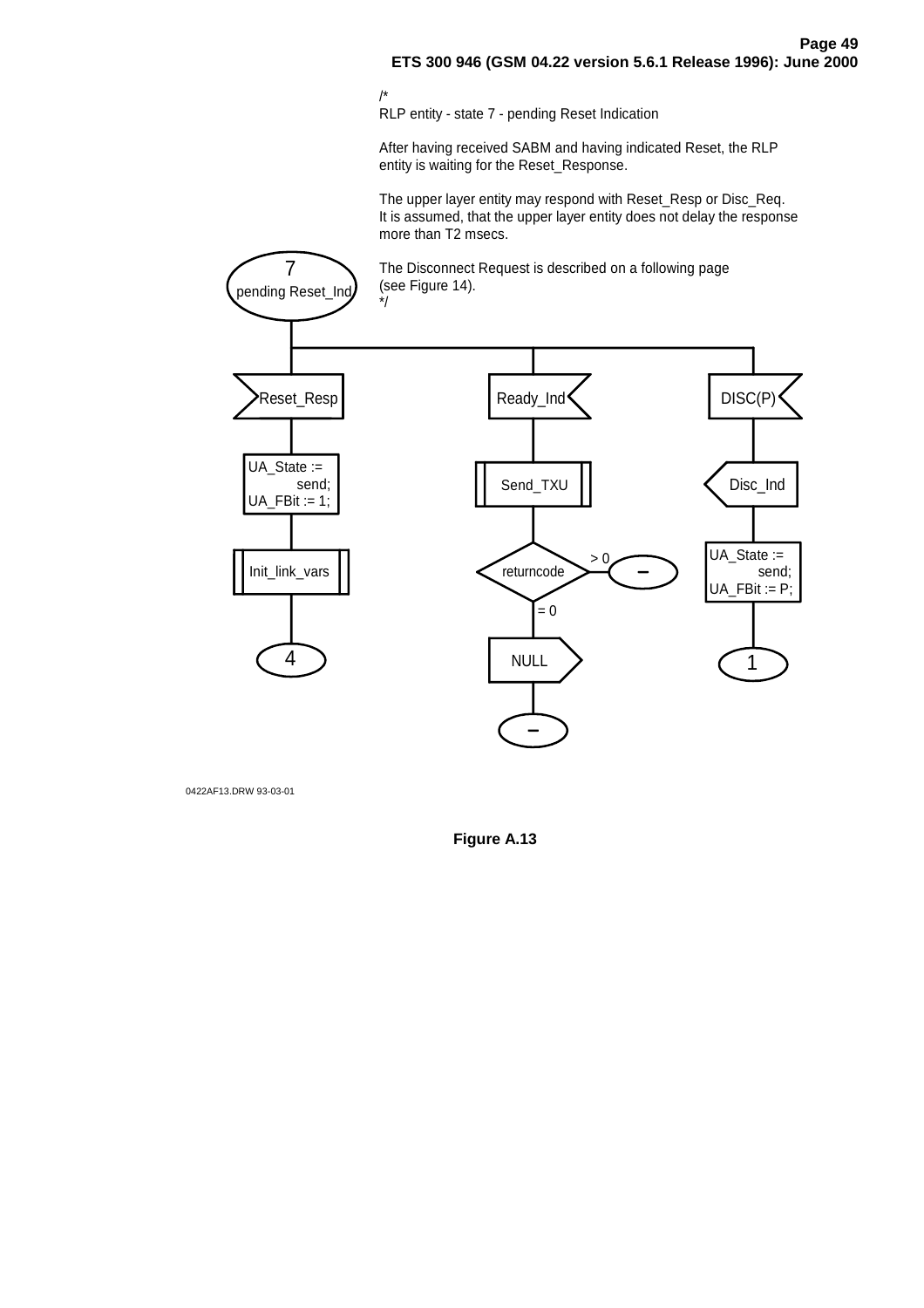# **Page 50 ETS 300 946 (GSM 04.22 version 5.6.1 Release 1996): June 2000**



0422AF14.DRW 93-02-25



DISC  $PBit := 1$ ;

5

5

DISC  $PBit := 0$ ;

 $=$  idle else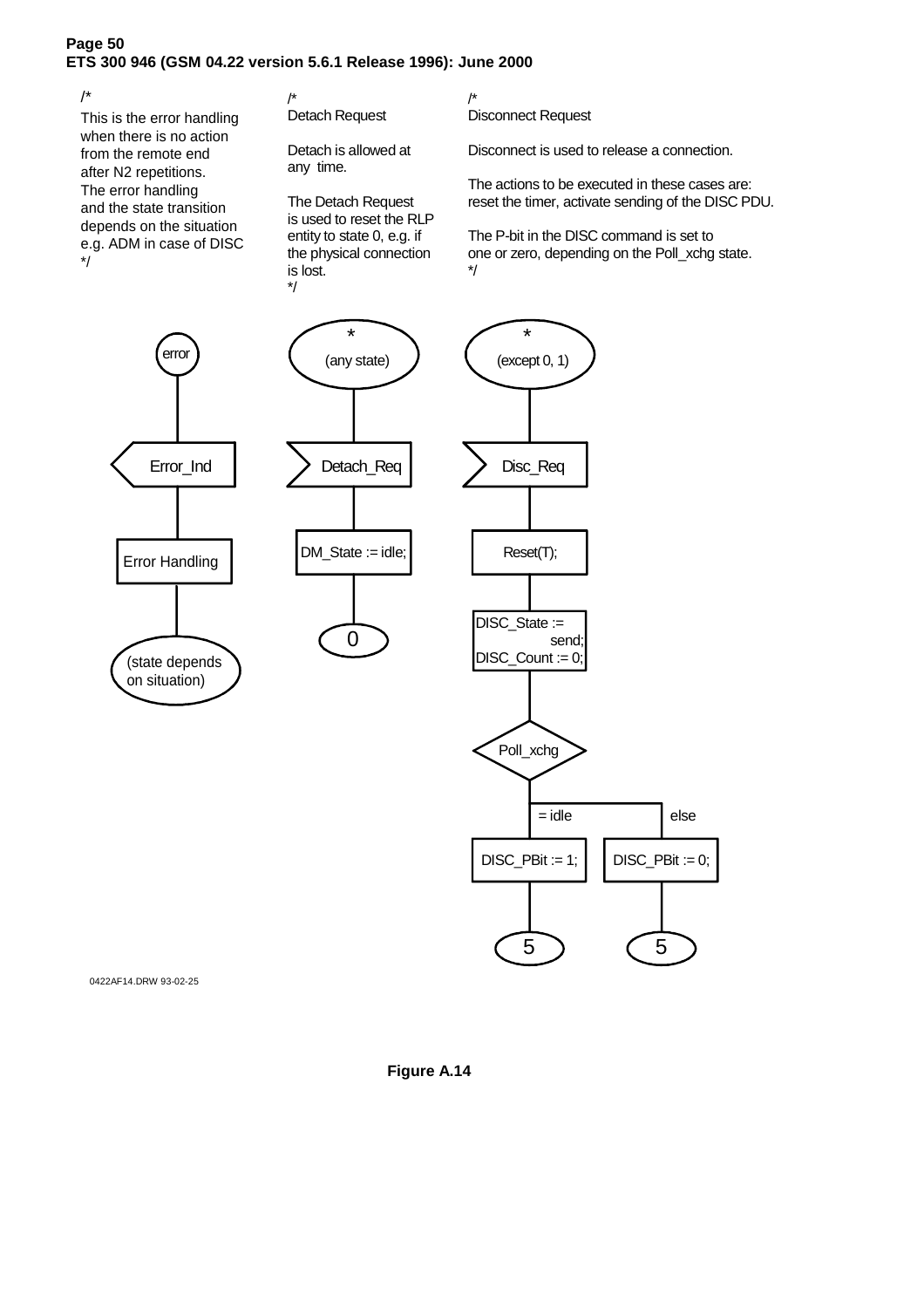/\*

UI handling (UI\_Req, UI)

UI\_Requests are controlled using the state variable UI\_State. The values (state transitions) are: idle -> send -> idle

It is assumed that the upper layer entity issues an UI\_Req only if the RLP entity's UI\_State is idle. The UI data is stored in the variable UI\_Data.

The UI\_PDU is generated at the next possible opportunity, i.e. after the higher priviledged PDUs (TEST PDUs, XID PDUs, if any) have been transmitted. \*/

 $UI_PBit := 0;$ (except 0) \* UI\_Req (data) UI\_Data := data; UI (C,P,data) UI\_Ind(data) UI\_State := send; /\* UI frames with P-Bit set to 1 will not be genereted. (implementation decision). \*/

0422AF15.DRW 93-02-26

**Figure A.15**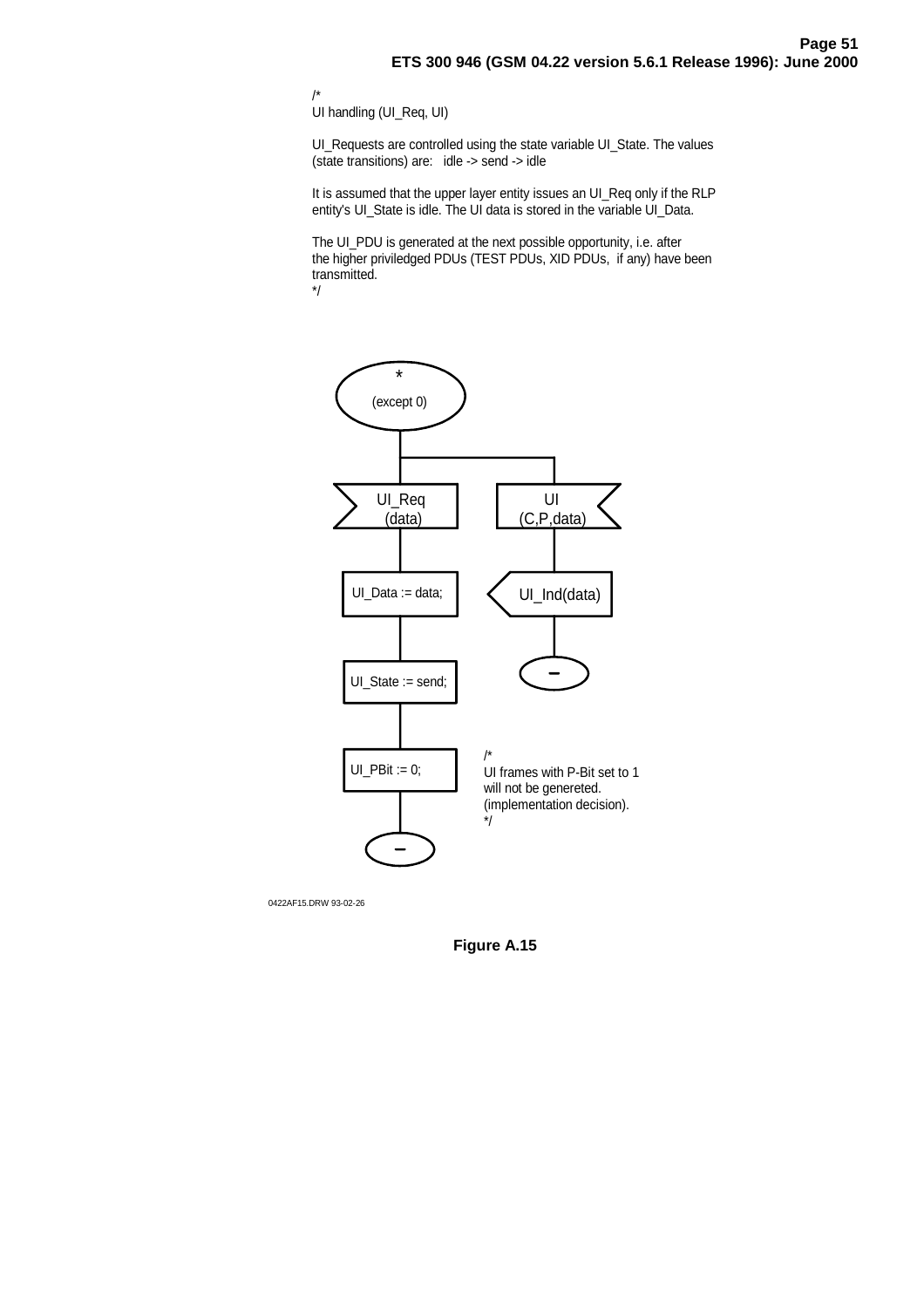#### **Page 52 ETS 300 946 (GSM 04.22 version 5.6.1 Release 1996): June 2000**

\*/

/\* XID handling (XID\_Req, XID)

XID requests are controlled using the state variable XID\_C\_State and XID R State. The state transitions being used are:

idle -> send -> wait -> idle.

The XID data is stored in the variable XID C Data.



#### /\*

The action on a received XID command PDU depends on the state variable XID\_C\_State. In the contation case the XID Command is sent again after a certain delay, depending on the 'location' of the RLP entity.

The XID command/response PDU is sent at the earliest possible opportunity, next after a possible pending TEST PDU (see procedure SEND\_TXU) The value of the timer should be T1 ms in the Mobile Station, it should be twice this value in the Interworking Unit. This scheme is used to avoid repetinion of contentions. \*/

0422AF16.DRW 93-05-25

(except 0)

\*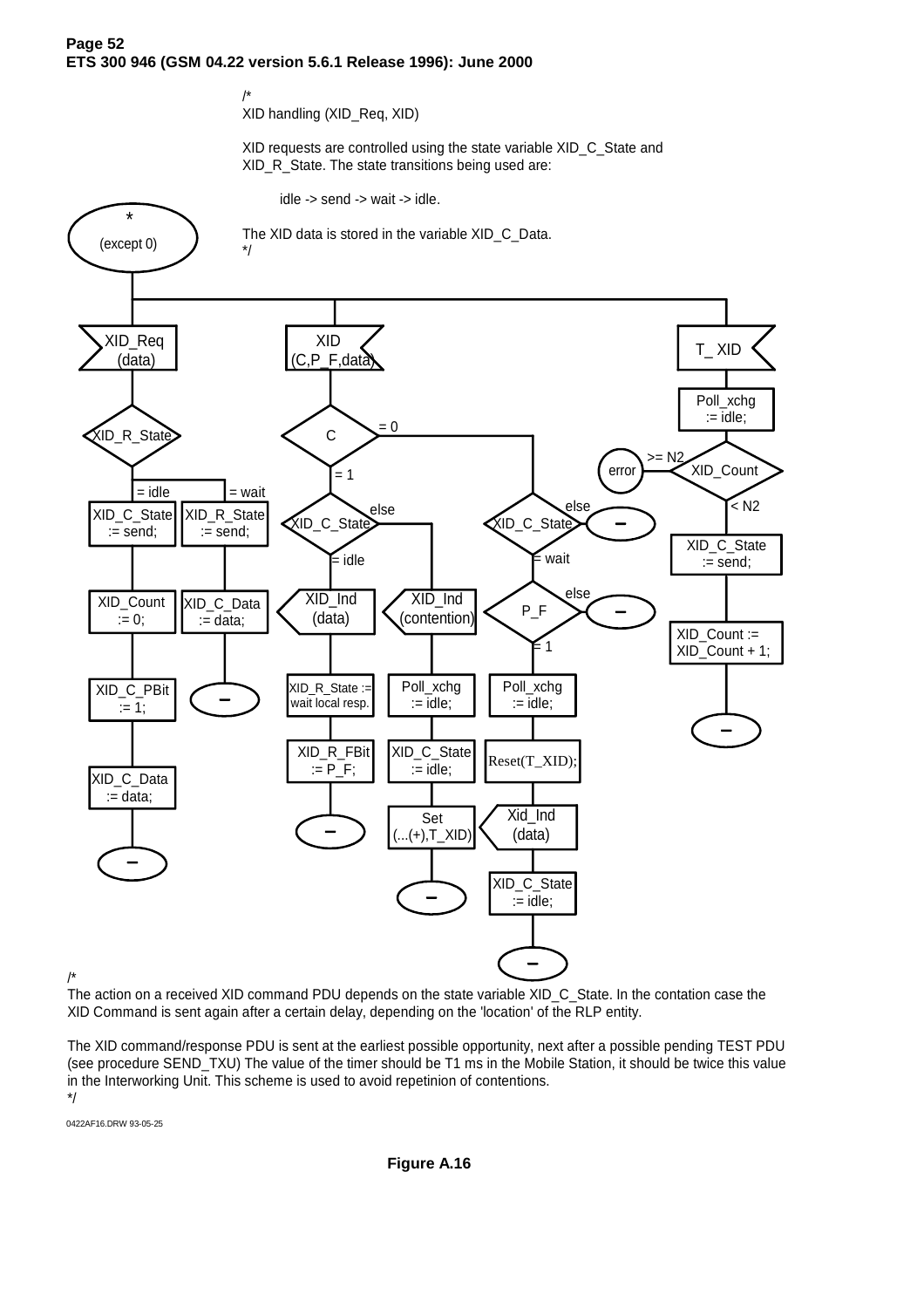



**Figure A.17**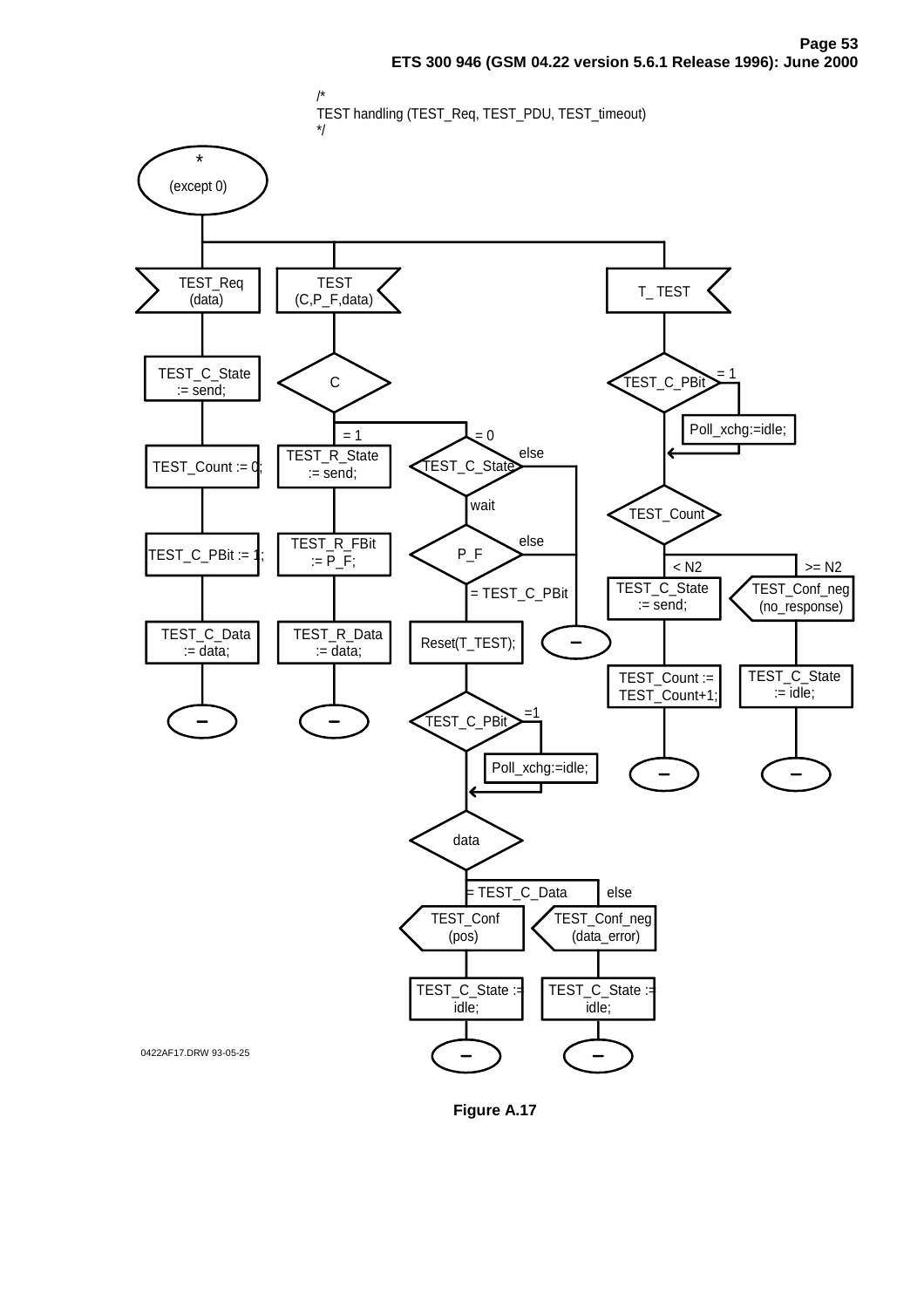Process Receive\_PDU



0422AF18.DRW 93-02-25

**Figure A.18**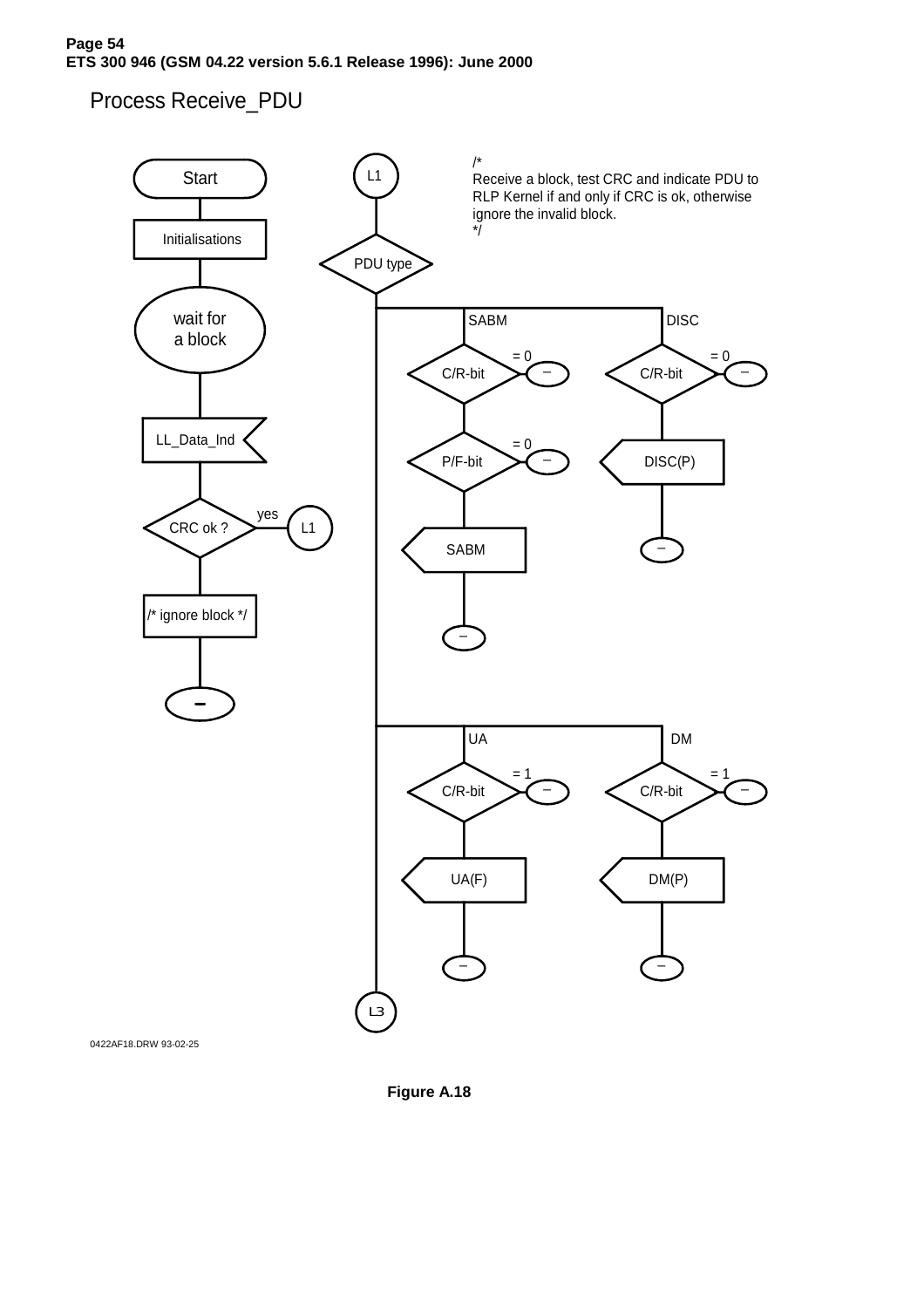

0422AF19.DRW 93-02-25

**Figure A.19**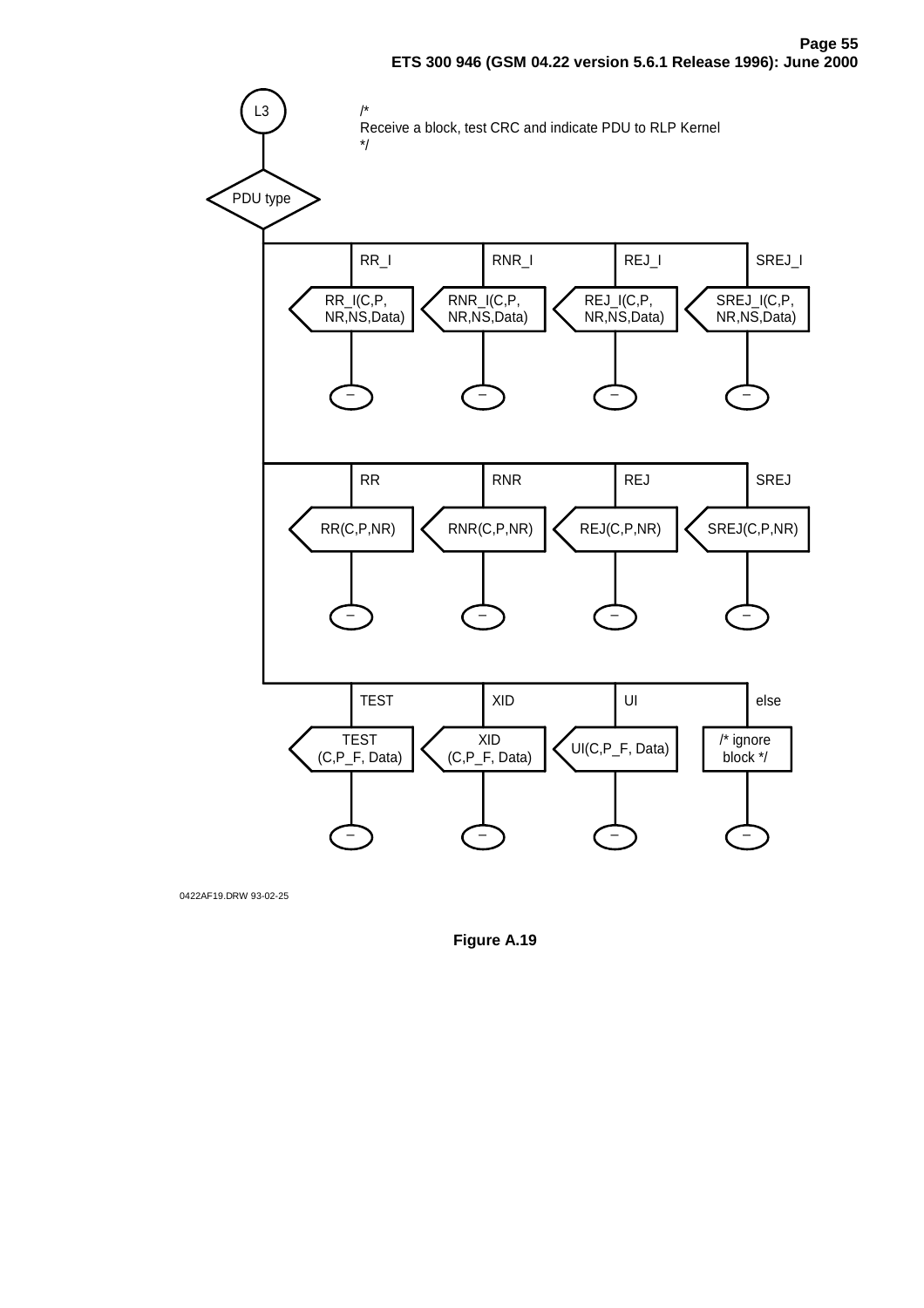# Process Send\_PDU



**Figure A.20**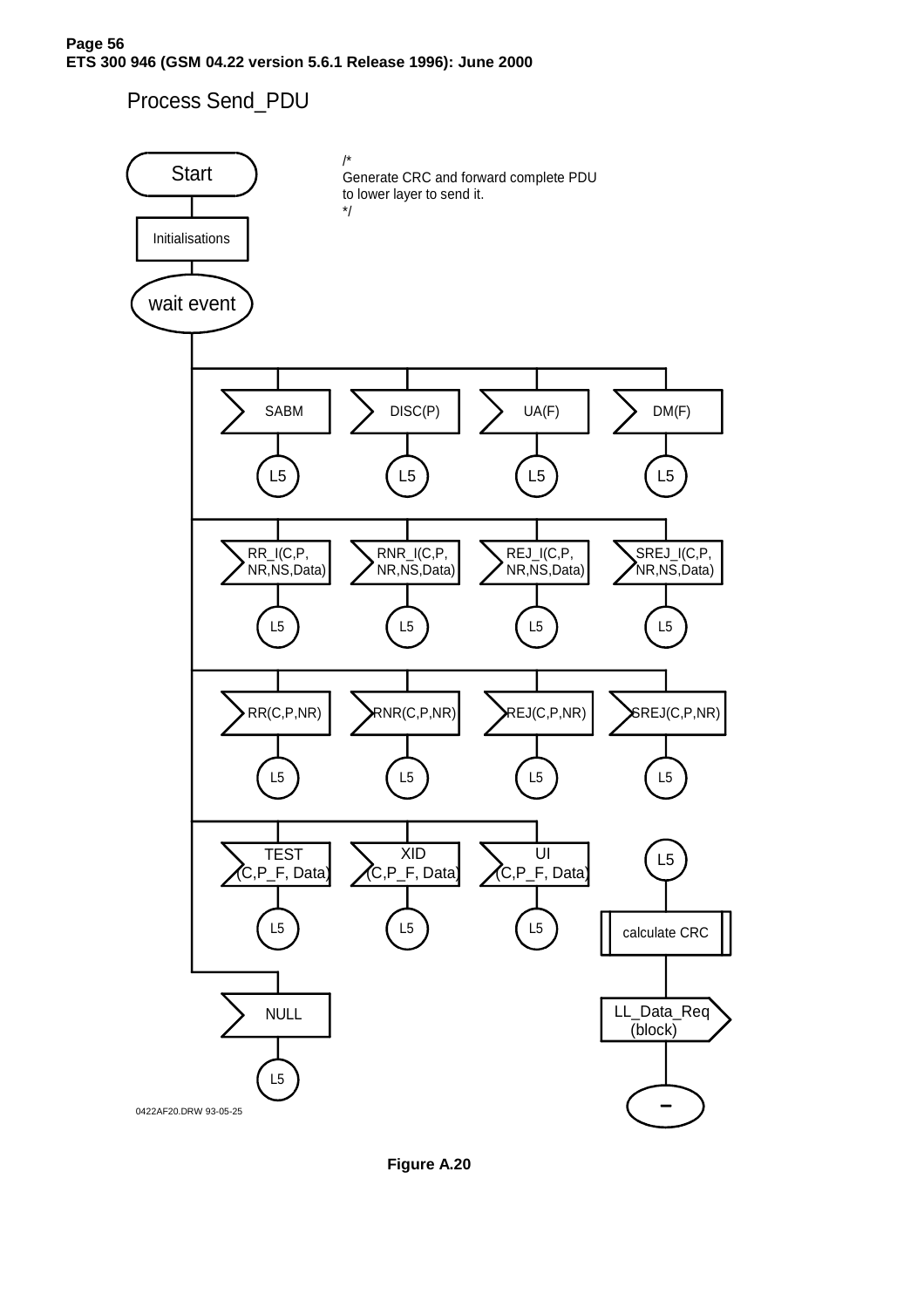/\*

Initialise link variables - This procedure is called if the link is established or the link is reset. \*/



There are M data receiver slots and M data sender slots ( $M \le 62$ ).

The receiver states are: idle, rcvd, send, wait.

State = idle means: nothing received (with this number),

State = rcvd means: data received, to be delivered and acknowledged only if in sequence. If delivered, the state becomes idle again.

State = send means: pending retransmission request for this block,

State = wait means : waiting for receiption of requested block.

The sender slot states are: idle, send, wait.

State = idle means: nothing to do, slot may be used (again). State = send means: send data at the next possible opportunity. State = wait means: wait for the acknowledgement \*/

0422AF21.DRW 93-03-01

**Figure A.21**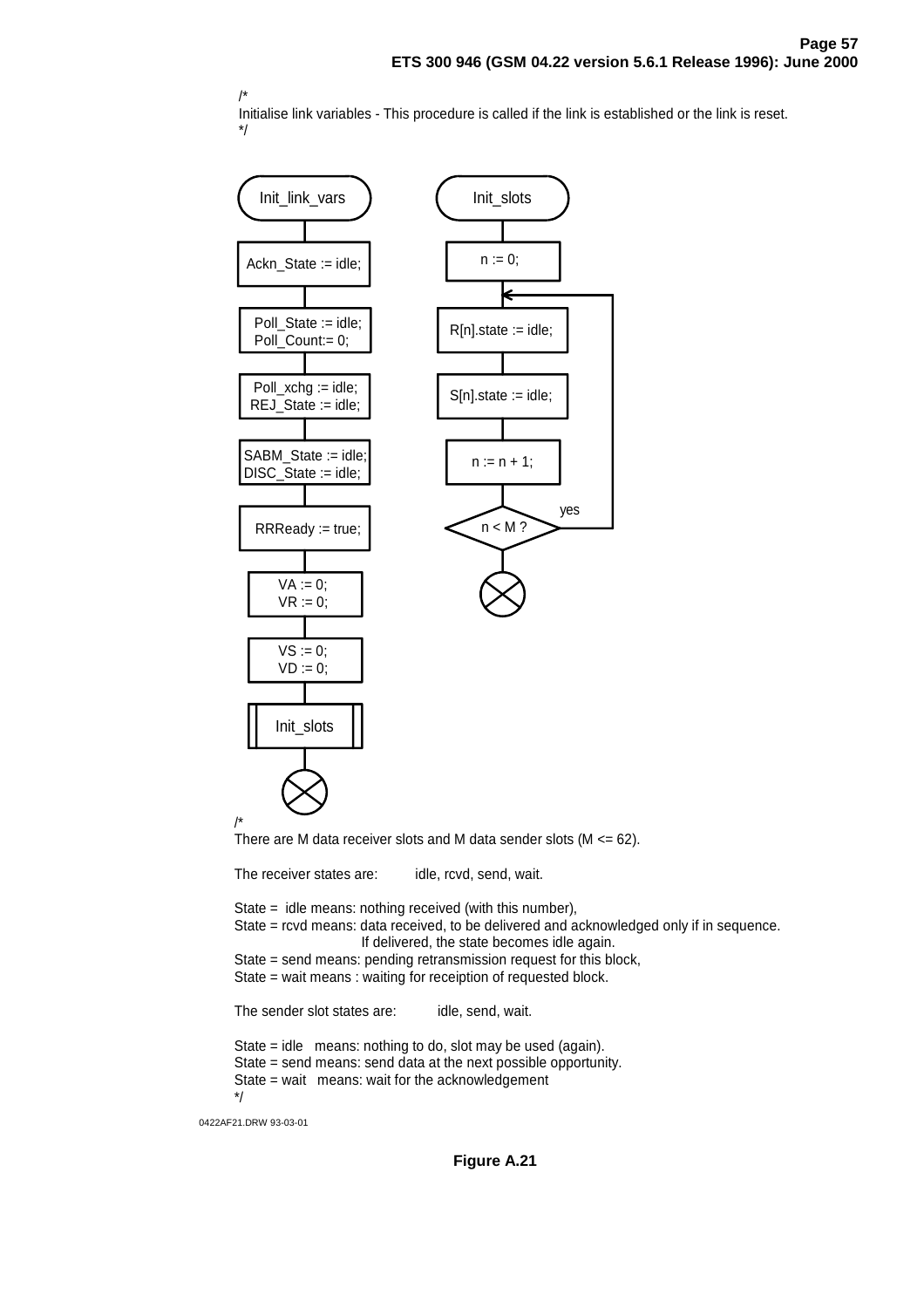#### **Page 58 ETS 300 946 (GSM 04.22 version 5.6.1 Release 1996): June 2000**



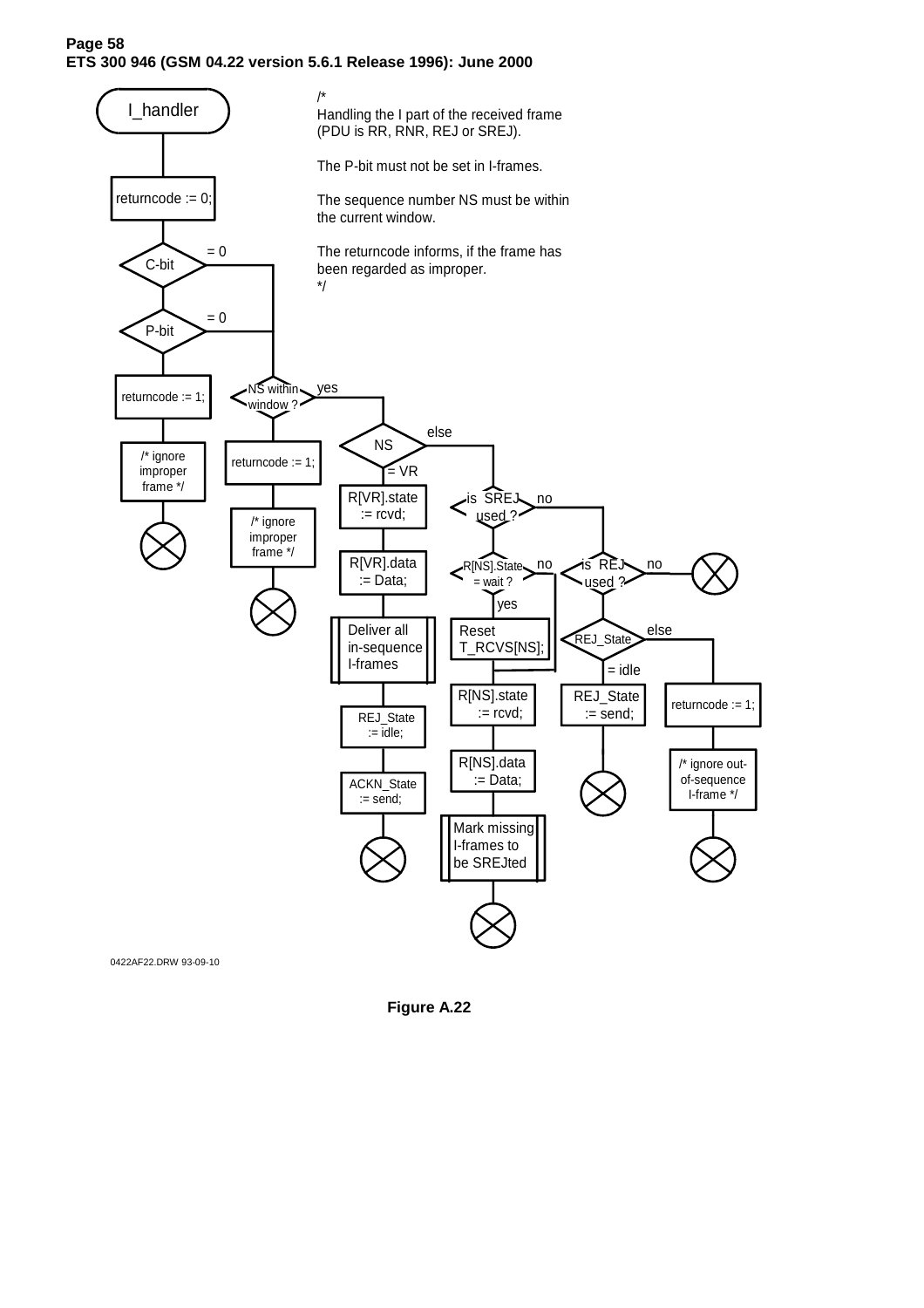/\* Deliver all in-sequence I-frames

Indicate all already received in-sequence information blocks. There may be more than one block which has to be indicated due to successful selective recovery. \*/

/\* mark all missing I-frames

All missing I-frames "between" VR an NS have to be marked if their state is idle. \*/



0422AF23.DRW 93-05-25

**Figure A.23**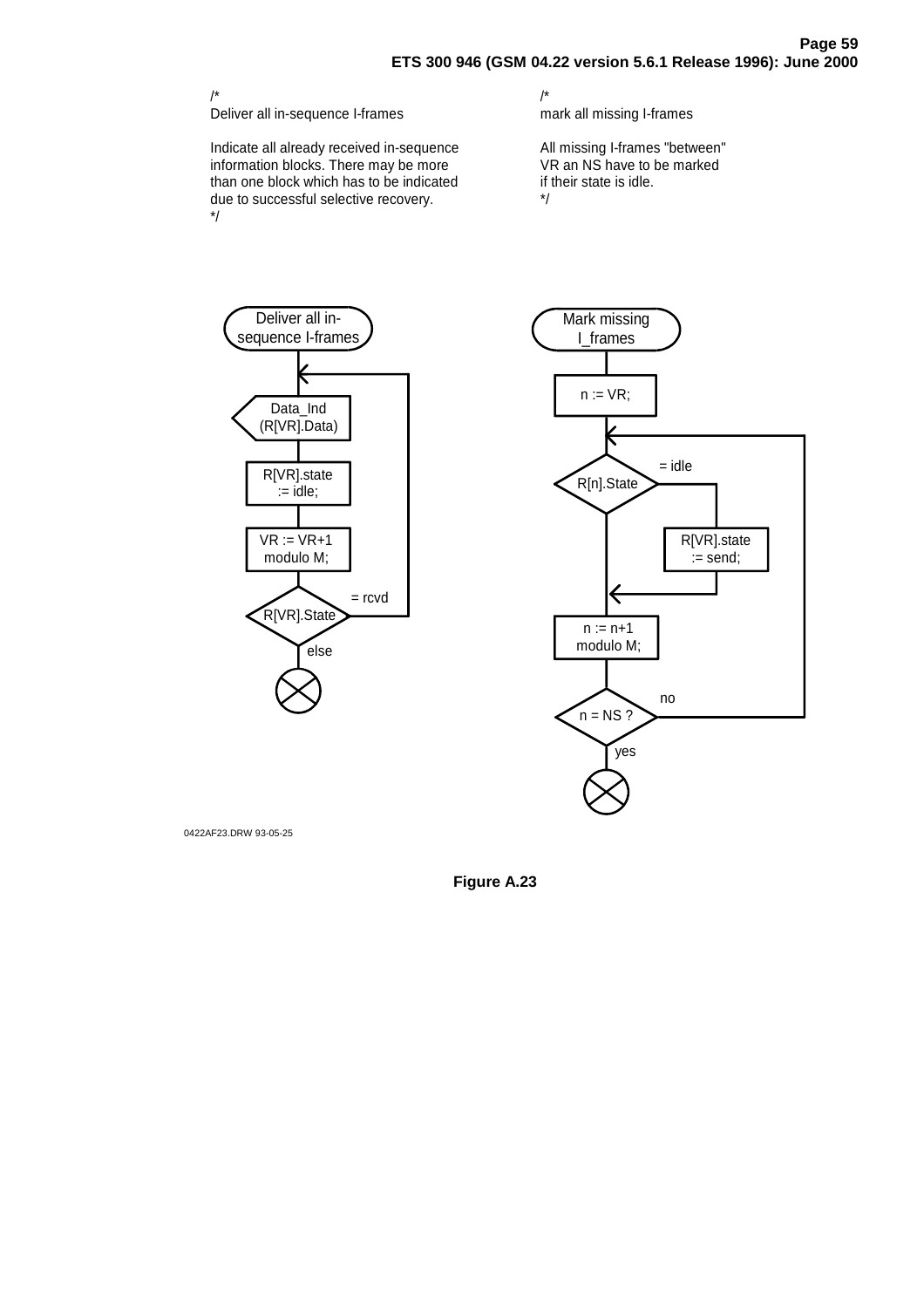#### **Page 60 ETS 300 946 (GSM 04.22 version 5.6.1 Release 1996): June 2000**



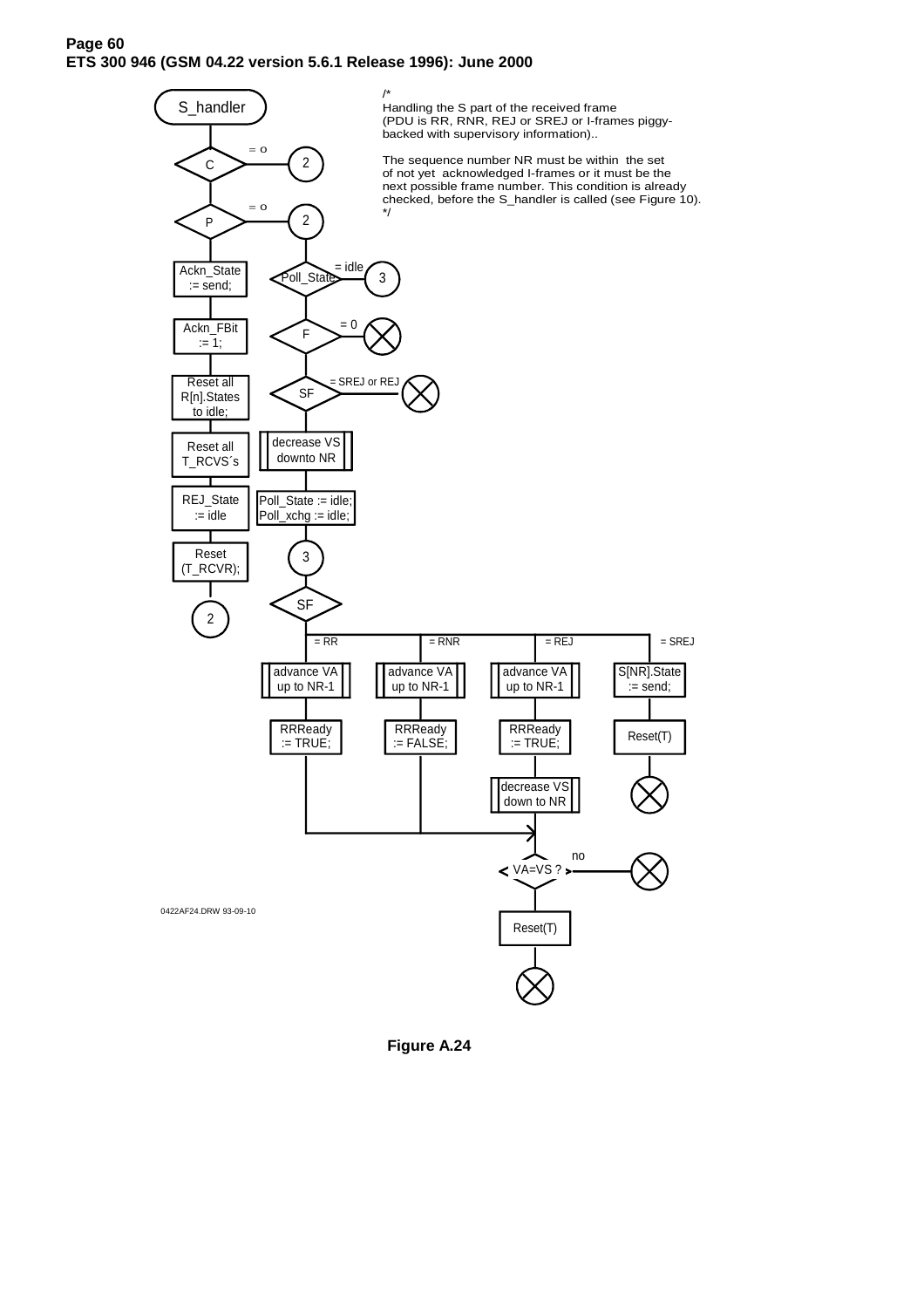





0422AF25.DRW 93-03-01

**Figure A.25**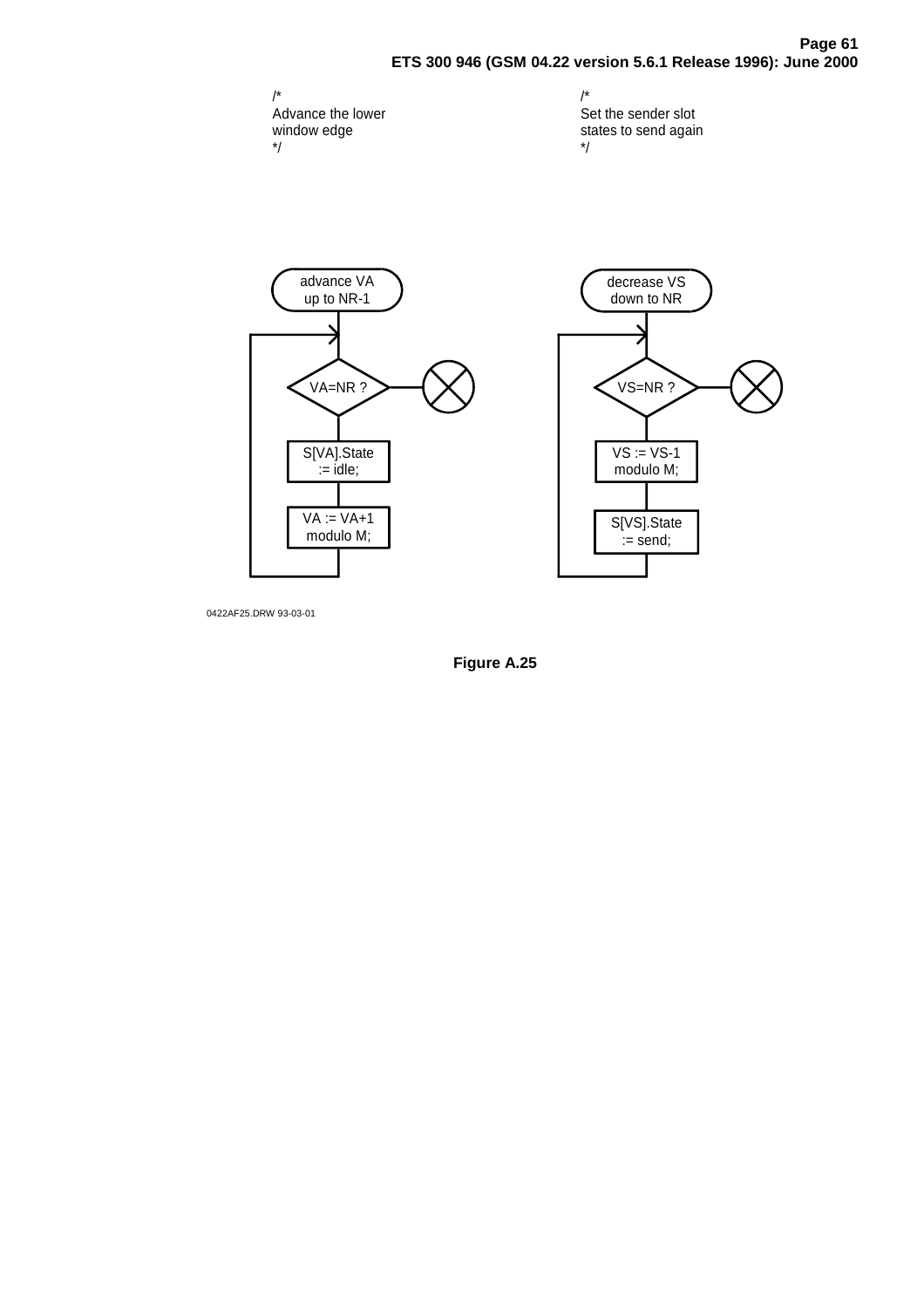#### **Page 62 ETS 300 946 (GSM 04.22 version 5.6.1 Release 1996): June 2000**



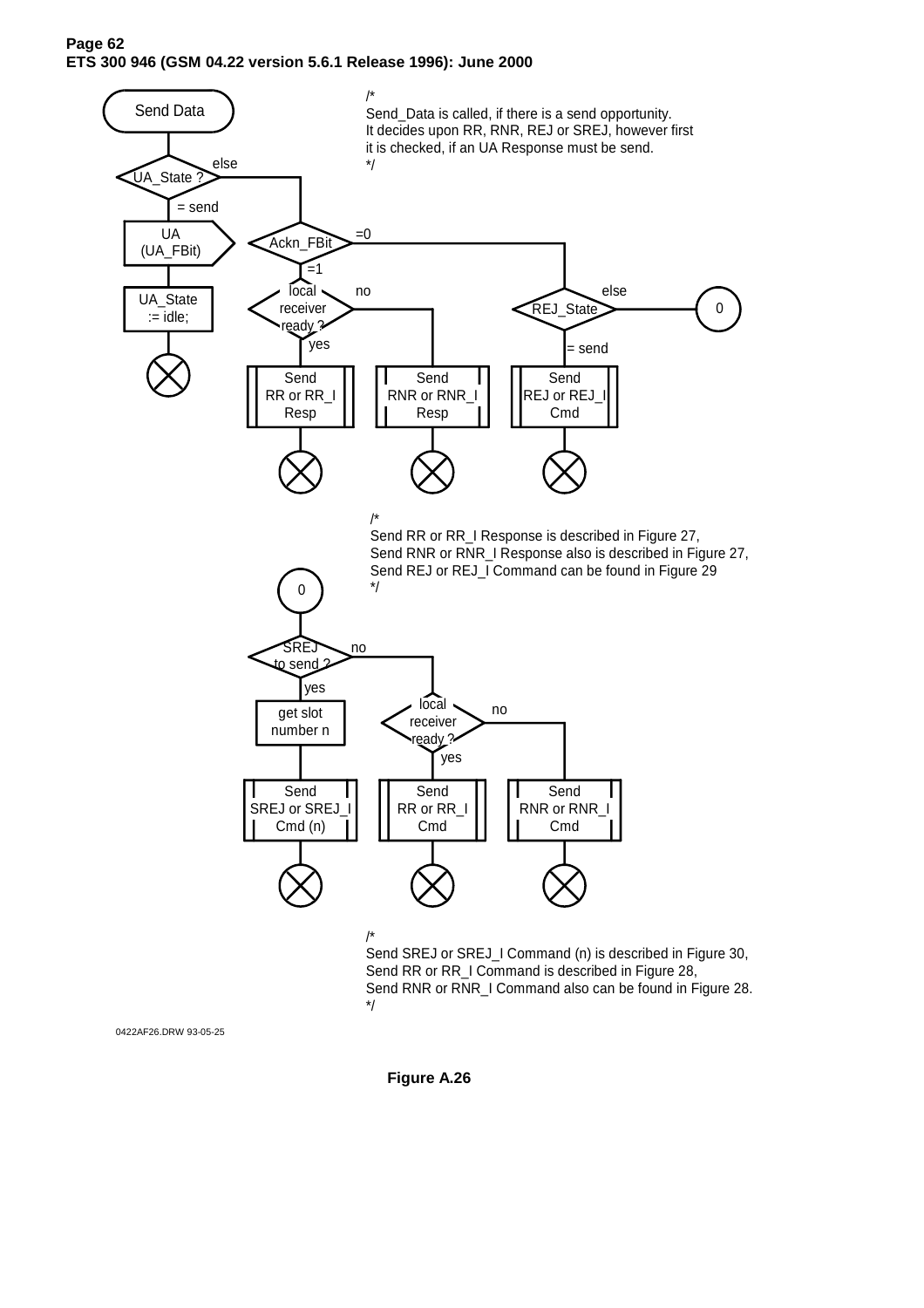#### **Page 63 ETS 300 946 (GSM 04.22 version 5.6.1 Release 1996): June 2000**



Send XX or XX\_I response PDU with F-Bit set to one.

XX may be RR or RNR.

0422A F27.DRW 93-05-25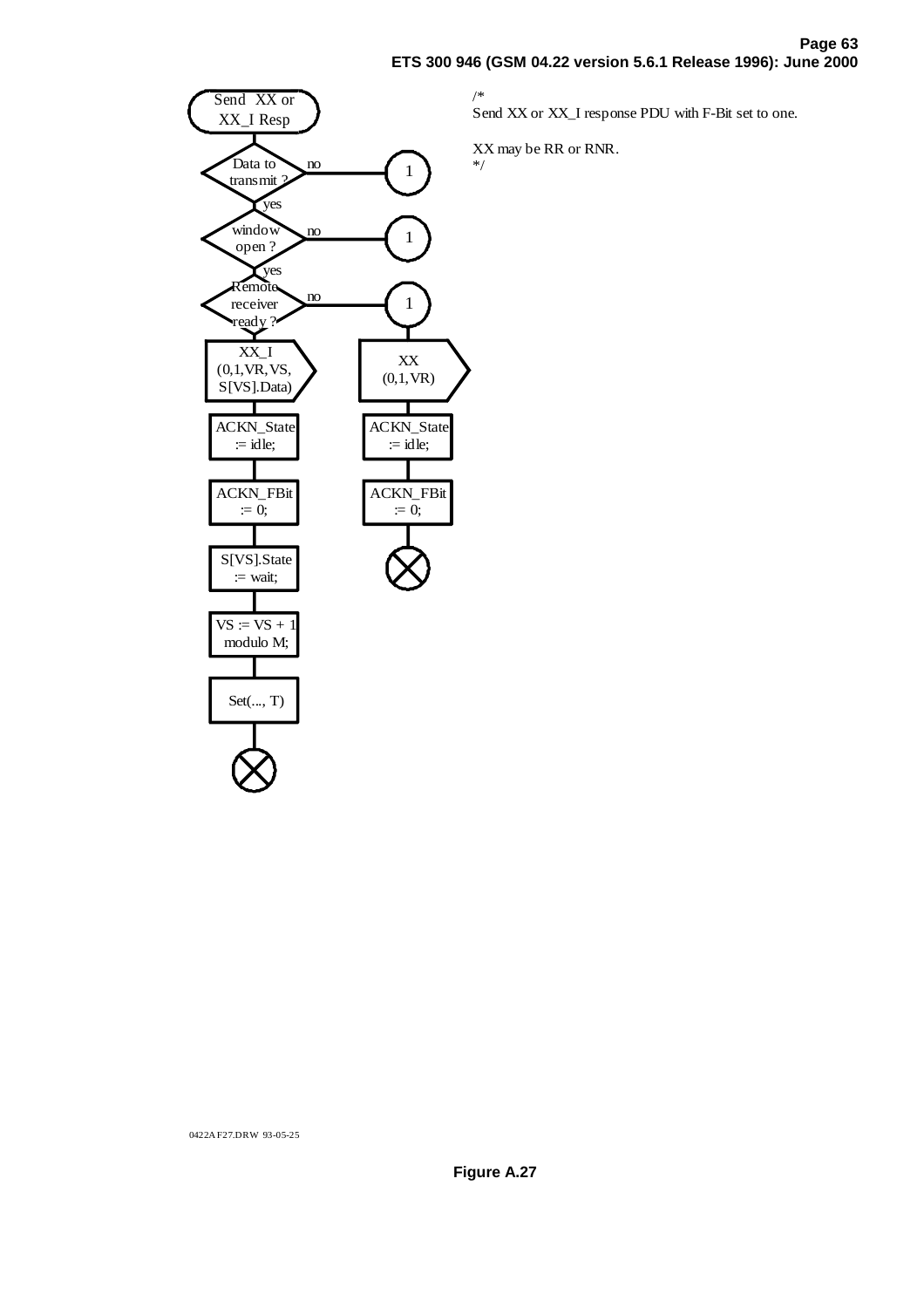#### **Page 64 ETS 300 946 (GSM 04.22 version 5.6.1 Release 1996): June 2000**



0422AF28.DRW 93-03-01

**Figure A.28**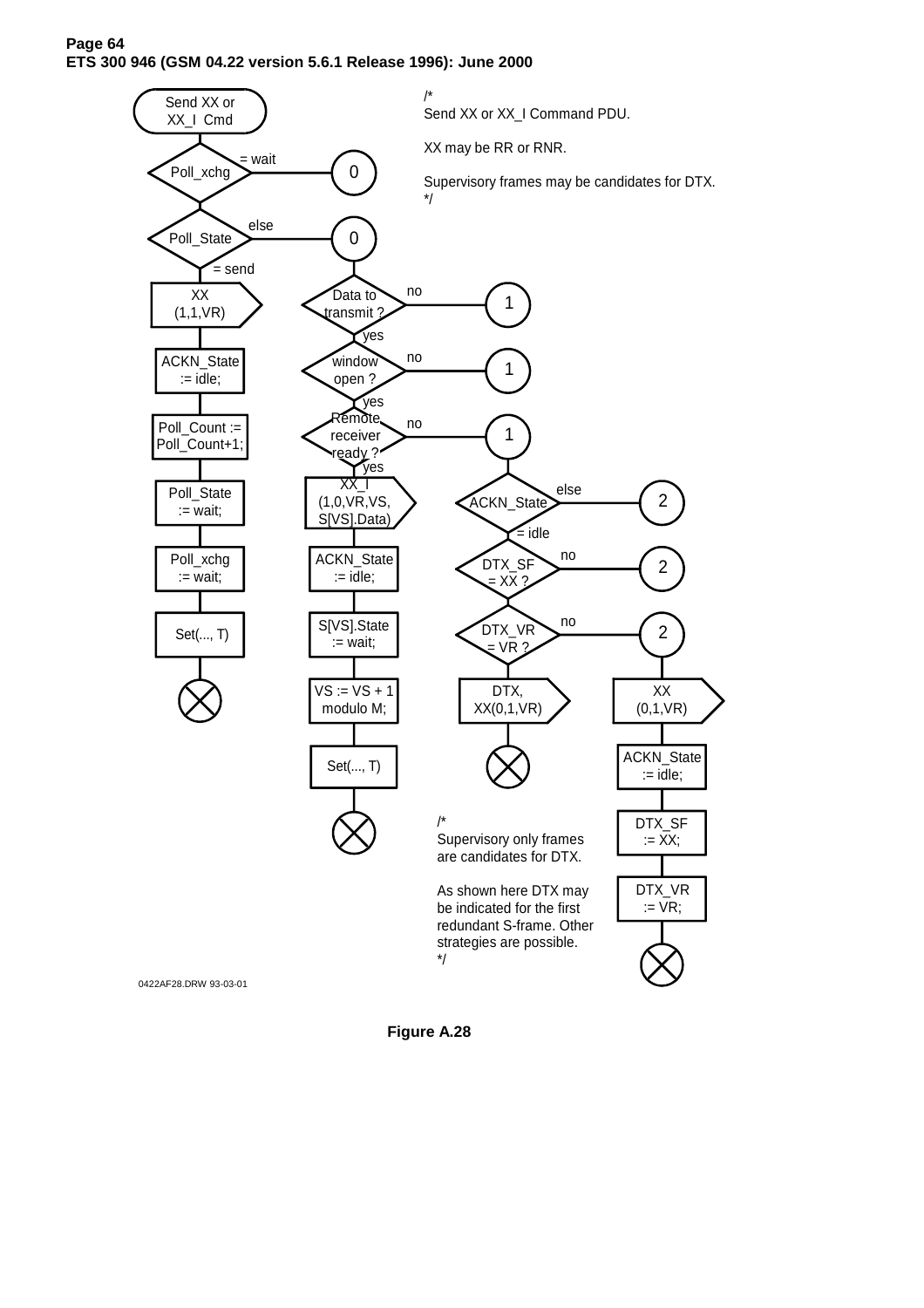#### **Page 65 ETS 300 946 (GSM 04.22 version 5.6.1 Release 1996): June 2000**



**Figure A.29**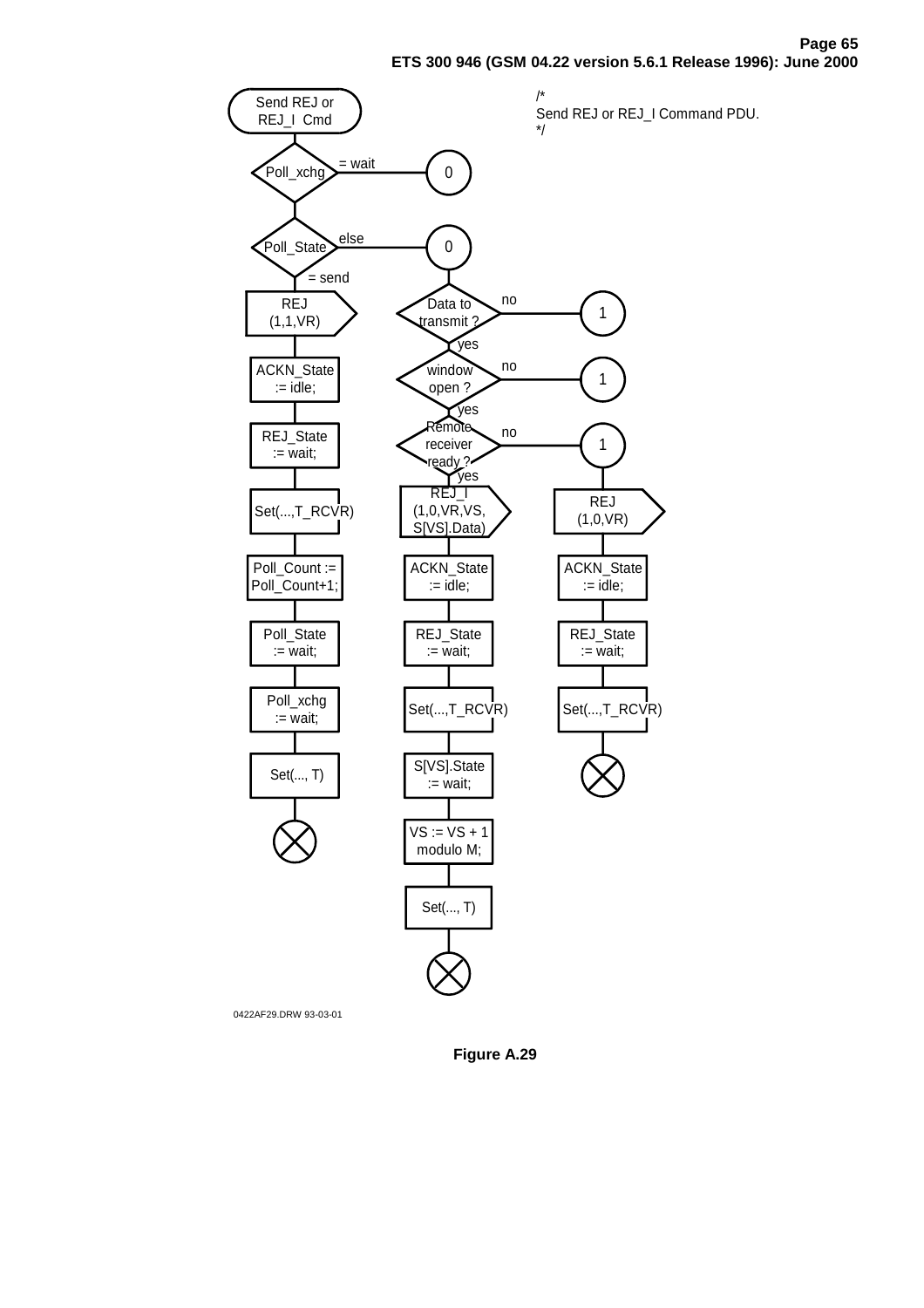#### **Page 66 ETS 300 946 (GSM 04.22 version 5.6.1 Release 1996): June 2000**



**Figure A.30**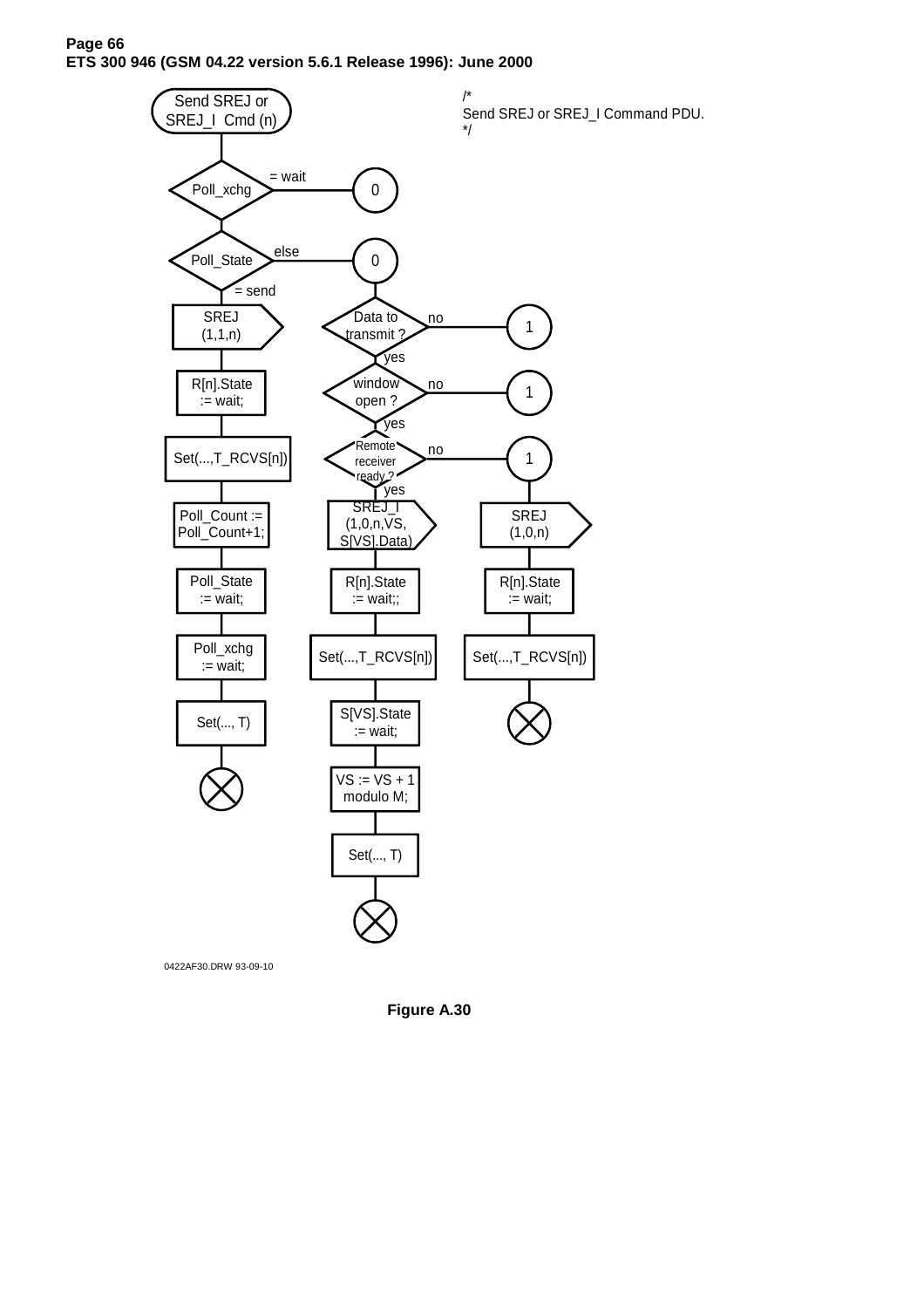#### **Page 67 ETS 300 946 (GSM 04.22 version 5.6.1 Release 1996): June 2000**



**Figure A.31**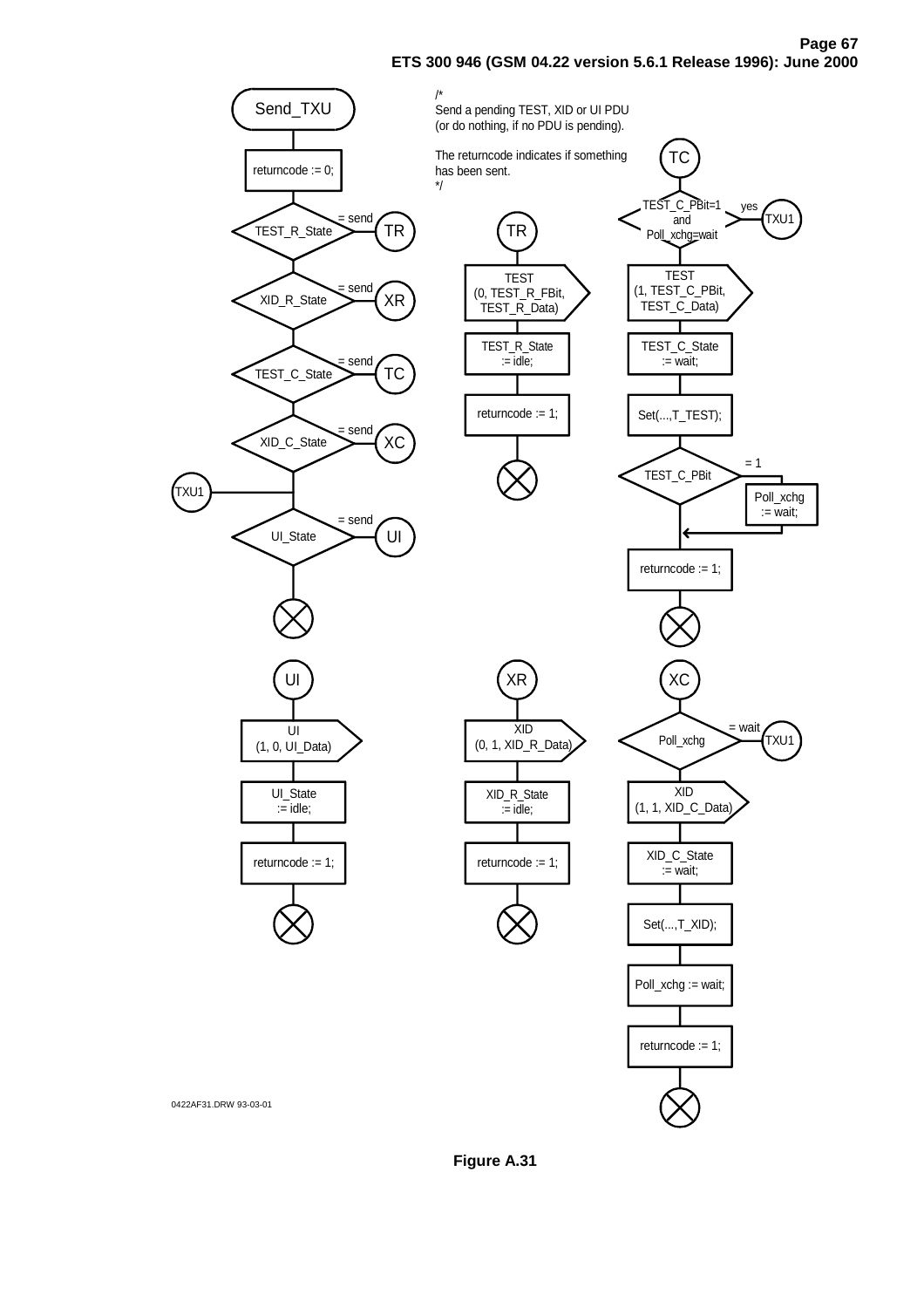# **Annex B (informative): Change history**

| SMG#  | <b>SPEC</b> | <b>CR</b> | <b>PHA</b> |       | <b>VERS NEW VER</b> | <b>SUBJECT</b>                                      |
|-------|-------------|-----------|------------|-------|---------------------|-----------------------------------------------------|
| s16   | 04.22       | A004      |            |       | 5.0.0               | Data Compression                                    |
| s16   | 04.22       | A005      |            |       | 5.0.0               | DM clarification and editorial changes              |
| s16   | 04.22       | A007      |            |       | 5.0.0               | <b>RLP SDLs</b>                                     |
| s21   | 04.22       | A009      | $2+$       | 5.0.1 | 5.1.0               | Support of 14.4 kbit/s (Radio interface related)    |
| s21   | 04.22       | A006      | 2+         | 5.0.1 | 5.1.0               | <b>RLP extension for HSCSD</b>                      |
| s22   | 04.22       | A008      | $2+$       | 5.1.0 | 5.2.0               | 14.4 kbit/s corrections and alignments              |
| s22   | 04.22       | A010      | $2+$       | 5.1.0 | 5.2.0               | Modification of RLP for HSCSD                       |
| s23   | 04.22       | A011      | R96        | 5.2.0 | 5.3.0               | Corrections for 14.4 kbit/s                         |
| s23   | 04.22       | A012      | R96        | 5.2.0 | 5.3.0               | <b>HSCSD</b>                                        |
| s25   | 04.22       | A013      | R96        | 5.3.0 | 5.4.0               | Improvements requested by SMG7                      |
| s25   | 04.22       | A015      | R96        | 5.3.0 | 5.4.0               | <b>RLP restart WI HSCSD</b>                         |
| s27   | 04.22       | A020      | R96        | 5.4.0 | 5.5.0               | Applicability of default values for REMAP procedure |
| s27   | 04.22       | A021      | R96        | 5.4.0 | 5.5.0               | No XID during REMAP                                 |
| TSG#6 | 04.22       | A024r1    | R96        | 5.5.0 | 5.6.0               | Correction to REMAP procedure in RLP                |
|       | 04.22       |           | R96        | 5.6.0 | 5.6.1               | Upgrade to version 5.6.1 for publication            |